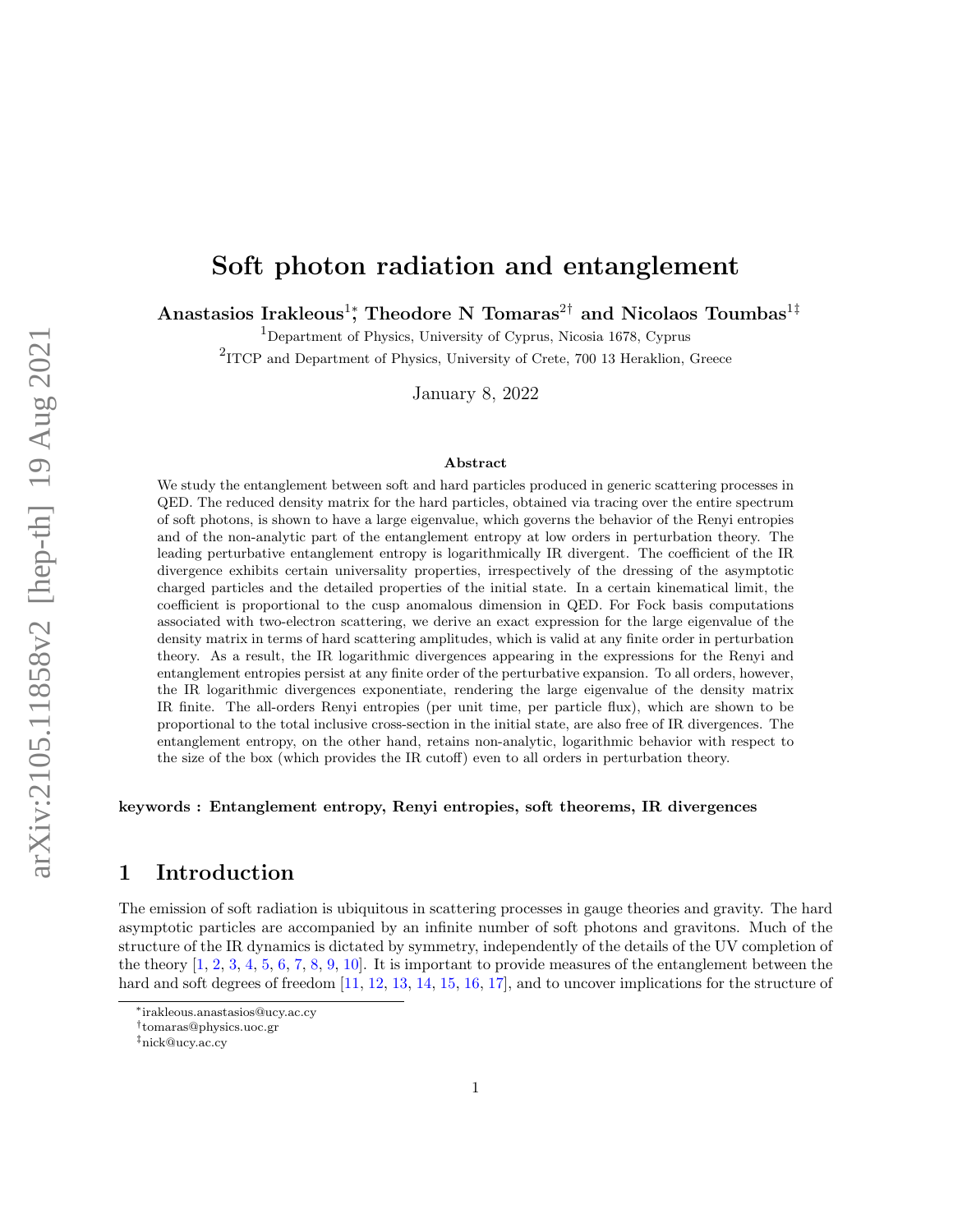the S-matrix (in both gauge theories and gravity) [\[18,](#page-37-0) [19,](#page-37-1) [20,](#page-37-2) [21,](#page-37-3) [22\]](#page-37-4), black hole physics [\[23,](#page-37-5) [24,](#page-37-6) [25,](#page-37-7) [26,](#page-37-8) [27\]](#page-37-9) and holography [\[28,](#page-37-10) [29,](#page-37-11) [30,](#page-37-12) [31\]](#page-37-13).

In [\[17\]](#page-36-14) we computed the leading perturbative entanglement entropy between the soft and the hard particles produced in two-electron scattering processes in QED. The initial and final states were dressed with clouds of soft photons, in accordance with the Faddeev-Kulish construction [\[32,](#page-38-0) [33,](#page-38-1) [34,](#page-38-2) [35\]](#page-38-3). We found that tracing over the entire spectrum of soft photons, including those in the clouds, leads to (logarithmic) IR divergences in the perturbative expansion of the Renyi and the entanglement entropies. The coefficient of the logarithmic divergence was found to be independent of the dressing and to contain physical information. In a certain kinematical limit, it is related to the cusp anomalous dimension in QED [\[36\]](#page-38-4).

A question that arises concerns the order of limits. We place the system in a large box of size  $L$ , imposing, therefore, an infrared cutoff  $\lambda$  of order  $1/L$ . For the perturbative calculations, we first expand to a given order in perturbation theory, keeping  $\lambda$  finite, and take the continuum,  $\lambda \to 0$  limit at the end. The logarithmically divergent quantities in this limit are the entanglement and Renyi entropies per unit time per particle flux.

Thus, because of the IR divergences, the perturbative expansion of the entanglement and Renyi entropies breaks down in the strict  $\lambda \to 0$  limit. Rather, its validity is guaranteed at small, but fixed  $\lambda$ , taking the electron charge e to be sufficiently small. Equivalently, we take the size of the box to be large but finite.<sup>[1](#page-1-0)</sup>

These results suggest that the continuum,  $\lambda \rightarrow 0$  limit does not commute with the perturbative expansion. An analogy to keep in mind concerns the perturbative expansion of the conventional Fock basis scattering amplitudes. At any finite order in perturbation theory, these amplitudes are nonvanishing and exhibit IR divergences due to virtual soft photons. To all orders, however, these IR divergences exponentiate leading to the vanishing of these amplitudes [\[37,](#page-38-5) [10\]](#page-36-7). This result can also be understood as a consequence of symmetries associated with large gauge transformations [\[1,](#page-35-0) [2\]](#page-35-1).

The structure of the reduced density matrix is indeed very suggestive. At any finite order in perturbation theory, the matrix elements that are off-diagonal with respect to momentum indices, are non-zero, containing IR logarithmic divergences in  $\lambda$  (for both the dressed and undressed cases). To all orders in the electron charge however, the logarithmic IR divergences exponentiate, leading to the vanishing of these off-diagonal elements in the continuum limit [\[12,](#page-36-9) [13,](#page-36-10) [14\]](#page-36-11). The diagonal elements are given in terms of inclusive Bloch-Nordsieck rates associated with dressed box states. These are free of any IR divergences in  $\lambda$ , order by order in perturbation theory [\[38,](#page-38-6) [37,](#page-38-5) [10\]](#page-36-7). However they scale inversely proportional with powers of the volume of the box. They also tend to zero in the continuum limit, albeit less fast than the off-diagonal elements in the momentum.

So, to all orders in perturbation theory, the reduced density matrix assumes an almost diagonal form in the continuum limit – there are nonvanishing off-diagonal elements with respect to particle polarization indices. The number of nonvanishing eigenvalues grows large, revealing strong entanglement between the soft and hard degrees of freedom and decoherence [\[11,](#page-36-8) [12,](#page-36-9) [13,](#page-36-10) [14,](#page-36-11) [15,](#page-36-12) [16\]](#page-36-13). See also [\[39,](#page-38-7) [40\]](#page-38-8) for earlier work.

As we will see, there is an exponentiation pattern for the IR divergences appearing in the perturbative expansion of the Renyi entropies. As a result, to all orders in the electron charge, the Renyi entropies are

<span id="page-1-0"></span><sup>&</sup>lt;sup>1</sup>It was suggested in [\[15,](#page-36-12) [16,](#page-36-13) [17\]](#page-36-14) to distinguish between the soft cloud photons, "dressing" the asymptotic charged particles, and additional radiative photons, comprising the soft part of the emitted radiation. The extra soft radiated photons have energies greater than the energy characterizing the soft cloud photons. Indeed, the dressed amplitudes describing the emission of photons with energy less than or equal to the energy of the photons present in the clouds are suppressed. Restricting the partial trace over the additional soft radiated photons leads to a well-behaved perturbative expansion for the Renyi and entanglement entropies. In particular, these are finite, free of IR divergences, order by order in perturbation theory [\[17\]](#page-36-14). We will not study this second type of partial tracing in this work.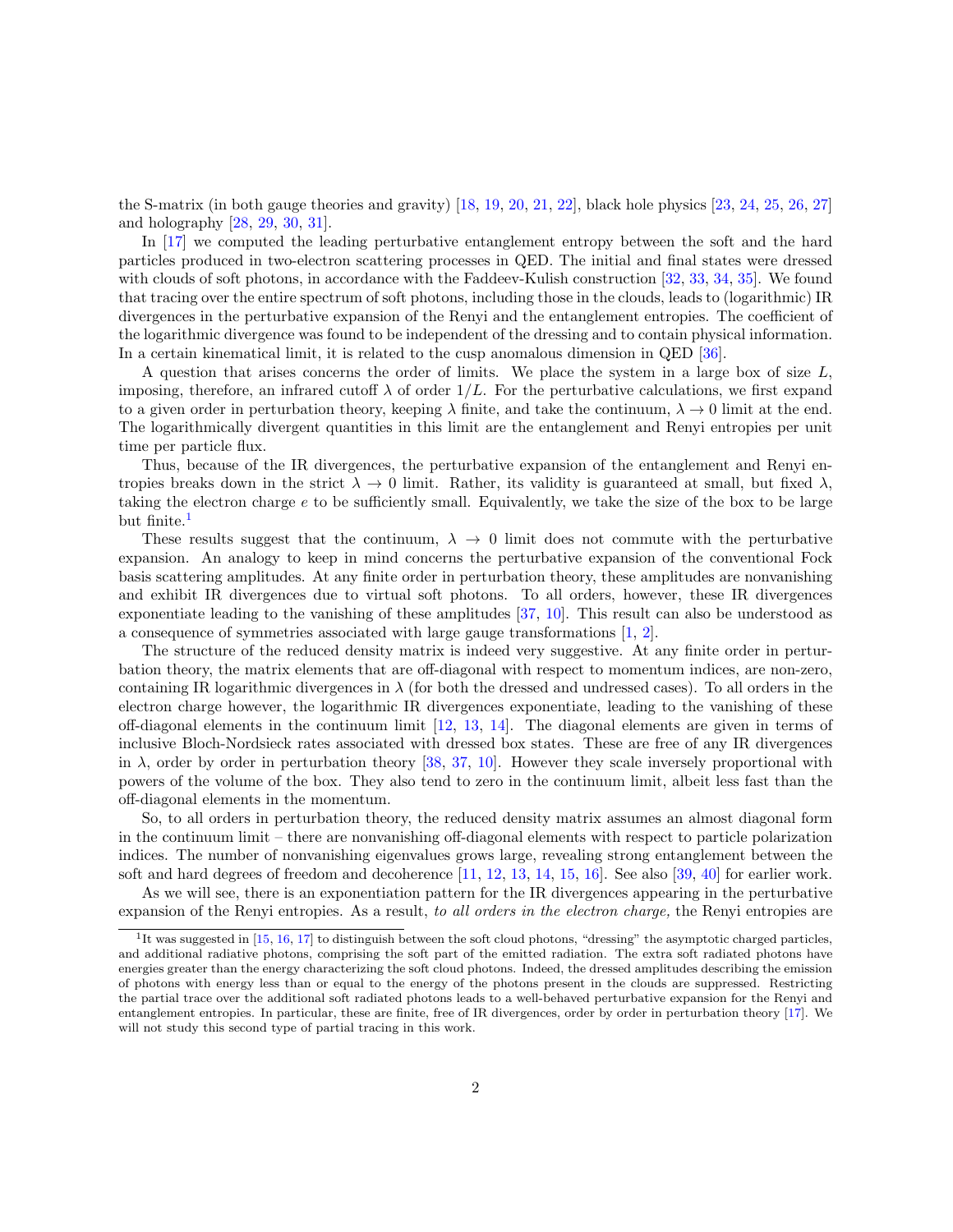free of logarithmic IR divergences, rendering the continuum limit well defined. The entanglement entropy, though, has non-trivial volume dependence. It is non-analytic in terms of dimensionless parameters given by products of the size of the box L and various energy scales characterizing the scattering process.

Below we outline the plan and summarize the main results of this paper.

We first generalize the perturbative computation of [\[17\]](#page-36-14) to generic scattering processes, and study the structure of the leading entanglement entropy. We consider an initial Faddeev-Kulish state with arbitrary (but relatively small) numbers of electrons and positrons, and trace over the entire spectrum of soft photons in the final state. The reduced density matrix has one large eigenvalue, governing the behavior of the Renyi entropies for integer  $m \geq 2$  and the entanglement entropy at leading order. The coefficient of the IR logarithmic divergence of the leading entanglement entropy exhibits certain universality properties. In particular, it is independent of the dressing of the incoming charged particles with soft photons. The dominant contributions arise from amplitudes associated with two-particle interactions, at small scattering angle or scattering angle close to  $\pi$ . In the relativistic, high energy limit, these dominant contributions are proportional to the cusp anomalous dimension in QED, extending the result of [\[17\]](#page-36-14) to more general scattering processes. We also find that the entanglement entropy per unit time per particle number density scales proportionally with the number of charged particles in the initial state. These results are described in great detail in [Section 2.](#page-4-0)

We proceed in [Section 3](#page-12-0) to compute the next to leading order corrections to the Renyi and entanglement entropies. Since the leading order analysis reveals that the singular part of the entanglement entropy is independent of the dressing function, we focus in a Fock basis computation concerning electron-electron scattering for simplicity. At next to leading order, two types of IR divergent terms appear in the expressions for Renyi entropies. The first is proportional to the sum of the squares of the amplitudes for the emission of two soft photons, and it is of order  $(\ln \lambda)^2$ . The second is proportional to the sum of the squares of the amplitudes for the emission of one soft and one hard photon, and it is of order  $\ln \lambda$ . A similar term to the latter one appears at leading order, but the coefficient is controlled by the sum of the squares of the amplitudes for single soft photon emission  $[17]$ . We comment on the pattern of the exponentiation of these logarithmic IR divergences. In addition, we obtain the next to leading order corrections to the coefficient of the non-analytic part of the entanglement entropy.

The analysis of the two-electron scattering case to all orders in perturbation theory is carried out in [Section 4.](#page-15-0) We derive an exact expression for the large eigenvalue of the density matrix in terms of a series of hard scattering amplitudes. At any finite order in perturbation theory, this eigenvalue is plagued with logarithmic IR divergences due to virtual soft photons. To all orders, however, the IR divergences exponentiate leading to a finite, nonvanishing result. The shift of the large eigenvalue from unity becomes arbitrarily small in the continuum, large volume limit, determining completely the behavior of the Renyi entropies to all orders. The contributions from the small nonzero eigenvalues (to the Renyi entropies) remain subleading, despite the fact that their number grows with the volume of the box. Thus the Renyi entropies to all orders are free from any IR divergences in the continuum limit. The Renyi entropies per unit time per particle flux are proportional to the total, inclusive cross-section in the initial sate. We comment on the dependence of the total cross-section on the reference energy scale separating the soft from the hard parts of the Hilbert space, as well as other characteristic energy scales associated with the scattering process. The entanglement entropy, on the other hand, retains the non-analytic, logarithmic behavior with respect to the size of the box  $L$ , even to all orders in the continuum limit.

Throughout, we follow the notations and conventions of  $[17]$  – see also [Appendix A.](#page-20-0) The following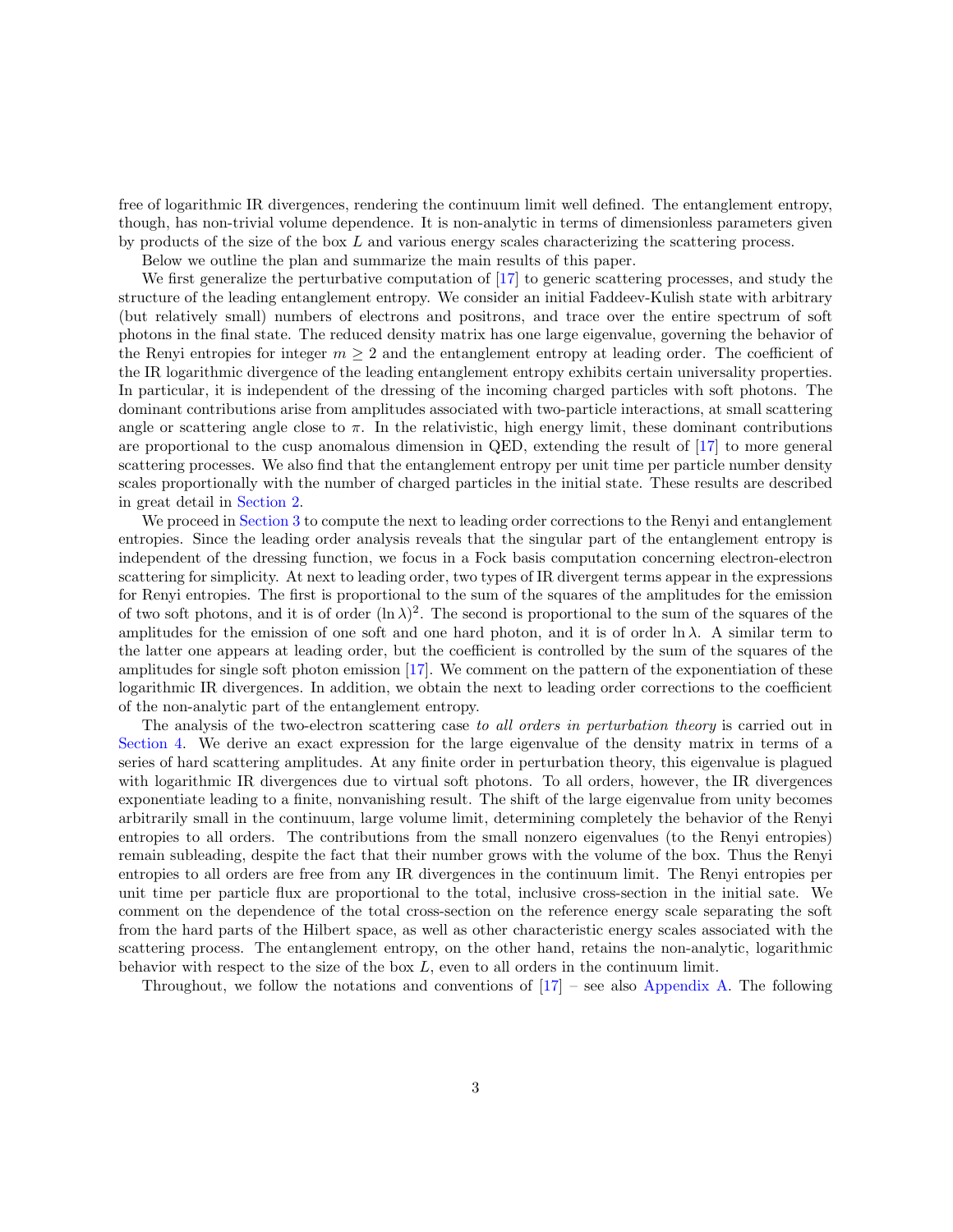leading soft theorems [\[10,](#page-36-7) [37,](#page-38-5) [38,](#page-38-6) [41,](#page-38-9) [42,](#page-38-10) [43,](#page-38-11) [44,](#page-38-12) [45\]](#page-38-13) concerning soft photon emission are applied

$$
\lim_{|\vec{q}| \to 0} (2\omega_{\vec{q}})^{1/2} \langle \beta | a_r(\vec{q}) S | \alpha \rangle = \left( \sum_{i \in \beta} \frac{e_i p_i \cdot \epsilon_r^*(\vec{q})}{p_i \cdot q} - \sum_{i \in \alpha} \frac{e_i p_i \cdot \epsilon_r^*(\vec{q})}{p_i \cdot q} \right) \langle \beta | S | \alpha \rangle \tag{1.1}
$$

and

$$
\lim_{|\vec{k}| \to 0} (2\omega_{\vec{k}})^{1/2} \langle \beta | S a_r^{\dagger}(\vec{k}) | \alpha \rangle = -\left( \sum_{i \in \beta} \frac{e_i p_i \cdot \epsilon_r(\vec{k})}{p_i \cdot k} - \sum_{i \in \alpha} \frac{e_i p_i \cdot \epsilon_r(\vec{k})}{p_i \cdot k} \right) \langle \beta | S | \alpha \rangle \tag{1.2}
$$

A multielectron/positron dressed state  $\alpha = \{e_i, \vec{p}_i, s_i\}$  is given as a product of a conventional Fock basis state  $|\alpha\rangle$  and a coherent state  $|f_{\alpha}\rangle$  describing the photons in the cloud

$$
|\alpha\rangle_d = |\alpha\rangle \times |f_\alpha\rangle \tag{1.3}
$$

where

$$
|f_{\alpha}\rangle = e^{\int_{\lambda}^{E_d} \frac{d^3 \vec{k}}{(2\pi)^3} \frac{1}{(2\omega_{\vec{k}})^{1/2}} \left(f_{\alpha}(\vec{k}, \vec{p}) \cdot a^{\dagger}(\vec{k}) - h.c.\right)}|0\rangle \tag{1.4}
$$

The dressing function is given by [\[32,](#page-38-0) [33\]](#page-38-1)

<span id="page-3-0"></span>
$$
f_{\alpha}^{\mu}(\vec{k}) = \sum_{i \in \alpha} e_i \left( \frac{p_i^{\mu}}{p_i k} - c^{\mu} \right) e^{-ip_i k t_0 / p_i^0}
$$
 (1.5)

In particular, the dressing function  $f_{\alpha}^{\mu}(\vec{k}, \vec{p})$  is singular as the photon momentum  $\vec{k}$  vanishes. Also,  $t_0$  is a time reference scale and  $c^{\mu}$  is a null vector,  $c^2 = 0$ , satisfying  $ck = 1$ . Only soft photons, with energies below the infrared reference scale  $E_d$ , are present in the cloud. Taking  $E_d < 1/t_0$ , we may approximate the phase  $e^{-ipk t_0/p^0}$  in [Eq. \(1.5\)](#page-3-0) with unity – see [\[16\]](#page-36-13) for comprehensive discussions. S-matrix elements between asymptotic dressed states are free of IR logarithmic divergences, order by order in perturbation theory [\[32,](#page-38-0) [33,](#page-38-1) [34,](#page-38-2) [35,](#page-38-3) [46,](#page-38-14) [47,](#page-38-15) [48\]](#page-38-16). The dressing energy scale can be taken to be sufficiently small so as the leading soft theorems can be readily applied in various computations of amplidutes.

In [\[17\]](#page-36-14) we computed the overlap between coherent photon states associated with generic charged states  $\alpha = \{e_i, \vec{p}_i, s_i\}$  and  $\beta = \{e'_i, \vec{p}'_i, s'_i\}$ . See also [\[16\]](#page-36-13). Calling the  $\beta$  particles outgoing and the  $\alpha$  particles incoming, we define  $\eta_i$  to be +1 for all outgoing particles and  $-1$  for all incoming particles. Then when the net charges of the incoming and outgoing states are equal,  $Q_{\alpha} = Q_{\beta}$ , and to all orders in the electron charge e, we find

<span id="page-3-2"></span>
$$
\langle f_{\beta} | f_{\alpha} \rangle = \left(\frac{\lambda}{E_d}\right)^{\mathcal{B}_{\beta \alpha}} \tag{1.6}
$$

where

<span id="page-3-1"></span>
$$
\mathcal{B}_{\beta\alpha} = -\frac{1}{16\pi^2} \sum_{ij} \eta_i \eta_j e_i e_j v_{ij}^{-1} \ln\left(\frac{1 + v_{ij}}{1 - v_{ij}}\right)
$$
(1.7)

and

$$
v_{ij} = \left[1 - \frac{m_i^2 m_j^2}{(p_i \cdot p_j)^2}\right]^{1/2} \tag{1.8}
$$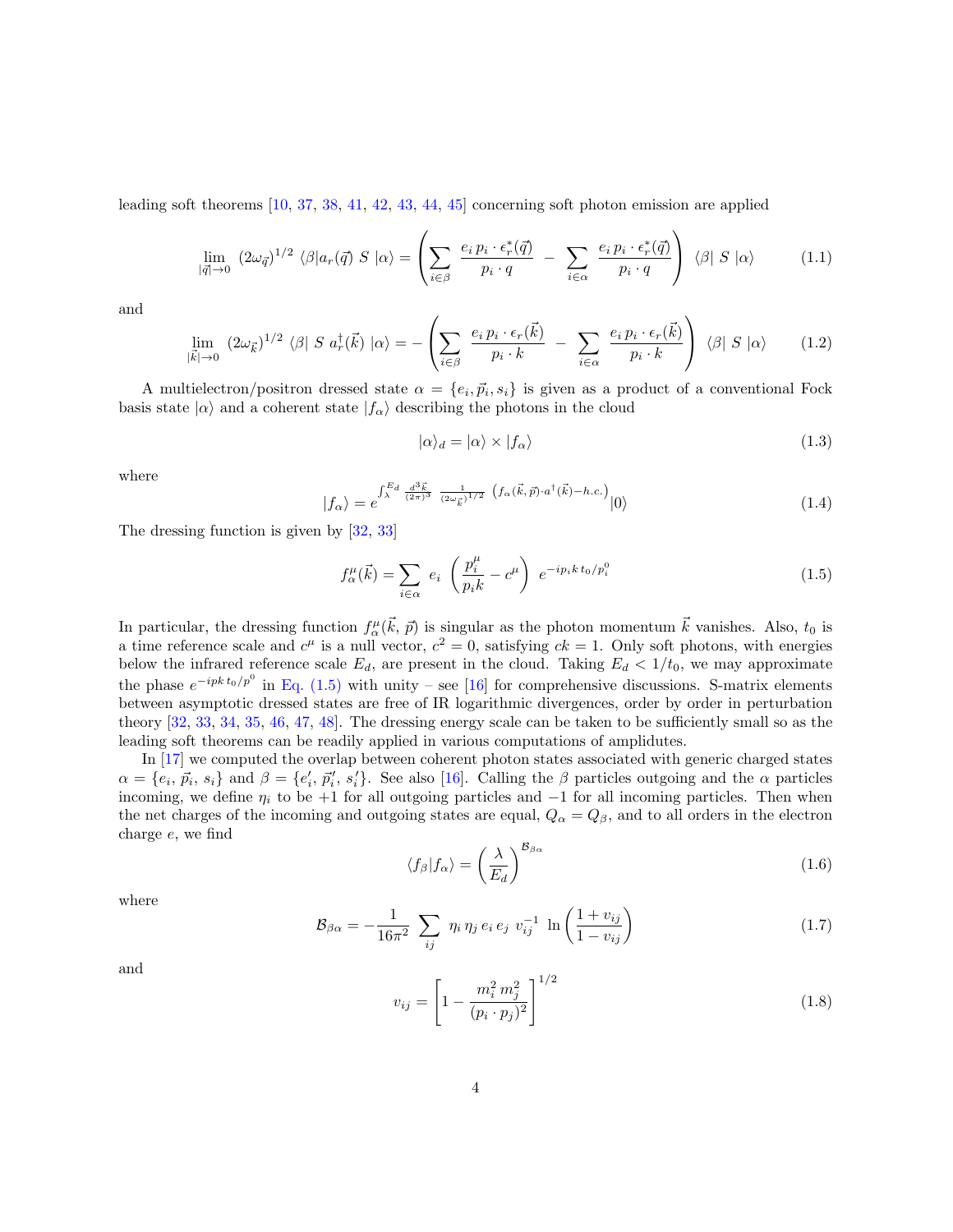is the magnitude of the relative velocity of particle  $j$  with respect to  $i$ . The overlap admits the following expansion

<span id="page-4-2"></span>
$$
\langle f_{\beta} | f_{\alpha} \rangle = e^{\mathcal{B}_{\beta \alpha} \ln(\lambda/E_d)} = 1 + \mathcal{B}_{\beta \alpha} \ln(\lambda/E_d) + \dots \tag{1.9}
$$

Notice that when the momenta of the states  $\beta$  and  $\alpha$  differ,  $\mathcal{B}_{\beta\alpha}$  is nonzero and positive [\[10\]](#page-36-7). Therefore, to all orders in the electron charge, the overlap vanishes in the  $\lambda \to 0$  limit.

As we already remarked, the infrared cutoff  $\lambda$  is taken naturally to be the inverse of the size of the box:  $\lambda = 2\pi/L$ . The particle momenta take discrete values and the corresponding single particle states are unit normalized.

Using a reference energy scale  $E$ , which we take to be smaller than the mass of the electron, we separate the asymptotic Hilbert spaces into soft and hard factors

$$
\mathcal{H} = \mathcal{H}_H \times \mathcal{H}_S \tag{1.10}
$$

where  $\mathcal{H}_H$  includes particle states with energy greater than E and  $\mathcal{H}_S$  includes photon states with total energy less than  $E$ . We take the energy scale  $E_d$ , characterizing the cloud photons to be arbitrarily small, so that we can apply soft theorems to simplify various expressions:  $\lambda < E_d < E$ . We take the scale Λ characterizing soft virtual photons to be of the order of  $E_d$  (or E for Fock basis calculations). The continuum limit,  $\lambda \to 0$ , is taken at the end of the computation, keeping the ratios  $E_d/E$ ,  $E_d/\Lambda$ constant. For the Fock basis computations, we set the dressing function Eq.  $(1.5)$  to be zero. The relevant energy scales in this latter case are  $\lambda$ ,  $\Lambda$  and E. Further work on entanglement after scattering includes [\[49,](#page-39-0) [50,](#page-39-1) [51,](#page-39-2) [52,](#page-39-3) [53\]](#page-39-4).

## <span id="page-4-0"></span>2 Scattering and entanglement

In this section we extend the perturbative analysis of [\[17\]](#page-36-14) to generic scattering setups. We will work at leading order in perturbation theory. Higher order corrections are discussed in the following sections.

Consider an incoming Faddeev-Kulish state  $\alpha$  with m electrons and n positrons. The corresponding bare state  $|\alpha\rangle$  is taken to be a momentum eigenstate. Then the incoming state factorizes in  $\mathcal{H}_H \times \mathcal{H}_S$  as follows

$$
|\Psi\rangle_{in} = |\alpha\rangle_d = |\alpha\rangle_H \times |f_\alpha\rangle_S
$$
\n(2.1)

Initially, there is no entanglement between the soft and hard degrees of freedom since  $|\alpha\rangle_d$  is a product state. Entanglement arises as a result of scattering. In order to ensure the applicability of the perturbative analysis, we keep the total number of charged particles in the initial state to be relatively small.

The outgoing state is given by

$$
|\Psi\rangle_{out} = S|\Psi\rangle_{in} = (1 + iT)|\alpha\rangle_{d}
$$
\n(2.2)

where we denote by  $iT$  the non-trivial part of the S-matrix. Since the S-matrix is unitary, the following relation holds

<span id="page-4-3"></span>
$$
i(T - T^{\dagger}) + T^{\dagger}T = 0 \tag{2.3}
$$

Inserting a complete basis of dressed states, the outgoing state can be written as

<span id="page-4-1"></span>
$$
|\Psi\rangle_{out} = |\alpha\rangle_d + T_{\beta\alpha}|\beta\rangle_d + T_{\beta\gamma,\alpha}|\beta\gamma\rangle_d + \dots
$$
\n(2.4)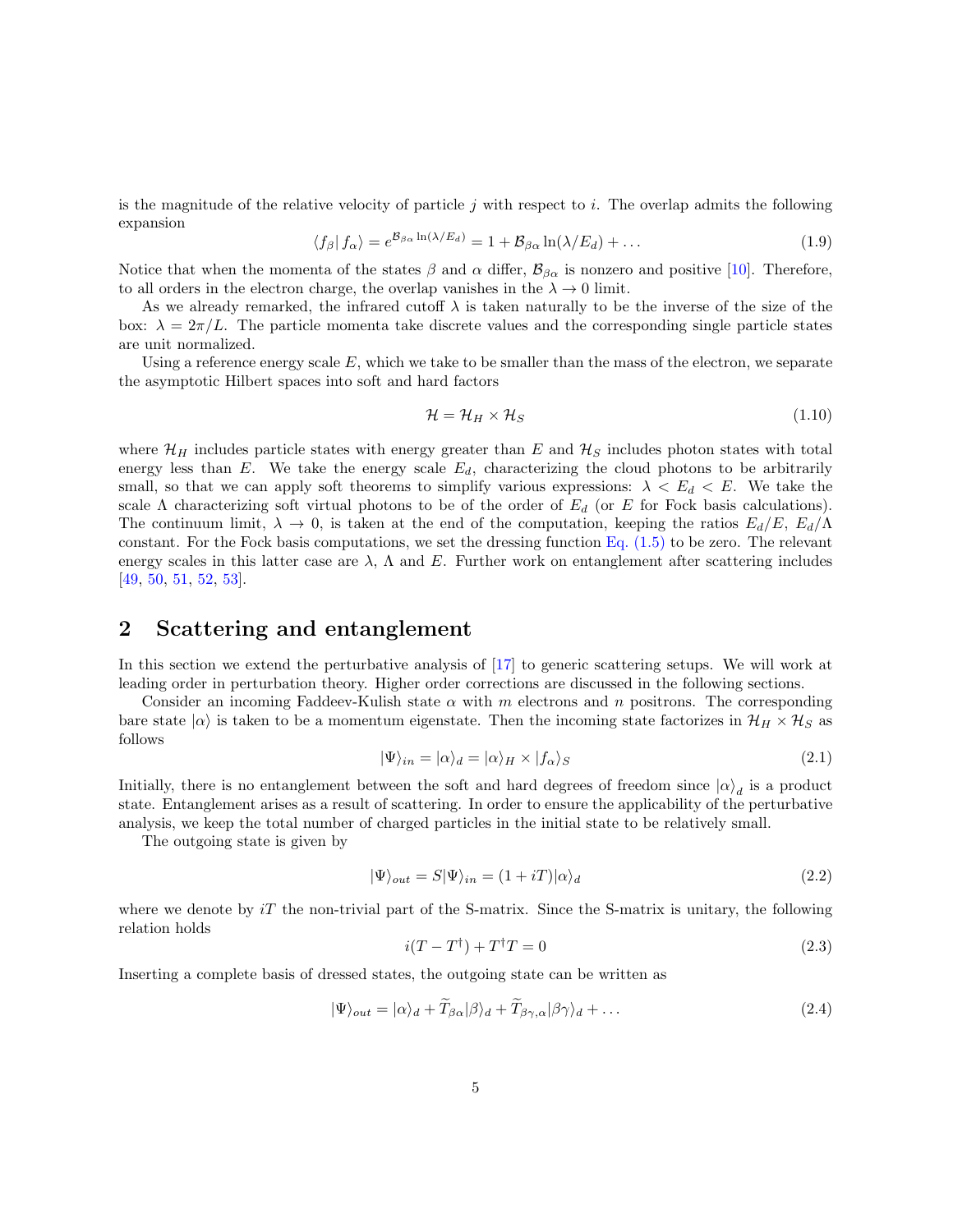where  $T_{\beta\alpha} =_d \langle \beta | i \rangle d$  and  $T_{\beta\gamma,\alpha} =_d \langle \beta \gamma | i \rangle d$  are S-matrix elements between dressed states. Sum-<br>mation over the final state indices  $\beta$  and  $\gamma$  is implied. The indices stand for both the momenta and the polarizations of the particles.

The set  $\{|\beta\rangle\}$  includes all allowable final states with no photons. In addition, it includes final states with the smallest number of photons that can be produced as a result of a given number of electron/positron annihilations. These photons are hard.<sup>[2](#page-5-0)</sup> For example, if l annihilations take place, the corresponding state contains  $m - l$  electrons,  $n - l$  positrons and 2l hard photons. Notice that  $0 \le l \le \min(m, n)$ . The state  $|\beta\gamma\rangle$  contains an additional photon, which can be either hard or soft, emitted from a charged particle.

The undressed amplitudes  $T_{\beta\alpha}$  and  $T_{\beta\gamma,\alpha}^3$  $T_{\beta\gamma,\alpha}^3$  are given in terms of the conventional connected and disconnected Feynman diagrams. The leading contributions to  $T_{\beta\alpha}$  arise from disconnected diagrams (or connected in some special cases) of order  $e^2$  if no photons are present in  $|\beta\rangle$ , and of order  $e^{2l}$  if l pairs of photons are present. Accordingly, the leading contribution to  $T_{\beta\gamma,\alpha}$  is of order  $e^3$  or  $e^{2l+1}$ . We denote the order of  $T_{\beta\alpha}$  with  $e^{\mathcal{N}}$  (where  $\mathcal N$  depends on the details of  $\beta$ ).

We will also use the following relations between dressed and undressed amplitudes [\[33,](#page-38-1) [16,](#page-36-13) [17\]](#page-36-14)

<span id="page-5-4"></span>
$$
\widetilde{T}_{\beta\alpha} = T_{\beta\alpha} / \langle f_{\beta} | f_{\alpha} \rangle \tag{2.5}
$$

and

<span id="page-5-5"></span>
$$
\widetilde{T}_{\beta\gamma,\,\alpha} = T_{\beta\gamma,\,\alpha} / \langle f_{\beta} | f_{\alpha} \rangle \quad \text{if} \quad \omega_{\gamma} > E_d
$$
\n
$$
\widetilde{T}_{\beta\gamma,\,\alpha} = \frac{1}{(2V\omega_{\gamma})^{1/2}} F_{\beta\alpha}(\vec{q}_{\gamma},\,\epsilon_r(\vec{q}_{\gamma})) \quad \text{if} \quad \omega_{\gamma} < E_d
$$
\n(2.6)

As shown in [\[47\]](#page-38-15), the function  $F_{\beta\alpha}(\vec{q}_{\gamma}, \epsilon_r(\vec{q}_{\gamma}))$  is smooth and nonsingular in the limits  $\lambda, \omega_{\gamma} = |\vec{q}_{\gamma}| \to 0$ (and of order the dressing scale  $E_d$ ). The volume factor appears due to the relative normalization between box and continuum states (see [Section 2.3\)](#page-7-0).

The ellipses in Eq.  $(2.4)$  stand for higher order contributions, which do not contribute to the leading Renyi and entanglement entropies. The outgoing density matrix (which is pure) is  $|\Psi\rangle_{out}\langle\Psi|_{out}$ .

To obtain the hard density matrix  $\rho_H$ , we trace over the entire spectrum of soft degrees of freedom. These include cloud photons with energies less than the dressing scale  $E_d$ , and additional radiative photons with energy less than  $E^4$  $E^4$ . Therefore, the reduced density matrix is given by

<span id="page-5-3"></span>
$$
\rho_H = \text{Tr}_{H_S} \left( |\Psi\rangle_{out} \langle \Psi_{out} \rangle \right) \tag{2.7}
$$

Using Eq.  $(2.4)$  and implementing the partial trace, we can expand  $\rho_H$  in terms of ket-bra operators associated with conventional, Fock-basis hard states. The terms relevant for the leading order computation of the Renyi and the entanglement entropies are derived explicitly in [Appendix B.](#page-21-0) A useful list of formulae to calculate the various partial traces is included in [Appendix A.](#page-20-0)

Let us stress that for our perturbative calculations, we expand to a given order in perturbation theory, keeping the volume of the box finite, and take the continuum  $\lambda \to 0$  limit at the end. The matrix elements of  $\rho_H$  are given in terms of dressed amplitudes, which are free of IR divergences in  $\lambda$  (at least perturbatively), as well as overlaps of coherent photon states describing the clouds – see Eq.  $(B.1)$ . The diagonal elements

<span id="page-5-0"></span> $2$ The momenta of the incoming particles are taken to be different and generic. In order to get one of the emitted photons to be soft, we must consider very special cases in which the electron "chases" the positron. We do not consider such special cases in this work.

<span id="page-5-1"></span><sup>&</sup>lt;sup>3</sup>We would like to stress that in our notation  $T_{x,y}(\tilde{T}_{x,y})$  are the matrix elements of the operator iT between undressed and dressed states, respectively.

<span id="page-5-2"></span><sup>&</sup>lt;sup>4</sup>The dressed amplitudes for photon emission are suppressed when the photon energy is below  $E_d$  [\[47\]](#page-38-15).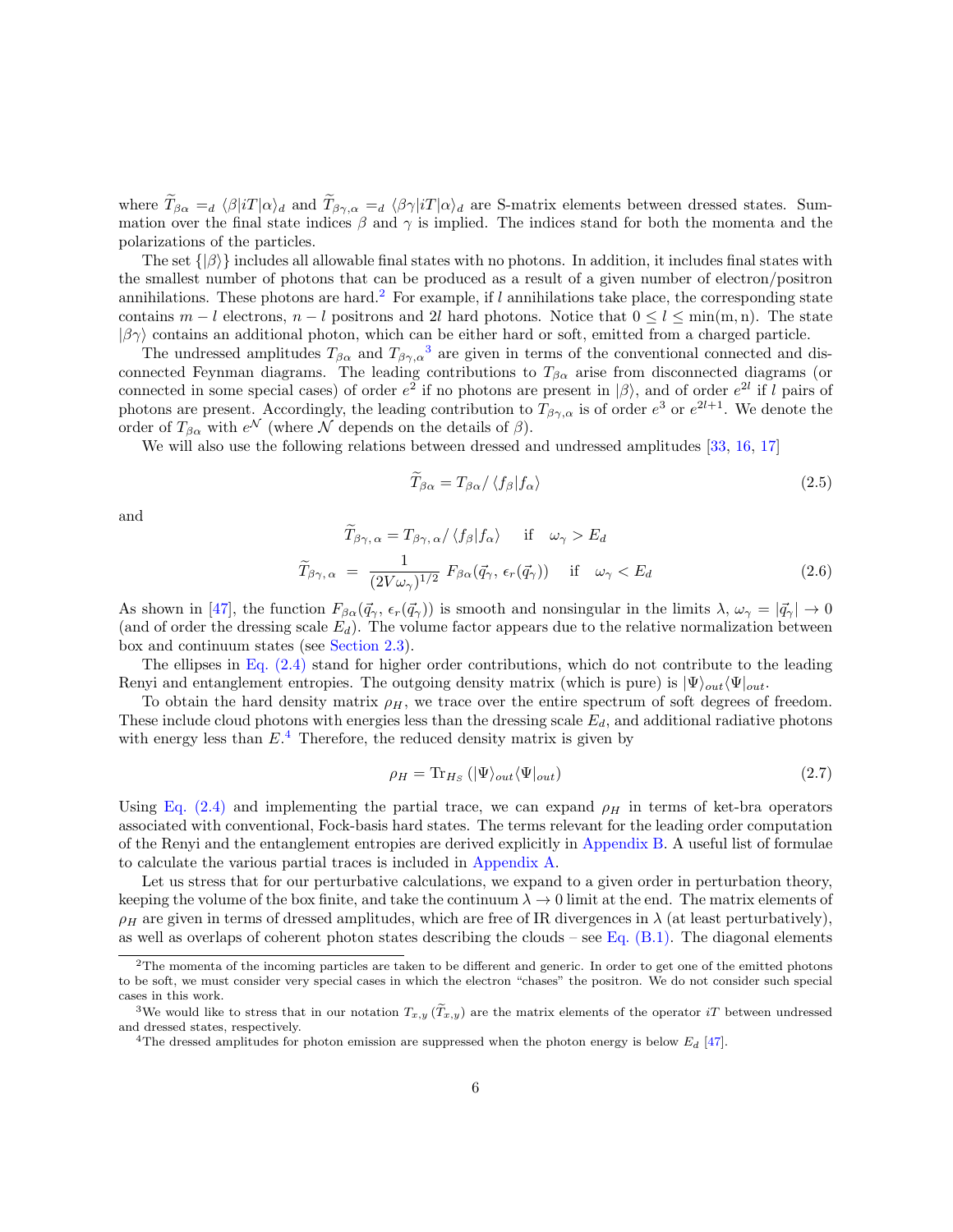are proportional to inclusive Bloch - Nordsieck rates associated with dressed box states. They are free of any IR divergences in  $\lambda$ , order by order in perturbation theory [\[17\]](#page-36-14). The off diagonal elements are proportional to the overlaps  $\langle f_{\beta'} | f_{\beta} \rangle$ , which at any finite order in perturbation theory, induce logarithmic divergences in  $\lambda$  – see [Eq. \(1.9\).](#page-4-2) Finally, the unitarity relation [Eq. \(2.3\)](#page-4-3) ensures that Tr $\rho_H = Tr \rho = 1$ .

#### 2.1 The large eigenvalue of  $\rho_H$  and the leading order Renyi entropies

In [Appendix B,](#page-21-0) we compute the Renyi entropies

$$
S_m = \frac{1}{1 - m} \ln \text{Tr}(\rho_H)^m \tag{2.8}
$$

for integer  $m \geq 2$  perturbatively, extending the analysis of [\[17\]](#page-36-14) to the generic case. The leading order Renyi entropies are of order  $e^6$ , irrespectively of the number of charged particles in the initial state. This is because disconnected diagrams contribute to leading order. Either a pair of electrons or positrons scatter and the rest propagate intact, or an electron/positron pair gets annihilated to two photons (and the rest of the charged particles propagate intact).

Indeed to leading order, we find for  $m \geq 2$ 

$$
\text{Tr}(\rho_H)^m = 1 - m\Delta \tag{2.9}
$$

where

$$
\Delta = \sum_{\beta} \sum_{\omega_{\gamma} < E} T_{\beta\gamma,\alpha} T_{\beta\gamma,\alpha}^* \tag{2.10}
$$

is an order  $e^6$  quantity, depending on the amplitude for single real photon emission in the energy range  $\lambda < \omega_{\gamma} < E$ . Therefore, the Renyi entropies for integer  $m \geq 2$  take the form

$$
S_m = -\frac{1}{m-1}\ln[1 - m\Delta] = \frac{m}{m-1}\Delta
$$
\n(2.11)

These results are in accordance with the fact that  $\rho_H$  has one large eigenvalue, which is equal to  $1 - \Delta$ to order  $e^6$ . All other nonvanishing eigenvalues are of order  $e^6$  (or higher). Their sum must be equal to ∆. To prove this, let us set

<span id="page-6-1"></span>
$$
|\Phi\rangle = |\alpha\rangle_H + \sum_{\beta} C_{\beta} |\beta\rangle_H + \sum_{\beta} \sum_{\omega_{\gamma} > E} C_{\beta\gamma} |\beta\gamma\rangle_H + \dots
$$
 (2.12)

as dictated by the first two lines of  $Eq. (B.1)$ , and write the reduced density matrix in the form

$$
\rho_H = |\Phi\rangle\langle\Phi| + G \tag{2.13}
$$

where G is an order  $e^6$  matrix.<sup>[5](#page-6-0)</sup> The coefficients  $C_\beta$  and  $C_{\beta\gamma}$  are given in terms of dressed amplitudes and overlaps of coherent cloud photon states in Eq.  $(B.2)$  and Eq.  $(B.3)$ , respectively. Specifically we obtain

$$
G = \sum_{\beta,\beta'} \left[ \left( \langle f_{\beta'} | f_{\beta} \rangle - \langle f_{\alpha} | f_{\beta} \rangle \langle f_{\alpha} | f_{\beta'} \rangle^* \right) \widetilde{T}_{\beta\alpha} \widetilde{T}_{\beta'\alpha}^* + \langle f_{\beta'} | f_{\beta} \rangle \sum_{\omega_{\gamma < E}} \widetilde{T}_{\beta\gamma,\alpha} \widetilde{T}_{\beta'\gamma,\alpha}^* \right] |\beta\rangle \langle \beta'| + \dots \quad (2.14)
$$

<span id="page-6-0"></span> $5$ The ellipses in [Eq. \(2.12\)](#page-6-1) stand for contributions from states containing more than one photons, which do not affect the matrix elements of the perturbation G and the eigenvalue analysis to leading order.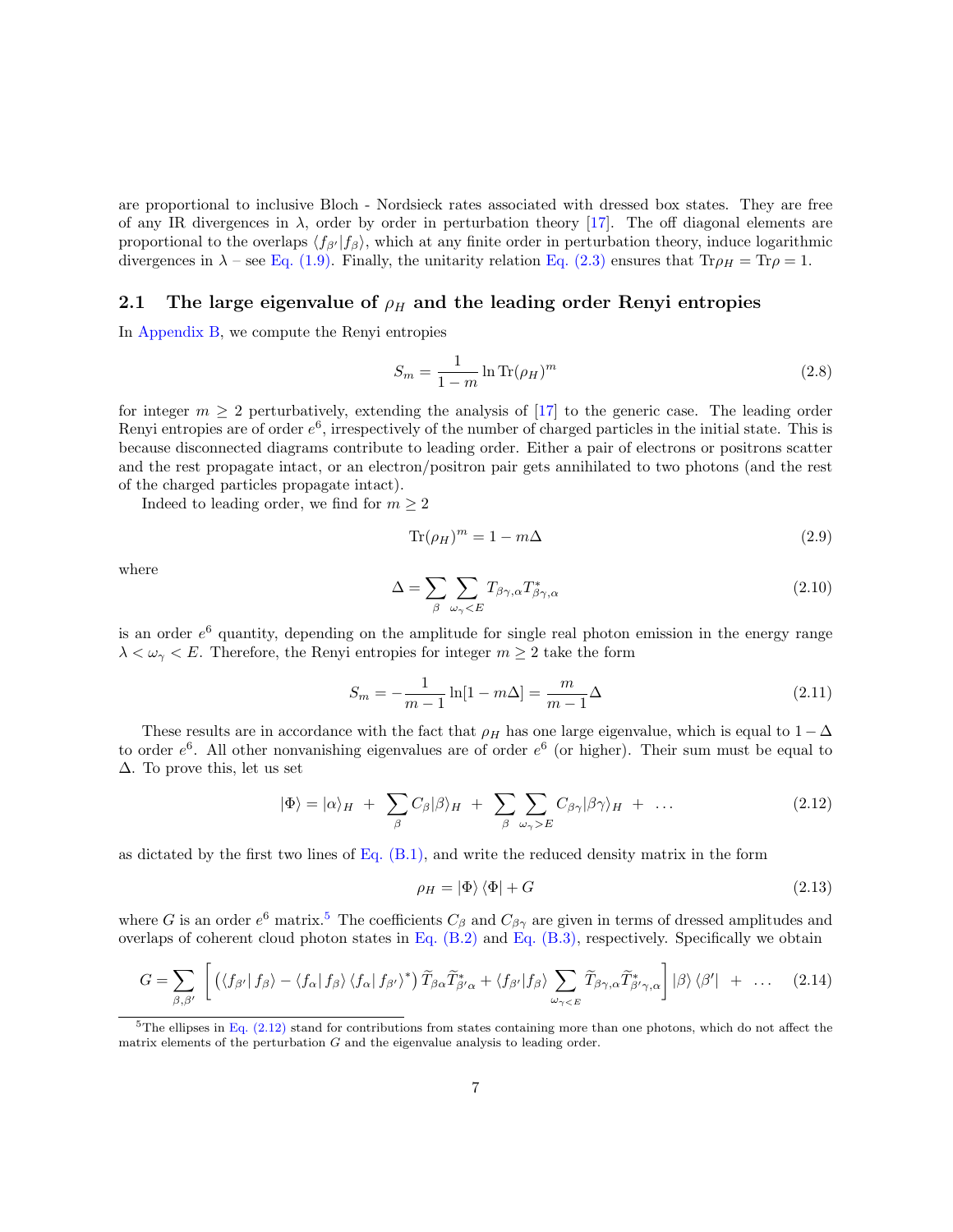where the ellipses stand for higher order terms. Using this expression (as well as energy conservation), we find that G annihilates  $|\Phi\rangle$  to order  $e^{6}$  $e^{6}$  $e^{6}$ .<sup>6</sup> Thus  $|\Phi\rangle$  is an eigenstate of  $\rho_H$  with eigenvalue

$$
\lambda_{\Phi} = 1 - \Delta + \mathcal{O}(e^8) \tag{2.15}
$$

The last equality is shown explicitly in [Appendix B.](#page-21-0) The other nonvanishing eigenvalues coincide with the nonvanishing eigenvalues of the matrix  $G^{\mathcal{I}}$  Each is at least of order  $e^6$ . Their sum is equal to  $\Delta$ , as can be verified by computing explicitly the trace of G to order  $e^6$ , [Eq. \(B.30\)](#page-26-0) and [Eq. \(B.31\).](#page-26-1)

#### 2.2 Entanglement entropy to leading order

The entanglement entropy is given by the expression

$$
S_{ent} = -\text{Tr}\rho_H \ln \rho_H = -\sum_i \lambda_i \ln \lambda_i \tag{2.16}
$$

where the sum runs over the eigenvalues of the reduced density matrix. As we have seen, to leading perturbative order ( $e^6$ ), there is a "large" eigenvalue,  $\lambda_{\Phi} = 1 - \Delta$ , and the rest non-zero eigenvalues add up to  $\Delta$ . We set  $\lambda_i = e^6 a_i$  when  $i \neq \Phi$ , where  $a_i$  are order one quantities, to obtain

$$
S_{ent} = -\Delta \ln e^6 + \Delta - e^6 \sum_{i \neq \Phi} a_i \ln a_i = -\Delta \ln e^6 + \mathcal{O}(e^6)
$$
 (2.17)

The leading entanglement entropy is of order  $e^6 \ln e^6$ .

The coefficient of the non-analytic part is obtained to be equal to  $\Delta$ . We will consider the dominant singular part in the limit  $\lambda \to 0$ . We get

$$
\Delta_{sing} = \sum_{\beta} \sum_{\omega_{\gamma} < E_d} T_{\beta\gamma,\alpha} T_{\beta\gamma,\alpha}^* \tag{2.18}
$$

Using soft theorems, we obtain for the singular part of the leading entanglement entropy

$$
S_{ent,sing} = -\ln e^6 \sum_{\beta} (T_{\beta\alpha} T_{\beta\alpha}^*) \left( \sum_{\omega_{\gamma} < E_d} \frac{1}{2V\omega_{\gamma}} \sum_{ss' \in \{\alpha,\beta\}} e_s e_{s'} \eta_s \eta_{s'} \frac{p_s p_{s'}}{(p_s q_{\gamma})(p_{s'} q_{\gamma})} \right) \tag{2.19}
$$

where the bare amplitude  $T_{\beta\alpha}$  is calculated at tree level. The sum over  $\beta$  is now restricted to final states for which the leading non-trivial (disconnected) diagrams are of order  $e^2$ . This formula is universal, applicable for generic initial states. It is also independent of the dressing.

#### <span id="page-7-0"></span>2.3 Continuum limit

To take the continuum limit, we need the relative normalization between continuum states and box states

$$
|\vec{p}\rangle_{Box} = \frac{1}{(2E_{\vec{p}}V)^{1/2}}|\vec{p}\rangle
$$
\n(2.20)

<span id="page-7-1"></span><sup>&</sup>lt;sup>6</sup>Up to negligible terms, of order  $E_d^2$  (at most), which we drop.

<span id="page-7-2"></span><sup>&</sup>lt;sup>7</sup>The corresponding eigenstates must be orthogonal to  $|\Phi\rangle$ .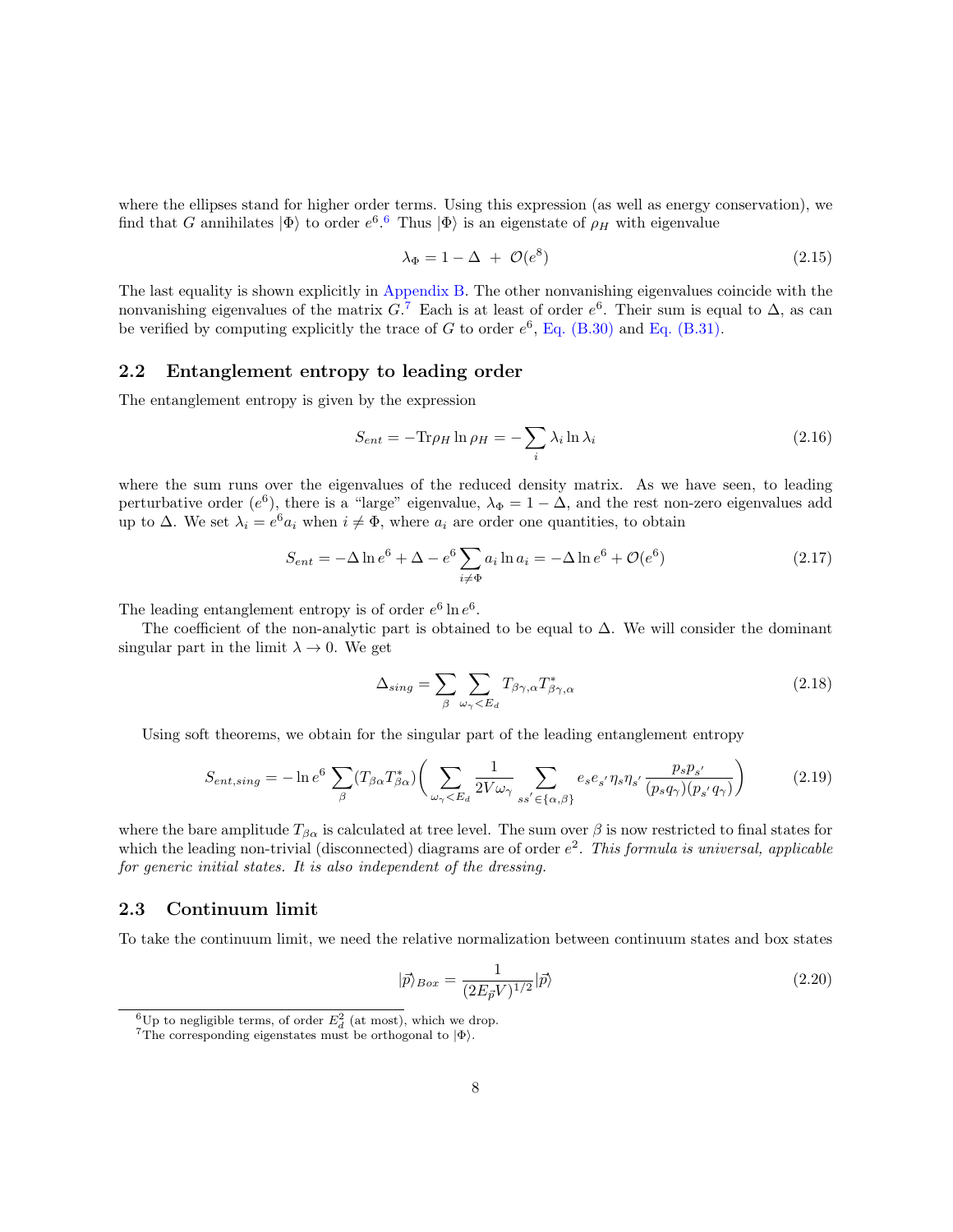The relevant final states  $\{|\beta\rangle\}$  comprise configurations of m electrons and n positrons, arising from the scattering of any two charged particles in the initial state, as well as configations of  $m-1$  electrons,  $n-1$ positrons and 2 photons, resulting from the annihilation of an electron/positron pair. In either case the number of particles in the final state is  $N = m + n$ . We denote the corresponding invariant amplitudes by  $i\mathcal{M}(\alpha \to me^{-} + ne^{+})$  and  $i\mathcal{M}(\alpha \to (m-1)e^{-} + (n-1)e^{+} + 2\gamma)$ , respectively. We shall consider generic cases where the momenta of the initial particles differ from each other. For simplicity we average over the polarizations of the initial particles.

The singular part of the leading entanglement entropy takes the following form in the continuum limit

$$
S_{ent,sing} = -\frac{1}{V^N} \frac{\ln e^6}{m! n!} \left\{ \left( \prod_{f=1}^N \int \frac{d^3 \vec{p}_f}{(2\pi)^3 2E_f} \right) \left( \prod_{i=1}^N \frac{1}{2E_i} \right) \times \left( |i \mathcal{M}_{\alpha}^{(me^-, ne^+)}|^2 + \frac{mn}{2} |i \mathcal{M}_{\alpha}^{((m-1)e^-, (n-1)e^+, 2\gamma)}|^2 \right) \left[ (2\pi)^4 \delta^4 \left( \sum_f p_f - \sum_i p_i \right) \right]^2 \times \int_{\lambda}^{E_d} \frac{d^3 \vec{q}}{(2\pi)^3 2\omega_{\vec{q}}} \sum_{s, r \in \{\alpha, \beta\}} \eta_s \eta_r e_s e_r \frac{p_s p_r}{(p_s q)(p_r q)} \right\} \tag{2.21}
$$

The integral over the soft photon momentum can be carried out using the relation

$$
\int_{\lambda}^{E_d} \frac{d^3 \vec{q}}{(2\pi)^3 2\omega_{\vec{q}}} \sum_{s,r \in \{\alpha,\beta\}} \eta_s \eta_r e_s e_r \frac{p_s p_r}{(p_s q)(p_r q)} = \ln\left(\frac{E_d}{\lambda}\right) 2\mathcal{B}_{\beta\alpha} \tag{2.22}
$$

yielding a logarithmically divergent factor in the IR cutoff  $\lambda$ . The kinematical factor  $\mathcal{B}_{\beta\alpha}$  is positive, given in terms of the momenta of the initial and final charged particles by Eq.  $(1.7)$ . Therefore, the leading entanglement entropy takes the form

$$
S_{ent,sing} = -\frac{2}{V^N} \frac{\ln e^6}{m! n!} \ln \left( \frac{E_d}{\lambda} \right) \left\{ \left( \prod_{f=1}^N \int \frac{d^3 \vec{p}_f}{(2\pi)^3 2E_f} \right) \left( \prod_{i=1}^N \frac{1}{2E_i} \right) \times \left( |i \mathcal{M}_{\alpha}^{(me^-, ne^+)}|^2 + \frac{mn}{2} |i \mathcal{M}_{\alpha}^{((m-1)e^-, (n-1)e^+, 2\gamma)}|^2 \right) \mathcal{B}_{\beta\alpha} \left[ (2\pi)^4 \delta^4 \left( \sum_f p_f - \sum_i p_i \right) \right]^2 \right\} \tag{2.23}
$$

<span id="page-8-0"></span>This expression generalizes the two-electron scattering case studied in [\[17\]](#page-36-14). Notice also that it is Lorentz invariant. We would like to understand the scaling with the number of charged particles N in the initial state.

In the generic case, non-trivial disconnected diagrams in which only two particles interact with each other contribute at leading order. In [Appendix C](#page-26-2) we explain in detail how to obtain the dominant leading contributions to the squares of the amplitudes  $i\mathcal{M}(\alpha \to me^{-}+ne^{+})$  and  $i\mathcal{M}(\alpha \to (m-1)e^{-}+(n-1)e^{+}+2\gamma)$ in the continuum, large volume limit. We also implement the integrations over the momenta of the final particles in [Eq. \(2.23\).](#page-8-0)

Disconnected Feynman diagrams for a three particle initial state that contribute to the entanglement entropy at leading order are shown in figure 1. Detailed diagrams and explicit expressions are included in [Appendix C.](#page-26-2)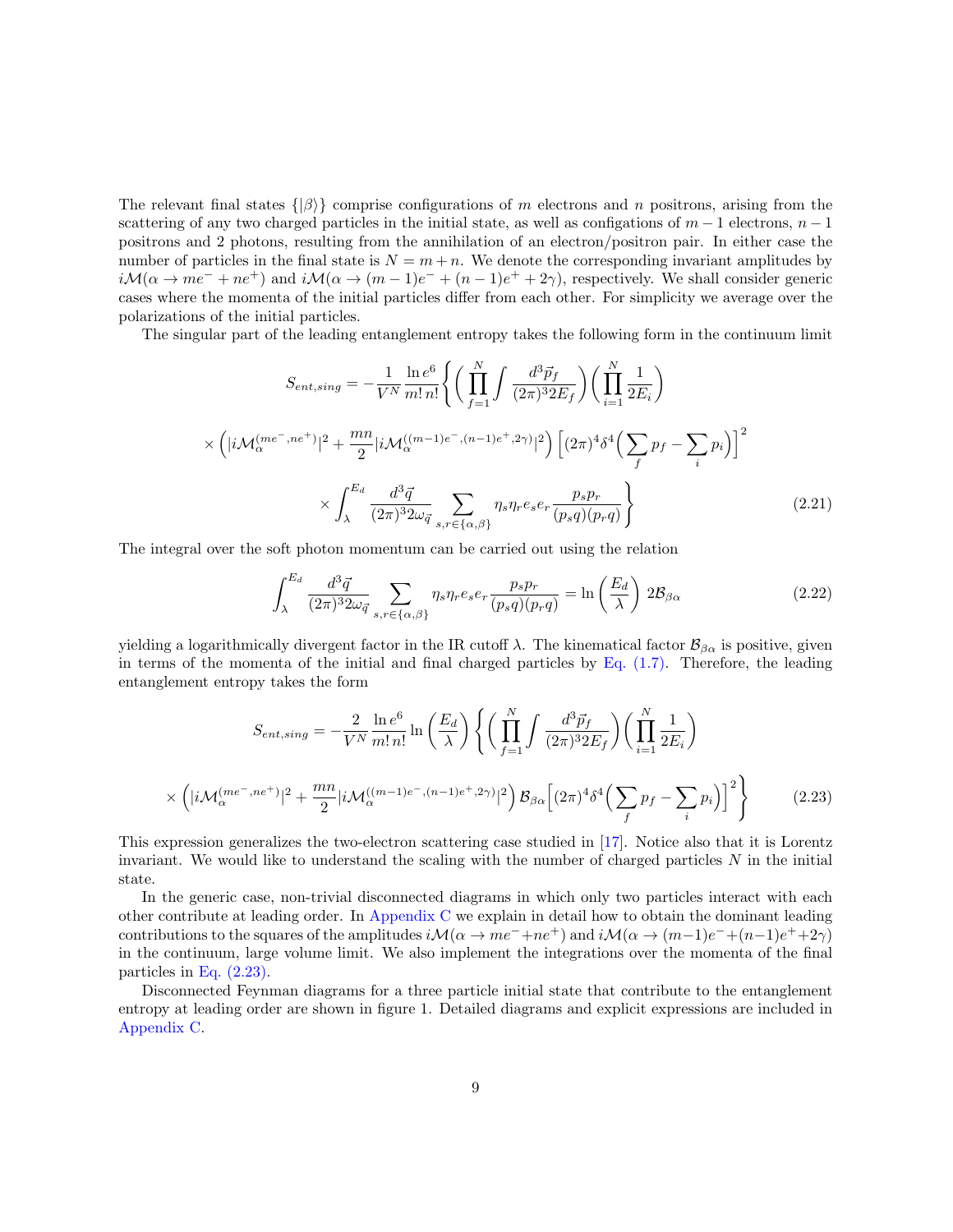

Figure 1: Non-trivial disconnected Feynman diagrams associated with a two electron / positron initial state contributing to the leading entanglement entropy.

We end up with the following expression for the leading entanglement entropy

$$
S_{ent,sing} = -\frac{T \ln e^6}{32\pi V} \ln\left(\frac{E_d}{\lambda}\right)
$$
  
\n
$$
\times \int_0^{\pi} d\theta \sin \theta \left\{ \sum_{i,j=1}^m \frac{v_{ij}}{2E_{ij}^2} |i\mathcal{M}_1(E_{ij}, \theta)|^2 \mathcal{B}_1(i'j';ij) + \sum_{i,j=1}^n \frac{v_{ij}}{2E_{ij}^2} |i\mathcal{M}_2(E_{ij}, \theta)|^2 \mathcal{B}_2(i'j';ij) \right\}
$$
  
\n
$$
+ 2 \sum_{i=1}^m \sum_{j=1}^n \frac{v_{ij}}{2E_{ij}^2} |i\mathcal{M}_3(E_{ij}, \theta)|^2 \mathcal{B}_3(i'j';ij) + \sum_{i=1}^m \sum_{j=1}^n \frac{v_{ij}}{2E_{ij}^2} |i\mathcal{M}_4(E_{ij}, \theta)|^2 \mathcal{B}_4(i'j';ij) \right\}
$$
(2.24)

<span id="page-9-1"></span>Here, T is the time scale of the experiment (arising from an overall energy conserving  $\delta$ -function). The sums run over all possible pairs of interacting incoming particles. We may always choose to work in the center of mass frame of the two interacting particles, where  $\vec{p}_i = -\vec{p}_j$ . The scattering angle is denoted by  $\theta$  and the center of mass energy by  $E_{ij} = 2E_i$ . The magnitude of the relative velocity is given by  $v_{ij} = 4|\vec{p}_i|/E_{ij}$ . We denote the scattering amplitudes for the four relevant processes  $e^-e^- \rightarrow e^-e^-$ ,  $e^+e^+ \to e^+e^+, e^-e^- \to e^-e^+$  and  $e^+e^- \to \gamma\gamma$  by  $\mathcal{M}_1, \mathcal{M}_2, \mathcal{M}_3, \mathcal{M}_4$ , respectively. Finally,  $\mathcal{B}_1, \ldots, \mathcal{B}_4$  are the kinematical factors, [Eq. \(1.7\),](#page-3-1) associated with each of the four scattering amplitudes  $\mathcal{M}_1, \ldots, \mathcal{M}_4$ .<sup>[8](#page-9-0)</sup>

Next consider the case where the initial state contains  $m$  electrons. The number of possible pairs of interacting particles is  $N_{\text{pairs}} = m(m-1)/2$ . We get

$$
S_{ent,sing} = -\frac{N_{\text{pairs}} T \ln e^6}{32\pi V} \ln \left(\frac{E_d}{\lambda}\right) \left\langle \frac{v_{ij}}{E_{ij}^2} \int_0^{\pi} d\theta \sin \theta \, |i\mathcal{M}_1(E_{ij}, \theta)|^2 \mathcal{B}_1(i'j';ij) \right\rangle \tag{2.25}
$$

where

$$
\left\langle \frac{v_{ij}}{E_{ij}^2} \int_0^\pi d\theta \sin \theta \left| i \mathcal{M}_1(E_{ij}, \theta) \right|^2 \mathcal{B}_1(i'j'; ij) \right\rangle = \frac{1}{N_{\text{pairs}}} \sum_{i,j=1}^m \frac{v_{ij}}{2E_{ij}^2} \int_0^\pi d\theta \sin \theta \left| i \mathcal{M}_1(E_{ij}, \theta) \right|^2 \mathcal{B}_1(i'j'; ij)
$$
\n(2.26)

is the two electron result of [\[17\]](#page-36-14), averaged over all possible interacting pair configurations.

<span id="page-9-0"></span><sup>&</sup>lt;sup>8</sup>The terms  $i = j$  do not contribute since  $v_{ij} = 0$ .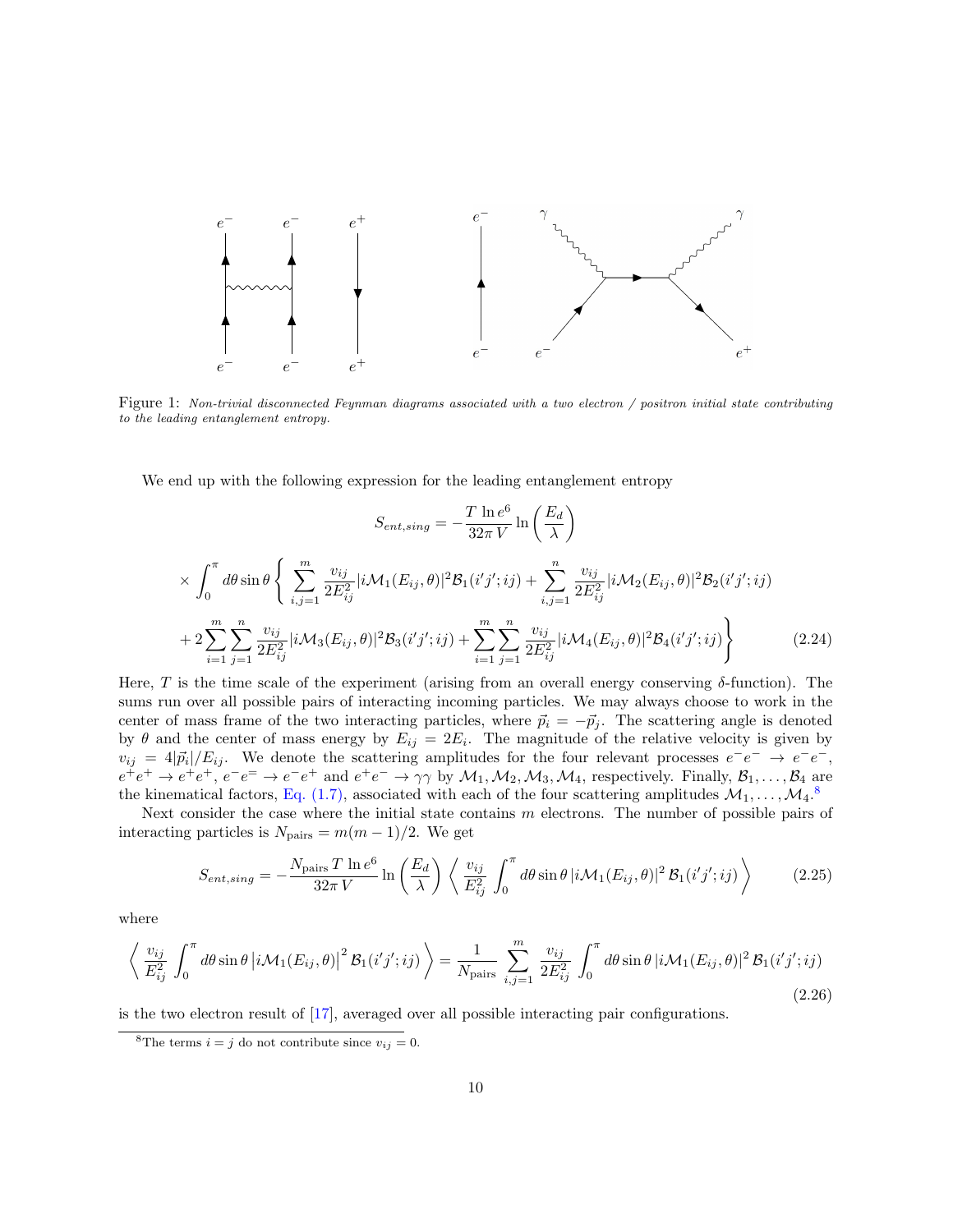The entanglement entropy per unit time per particle density is equal to

$$
s_{ent,sing} = \frac{VS_{ent,sing}}{Tm} = -\frac{(m-1)\ln e^6}{64\pi} \ln\left(\frac{E_d}{\lambda}\right) \left\langle \frac{v_{ij}}{E_{ij}^2} \int_0^{\pi} d\theta \sin\theta \, |i\mathcal{M}_1(E_{ij}, \theta)|^2 \, \mathcal{B}_1(i'j';ij) \right\rangle \tag{2.27}
$$

and diverges logarithmically in the continuum,  $\lambda \to 0$  limit. Notice the scaling with the number of particles in the initial state, implying that the entanglement entropy is further enhanced as compared to the two-electron scattering case.

Of course the appearance of logarithmic divergences signals the breakdown of perturbation theory. Rather the perturbative analysis is valid when the size of the box is kept large, but fixed, taking the coupling  $e$  to be sufficiently small. As shown in [\[17\]](#page-36-14), upon restricting the partial trace to be over the additional radiated soft photons, which energies in the range  $E_d < \omega_{\gamma} < E$ , and thus excluding the soft photons in the clouds, regulates the IR logarithmic divergences, and leads to well-behaved results in the continuum limit. This type of tracing alleviates the decoherence of the reduced density matrix [\[15,](#page-36-12) [16\]](#page-36-13).

#### 2.4 Relation to the cusp anomalous dimension

The integrand in [Eq. \(2.24\)](#page-9-1) diverges for forward ( $\theta = 0$ ) and backward ( $\theta = \pi$ ) scattering. Since forward or backward scattering cannot be distinguished from no scattering, we introduce an effective lower and upper cutoff on the scattering angle,  $\theta_0 \leq \theta \leq \pi - \theta_0$  where  $\theta_0$  is a small angle, to regularize the integral. As a result, the dominant contributions to the leading entanglement entropy arise from the regions  $\theta \simeq \theta_0$ and  $\theta \simeq \pi - \theta_0$ , close to the cutoffs.

These dominant contributions exhibit certain universal behavior, irrespectively of the details of the initial state. To see this, recall that the squares of the amplitudes for the processes  $e^-e^- \rightarrow e^-e^-$ ,  $e^+e^+ \to e^+e^+$  and  $e^+e^- \to e^+e^-$  in the center of mass frame are given, respectively, by

$$
\frac{1}{4} \sum_{\text{spins}} |i \mathcal{M}_1(E, \theta)|^2 = \frac{1}{4} \sum_{\text{spins}} |i \mathcal{M}_2(E, \theta)|^2 = \frac{1}{4} \sum_{\text{spins}} |i \mathcal{M}_3(E, \theta)|^2
$$
\n
$$
= 4e^4 \left(\frac{E^2 + p^2}{p^2}\right)^2 \left(\frac{4}{\sin^4 \theta} - \frac{3}{\sin^2 \theta} + \left(\frac{p^2}{E^2 + p^2}\right)^2 \left(1 + \frac{4}{\sin^2 \theta}\right)\right)
$$
\n(2.28)

where E and  $p = |\vec{p}|$  are the energy and momentum of each one of the incoming particles, while  $\theta$  is the scattering angle. As before, we have averaged over the polarizations of the initial particles for simplicity. The above three amplitudes diverge for forward and backward scattering. For the process  $e^+e^- \to \gamma\gamma$ , we obtain

$$
\frac{1}{4} \sum_{\text{spins}} |i \mathcal{M}_4(E, \theta)|^2 = 4e^4 \left( \frac{E^2 + p^2 (1 + \sin^2 \theta)}{E^2 - p^2 \cos^2 \theta} - \frac{2p^4 \sin^4 \theta}{(E^2 - p^2 \cos^2 \theta)^2} \right)
$$
(2.29)

which remains finite and well-behaved at  $\theta = 0$  and  $\theta = \pi$ . As usual, it is useful to define the Mandelstam variables

$$
s = 4E^2, \ t = -4p^2 \sin^2 \frac{\theta}{2}, \ u = -4p^2 \cos^2 \frac{\theta}{2}, \ s + t + u = 4m^2 \tag{2.30}
$$

We will examine the behavior of the dominant terms at  $\theta_0$  and  $\pi - \theta_0$  in a particular double scaling limit. We take the momentum to be very large and the cutoff angle very small,  $p \to \infty$  and  $\theta_0 \to 0$ , keeping the quantity  $\xi = 4p^2 \sin^2(\theta_0/2)$  fixed and large. When  $\theta = \theta_0$ ,  $u \simeq -s \to \infty$  in this limit, with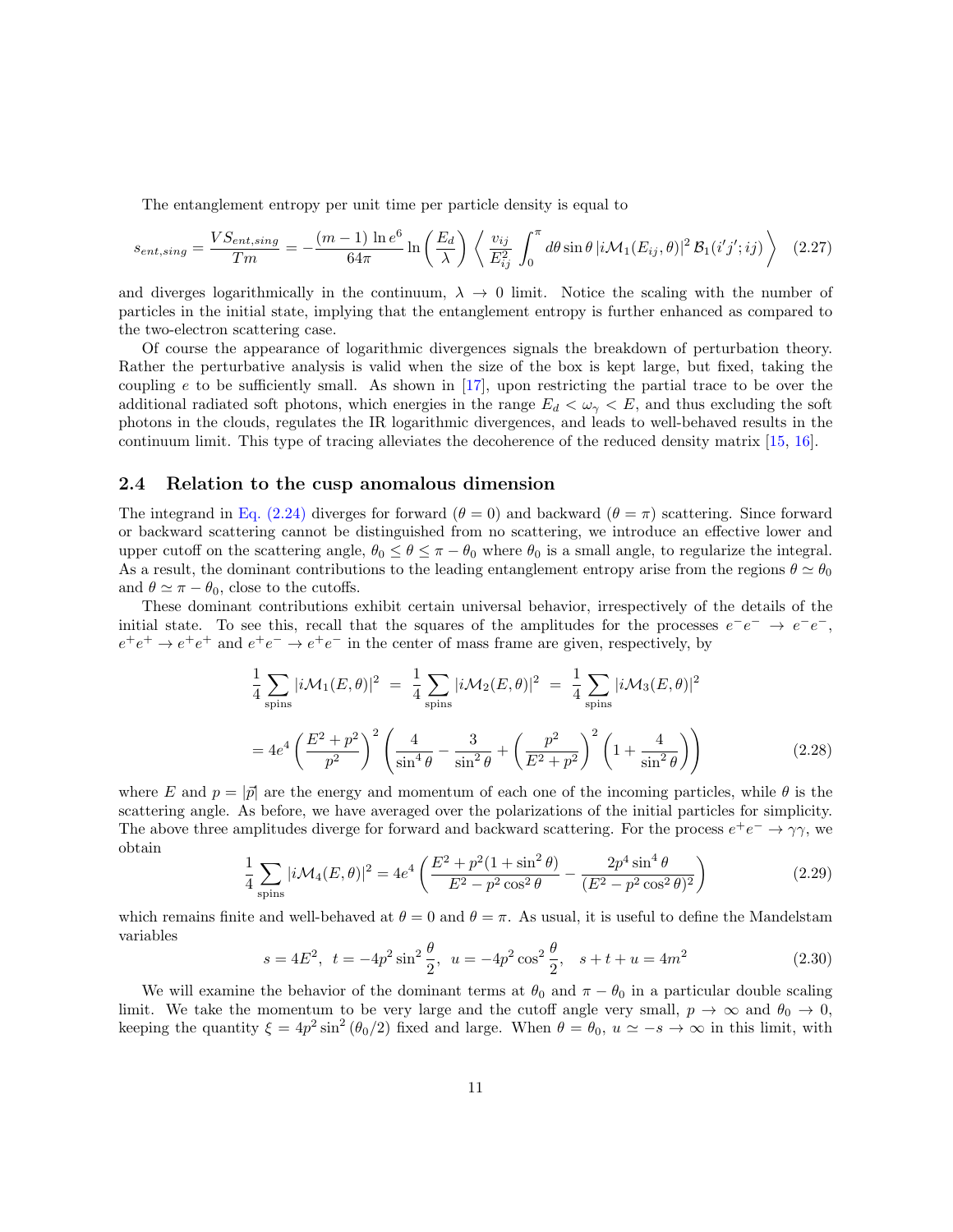$t = -\xi$  remaining fixed and large. Similarly, when  $\theta = \pi - \theta_0$ ,  $t \approx -s \to \infty$ , with  $u = -\xi$  fixed. For the first three invariant amplitudes squared, we obtain in this limit

$$
\frac{1}{4} \sum_{\text{spins}} |i \mathcal{M}_i(E, \theta_0)|^2 = \frac{1}{4} \sum_{\text{spins}} |i \mathcal{M}_i(E, \pi - \theta_0)|^2 \simeq 64e^4 \frac{1}{\sin^4 \theta_0} \simeq 64e^4 \frac{p^4}{\xi^2}, \quad i = 1, 2, 3 \tag{2.31}
$$

while

$$
\frac{1}{4} \sum_{\text{spins}} |i \mathcal{M}_4(E, \theta_0)|^2 = \frac{1}{4} \sum_{\text{spins}} |i \mathcal{M}_4(E, \pi - \theta_0)|^2 \simeq 8e^4 \frac{p^2}{m^2 + \xi}
$$
\n(2.32)

Evidently, the amplitude squared for the process  $e^+e^- \to \gamma\gamma$  is suppressed in this limit, as compared to the other three. So this contribution can be neglected.<sup>[9](#page-11-0)</sup>

The kinematical factors  $\mathcal{B}_1$  and  $\mathcal{B}_2$  appearing in [Eq. \(2.24\)](#page-9-1) are given by

$$
\mathcal{B}_1 = \mathcal{B}_2 = \frac{e^2}{4\pi^2} \left[ \frac{1 - \frac{2m^2}{t}}{\sqrt{1 - \frac{4m^2}{t}}} \ln \left( \frac{1 - \frac{2m^2}{t} + \sqrt{1 - \frac{4m^2}{t}}}{1 - \frac{2m^2}{t} - \sqrt{1 - \frac{4m^2}{t}}} \right) + (t \leftrightarrow u) - (t \leftrightarrow s) - 2 \right]
$$
(2.33)

while  $B_3$  is given by

$$
\mathcal{B}_3 = -\frac{e^2}{4\pi^2} \left[ \frac{1 - \frac{2m^2}{t}}{\sqrt{1 - \frac{4m^2}{t}}} \ln \left( \frac{1 - \frac{2m^2}{t} + \sqrt{1 - \frac{4m^2}{t}}}{1 - \frac{2m^2}{t} - \sqrt{1 - \frac{4m^2}{t}}} \right) + (t \leftrightarrow u) - (t \leftrightarrow s) + 2 \right]
$$
(2.34)

In the double scaling limit, we obtain at both  $\theta_0$  and  $\pi - \theta_0$ 

$$
\mathcal{B}_1 = \mathcal{B}_2 = -\mathcal{B}_3 = \frac{e^2}{4\pi^2} \ln\left(\frac{\xi}{4m^2}\right) \tag{2.35}
$$

This factor is precisely equal to the cusp anomalous dimension in QED,  $e^2\Gamma(\varphi)/4\pi^2$ , via the relation  $\xi = 2m^2(\cosh\varphi - 1)$ , which controls the vacuum expectation value of a Wilson loop with a cusp of angle  $\varphi$  [\[36,](#page-38-4) [54\]](#page-39-5).

Collecting all factors together, we arrive at a universal formula for the leading perturbative differential entanglement entropy, per unit time, per particle density, in the double scaling limit

$$
\frac{ds_{ent,sing}}{d\Omega}\Big|_{\theta=\theta_0,\pi-\theta_0} = -\frac{e^6 \ln e^6}{\pi^2 N \sin^4 \theta_0} \ln\left(\frac{E_d}{\lambda}\right) \sum_{ij} \frac{v_{ij}}{2E_{ij}^2} \hat{e}_i \hat{e}_j \Gamma(\varphi_{ij})/4\pi^2 \tag{2.36}
$$

where the sums are over all charged particles in the initial state;  $\hat{e}_i$  is +1 for positrons and  $-1$  for electrons, and the cusp angles  $\varphi_{ij}$  are defined via the relation  $\xi_{ij} = 4p_i^2 \sin^2(\theta_0/2) = 2m^2(\cosh \varphi_{ij} - 1)$ . Thus, the coefficient of the logarithmic singularity is given in terms of the cusp anomalous dimension of QED, averaged over all pairs of interacting particles via the above equation.

<span id="page-11-0"></span><sup>&</sup>lt;sup>9</sup>The kinematical factor  $B_4$  grows logarithmically with the momentum p in the limit, but not fast enough to alter this conclusion.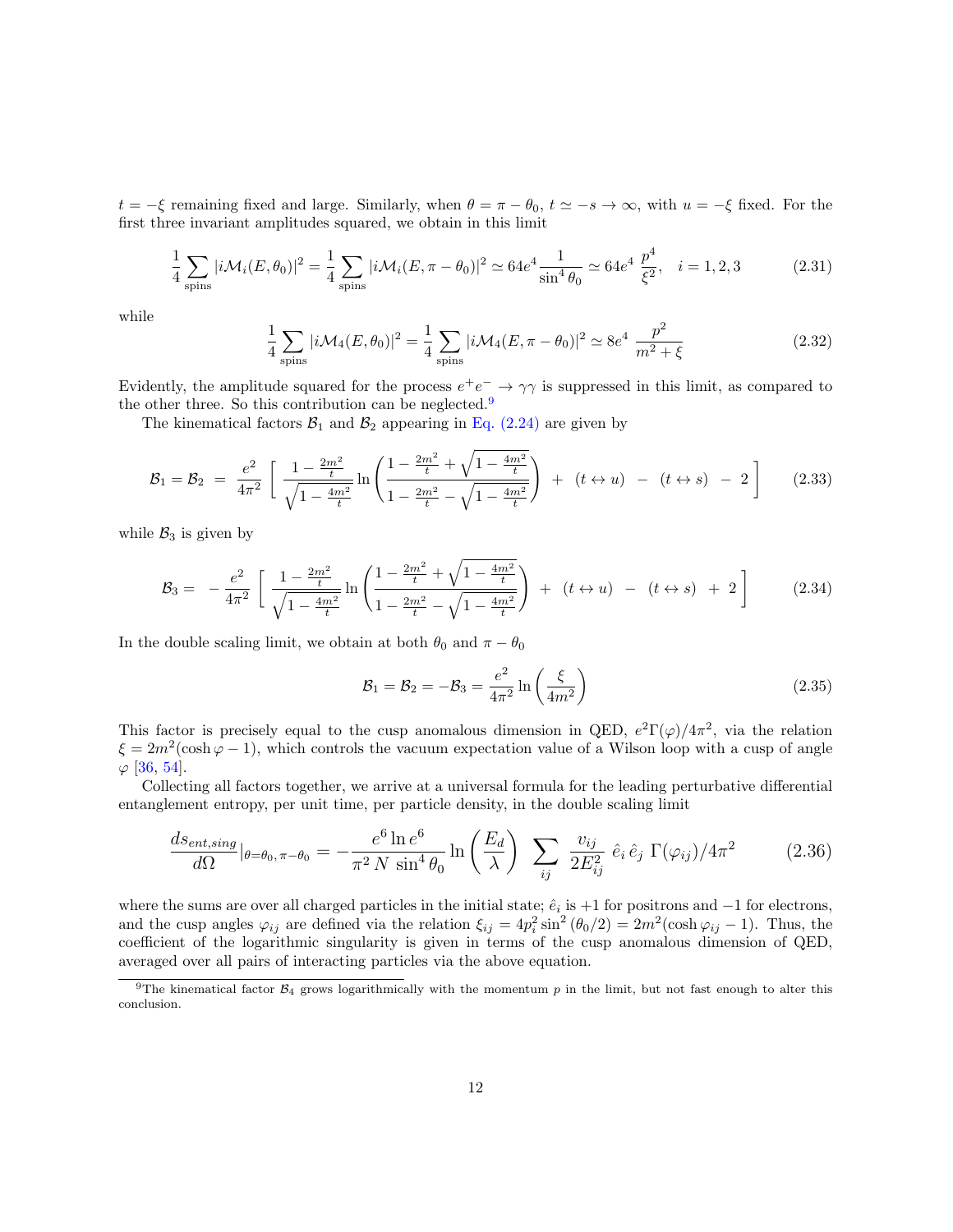# <span id="page-12-0"></span>3 Next to leading order analysis for electron/electron scattering

In this section we extend the perturbative analysis to the next to leading order and obtain  $\mathcal{O}(e^8)$  corrections to the Renyi and entanglement entropies. For simplicity, we focus on a Fock basis computation concerning the case of two-electron scattering. Thus we set the dressing function  $f^{\mu}$  equal to zero. As we have seen from the leading order analysis, the singular, logarithmically divergent part of the Renyi and entanglement entropies is independent of the dressing.

# 3.1 The large eigenvalue of  $\rho_H$  and the Renyi entropies to order  $e^8$

Two-photon outgoing states,  $|\beta\gamma_1\gamma_2\rangle$ , contribute to next to leading order and must be properly taken into account. For such a state to be in the soft part of the Hilbert space  $\mathcal{H}_S$ , the sum of the energies  $E_{\gamma_1} + E_{\gamma_2}$ must be below the reference energy scale E. Therefore, even if both  $E_{\gamma_1} < E$  and  $E_{\gamma_2} < E$ , if  $E_{\gamma_1} + E_{\gamma_2} > E$ , the two-photon state is taken to be in  $\mathcal{H}_H$ . If  $E_{\gamma_1} > E$  and  $E_{\gamma_2} < E$ , then  $|\beta\gamma_1\gamma_2\rangle \rightarrow |\beta\gamma_1\rangle_H \times |\gamma_2\rangle_S$ .

The outgoing state is given by

$$
|\Psi\rangle_{out} = S|\alpha\rangle = |\alpha\rangle + \sum_{\beta} T_{\beta\alpha} |\beta\rangle + \sum_{\beta,\gamma} T_{\beta\gamma,\alpha} |\beta\gamma\rangle + \sum_{\substack{\beta,\gamma_1,\gamma_2\\ \omega_{\gamma_1} \le \omega_{\gamma_2}}} T_{\beta\gamma_1\gamma_2,\alpha} |\beta\gamma_1\gamma_2\rangle + \dots
$$
 (3.1)

where  $T_{\beta\gamma_1\gamma_2,\alpha} = \langle \beta\gamma_1\gamma_2 | i \cdot T | \alpha \rangle$  is the amplitude for the two incoming electrons (described by the state  $|\alpha\rangle$ ) to scatter and produce the electron/positron state  $|\beta\rangle$ , emitting at the same time two photons  $(|\gamma_1 \gamma_2\rangle)$ . The set  $\{|\beta\rangle\}$  comprises of electron/positron states with zero number of photons. To order  $e^8$ , we must consider states with two electrons and states with two electrons and an electron/positron pair.<sup>[10](#page-12-1)</sup> The amplitudes  $T_{\beta\alpha}$  are of order  $e^2$  for the two-electron case and  $e^4$  for the case of three electrons and a positron. Likewise, the amplitudes  $T_{\beta\gamma,\alpha}$ , describing the emission of an additional photon, are of order  $e^3$ and  $e^5$ , respectively. Finally,  $T_{\beta\gamma_1\gamma_2,\alpha}$  is of order  $e^4$  if  $|\beta\rangle$  is a two-electron state and of order  $e^6$  if  $|\beta\rangle$  is a state of three electrons and a positron. States with more than two photons will not affect the entanglement and Renyi entropies to order  $e^8$ . So we do not write them explicitly in the equation above.

The reduced density matrix is obtained upon taking a partial trace over  $\mathcal{H}_S$ :  $\rho_H = \text{Tr}_{H_S} |\Psi\rangle_{out} \langle \Psi|_{out}$ . We define the state

$$
|\Phi\rangle = |\alpha\rangle_H + \sum_{\beta} T_{\beta\alpha} |\beta\rangle_H + \sum_{\beta} \sum_{\omega_\gamma > E} T_{\beta\gamma,\alpha} |\beta\gamma\rangle_H + \sum_{\beta} \sum_{|\gamma_1\gamma_2\rangle \in \mathcal{H}_H} T_{\beta\gamma_1\gamma_2,\alpha} |\beta\gamma_1\gamma_2\rangle_H + \dots \tag{3.2}
$$

and write the reduced density matrix as

$$
\rho_H = |\Phi\rangle\langle\Phi| + G \tag{3.3}
$$

where to order  $e^8$  G is given by

$$
G = \left(\sum_{\omega_{\gamma} < E} T_{\beta\gamma,\alpha} T_{\beta'\gamma,\alpha}^{*} + \sum_{|\gamma_{1}\gamma_{2}\rangle \in \mathcal{H}_{S}} T_{\beta\gamma_{1}\gamma_{2},\alpha} T_{\beta'\gamma_{1}\gamma_{2},\alpha}^{*}\right) |\beta\rangle_{H} \langle \beta'|_{H}
$$
\n
$$
+ \left(\sum_{\omega_{\gamma} < E} T_{\beta\gamma,\alpha} T_{\beta'\gamma'\gamma',\alpha}^{*} |\beta\rangle_{H} \langle \beta'\gamma'|_{H} + h.c.\right) + \sum_{\omega_{\gamma_{1}} < E} T_{\beta\gamma\gamma_{1},\alpha} T_{\beta'\gamma'\gamma_{1},\alpha}^{*} |\beta\gamma\rangle_{H} \langle \beta'\gamma'|_{H} \tag{3.4}
$$

<span id="page-12-1"></span> $10\text{As}$  it turns out, the latter do not contribute to the Renyi and entanglement entropies to this order.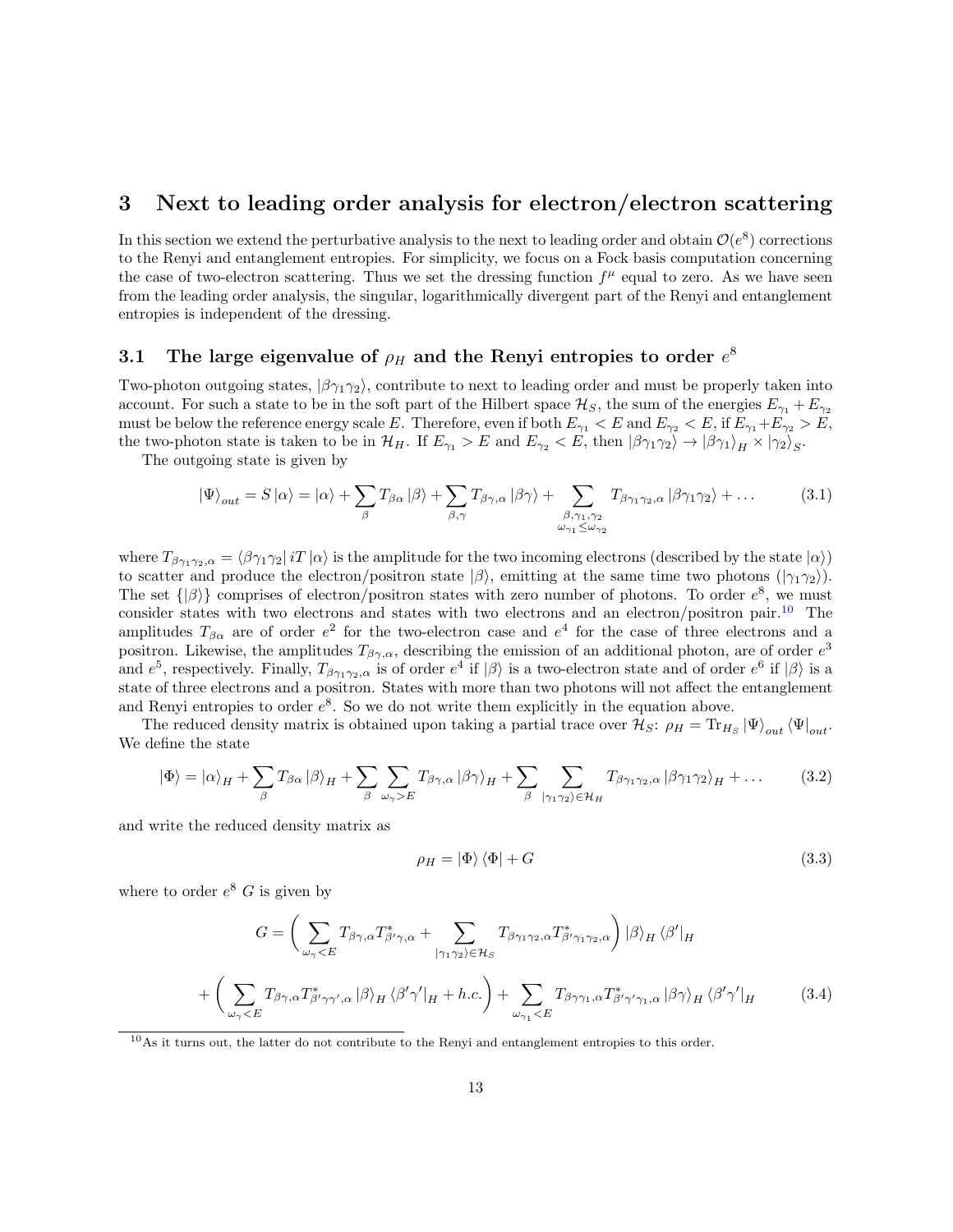The first sum in the first line includes cross-terms between two-electron states and states with three electrons and a positron.

Using the fact that at finite  $\lambda$ ,  $T^*_{\alpha\gamma,\alpha} = T^*_{\alpha\gamma_1\gamma_2,\alpha} = 0$  by energy conservation and  $\sum_{\beta} T_{\beta\alpha} T^*_{\beta\gamma,\alpha} = 0$  by incompatibility of the corresponding energy-momentum δ-functions, we see that G annihilates  $|\Phi\rangle$  to order  $e^8$ . So  $|\Phi\rangle$  is an eigenstate of  $\rho_H$  with eigenvalue  $\langle \Phi | \Phi \rangle$ . Thus to this order there is a "large" eigenvalue given by

$$
\lambda_{\Phi} = \langle \Phi | \Phi \rangle = 1 + T_{\alpha\alpha} + T_{\alpha\alpha}^* + \sum_{\beta} T_{\beta\alpha} T_{\beta\alpha}^* + \sum_{\beta} \sum_{\omega_{\gamma} > E} T_{\beta\gamma,\alpha} T_{\beta\gamma,\alpha}^* + \sum_{\beta} \sum_{|\gamma_1 \gamma_2\rangle \in \mathcal{H}_H} T_{\beta\gamma_1\gamma_2,\alpha} T_{\beta\gamma_1\gamma_2,\alpha}^* \quad (3.5)
$$

Using unitarity Eq.  $(2.3)$ , the eigenvalue can be written as follows

$$
\lambda_{\Phi} = 1 - \Delta \tag{3.6}
$$

where to order  $e^8$ 

$$
\Delta = \sum_{\beta} \sum_{\omega_{\gamma} < E} T_{\beta\gamma,\alpha} T_{\beta\gamma,\alpha}^{*} + \sum_{\beta} \sum_{|\gamma_1\gamma_2\rangle \in \mathcal{H}_S} T_{\beta\gamma_1\gamma_2,\alpha} T_{\beta\gamma_1\gamma_2,\alpha}^{*} + \sum_{\beta} \sum_{\omega_{\gamma_1} < E, \omega_{\gamma_2} > E} T_{\beta\gamma_1\gamma_2,\alpha} T_{\beta\gamma_1\gamma_2,\alpha}^{*} \tag{3.7}
$$

States with three electrons and a positron do not contribute to  $\Delta$  to order  $e^8$ , and so the sums over  $\beta$  in the expression above can be restricted to two-electron states.

The rest of the non-zero eigenvalues of  $\rho_H$  coincide with the non-zero eigenvalues of G. These split into two groups, the eigenvalues of order  $e^6$  (which may receive corrections of order  $e^8$ ) and the eigenvalues of order  $e^8$ . The sum of all of these must be equal to  $\Delta$ , as can be verified by computing TrG.

The traces  $\text{Tr}(\rho_H)^m$  for integer  $m \geq 2$  are given by

<span id="page-13-0"></span>
$$
\text{Tr}(\rho_H)^m = 1 - m\Delta \tag{3.8}
$$

This equation can be verified by direct computation of the traces to order  $e^8$  – see [Appendix D.](#page-31-0) The corresponding Renyi entropies take the form

$$
S_m = -\frac{1}{m-1} \ln(1 - m\Delta) = \frac{m}{m-1} \Delta
$$
 (3.9)

Notice that to all orders, the traces satisfy the inequalities  $0 < Tr(\rho_H)^m \leq 1$ . So the perturbative result [Eq. \(3.8\)](#page-13-0) breaks down at large  $m \sim 1/\Delta$ . To regulate the perturbative expansion of the entanglement entropy, we consider instead the generating functional [\[55\]](#page-39-6)

<span id="page-13-1"></span>
$$
G(w, \rho_H) = -\text{Tr}(\rho_H \ln[1 - w(1 - \rho_H)]) \tag{3.10}
$$

The entanglement entropy is recovered in the limit  $w \to 1$ 

$$
S_{ent} = \lim_{w \to 1} G(w, \rho_H) \tag{3.11}
$$

The Taylor expansion of  $G(w, \rho_H)$  is convergent for  $|w| < 1$  and gives

<span id="page-13-2"></span>
$$
G(w, \rho_H) = \sum_{n=1}^{\infty} \frac{w^n}{n} \left[ \sum_{m=0}^n \frac{n!}{(n-m)!m!} (-1)^m \text{Tr}(\rho_H)^{m+1} \right]
$$
(3.12)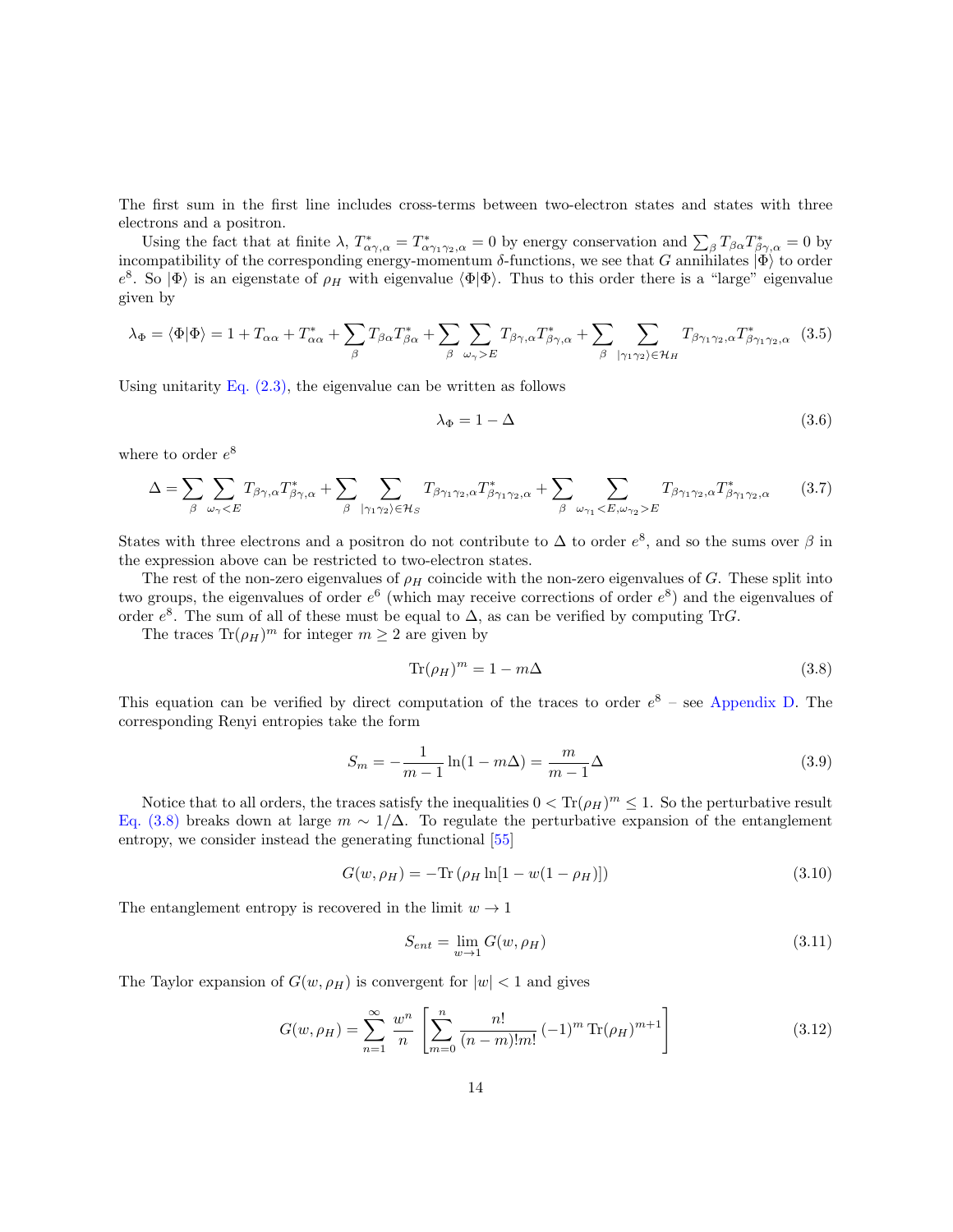In fact, setting  $w = e^{-\kappa}$ , for  $\kappa \sim \Delta$ , suppresses the contributions of the traces for large integer  $m \sim 1/\Delta$ and regulates the perturbative expansion. Using Eq.  $(3.8)$ , we obtain to order  $e^8$  at fixed w

$$
G(w, \rho_H) = \Delta(-\ln(1 - w) + 1) = -\Delta \ln \kappa + \Delta
$$
\n(3.13)

The leading perturbative entanglement entropy computed in the previous section is recovered to be  $-\Delta \ln e^6$ . Because of the logarithmic cutoff term, there are ambiguities in the analytic, cutoff independent part. The perturbative expansion does not commute with the  $w \to 1$  limit.

## 3.2 Entanglement entropy to order  $e^8$

We proceed now to discuss next to leading order corrections to the entanglement entropy. In particular, we will study the structure of the non-analytic part (in the electron charge  $e$ ) of the entanglement entropy, which depends on the non-vanishing, "small" eigenvalues of  $\rho_H$ . As we remarked in the previous section, these eigenvalues coincide with the (non-zero) eigenvalues of G. They split into two groups, of order  $e^6$ and  $e^8$ , respectively, and their sum is given by  $\sum_{i\neq \Phi} \lambda_i = 1 - \lambda_{\Phi} = \Delta$ . Let  $\Delta_6$  and  $\Delta_8$  be the order  $e^6$ and the order  $e^8$  parts of  $\Delta$ , respectively.

In [Appendix E,](#page-34-0) we describe how to obtain the shifts of the order  $e^6$  eigenvalues of G using second order perturbation theory. Let us denote the sum of these shifts with  $\tilde{\Delta}_8$ . It is then clear that the sum of the order  $e^6$  eigenvalues of G is given by  $\Delta_6 + \tilde{\Delta}_8$ , while the sum of all the order  $e^8$  eigenvalues by  $\Delta - (\Delta_6 + \tilde{\Delta}_8) = \tilde{\Delta}_8 - \tilde{\Delta}_8$ . These sums determine the non-analytic part of the entanglement entropy

$$
S_{ent} = -\sum_{i} \lambda_i \ln \lambda_i = -(\Delta_6 + \tilde{\Delta}_8) \ln e^6 - (\Delta_8 - \tilde{\Delta}_8) \ln e^8 + \text{ analytic in e}
$$
 (3.14)

Thus the non-analytic part is given by

$$
(S_{ent})_{N.A.} = -\left(\Delta_6 + \frac{4\Delta_8}{3} - \frac{\tilde{\Delta}_8}{3}\right) \ln e^6 \tag{3.15}
$$

## 3.3 IR divergences to order  $e^8$

The IR divergent terms in the Renyi and entanglement entropies can be obtained by examining the singular part of  $\Delta$  (which gives the shift of the "large" eigenvalue from unity). When the energy scale E is sufficiently small, we can apply soft theorems for real photon emission to obtain (in the continuum limit)  $\vert 10 \vert$ 

$$
\Delta = \sum_{\beta} T_{\beta\alpha} T_{\beta\alpha}^* \left[ 2\mathcal{B}_{\beta\alpha} \ln \left( \frac{E}{\lambda} \right) + 2 \left( \mathcal{B}_{\beta\alpha} \ln \left( \frac{E}{\lambda} \right) \right)^2 \right] + \sum_{\beta} \sum_{\omega_{\gamma} > E} T_{\beta\gamma,\alpha} T_{\beta\gamma,\alpha}^* \left( 2\mathcal{B}_{\beta\gamma,\alpha} \ln \left( \frac{E}{\lambda} \right) \right) \tag{3.16}
$$

Now this expression must be computed to order  $e^8$ . So the amplitude squared in the first term should be calculated to order  $e^6$ , and, therefore one-loop diagrams contribute. As a result, logarithmic IR divergences due to virtual photons appear. Soft theorems for virtual photons give [\[10\]](#page-36-7)

$$
T_{\beta\alpha}T_{\beta\alpha}^* = (T_{\beta\alpha}T_{\beta\alpha}^*)^{\Lambda}\left(\frac{\lambda}{\Lambda}\right)^{2\mathcal{B}_{\beta\alpha}} = (T_{\beta\alpha}T_{\beta\alpha}^*)^{\Lambda}\left(1 - 2\mathcal{B}_{\beta\alpha}\ln\left(\frac{E}{\lambda}\right) - 2\mathcal{B}_{\beta\alpha}\ln\left(\frac{\Lambda}{E}\right)\right) + \dots \tag{3.17}
$$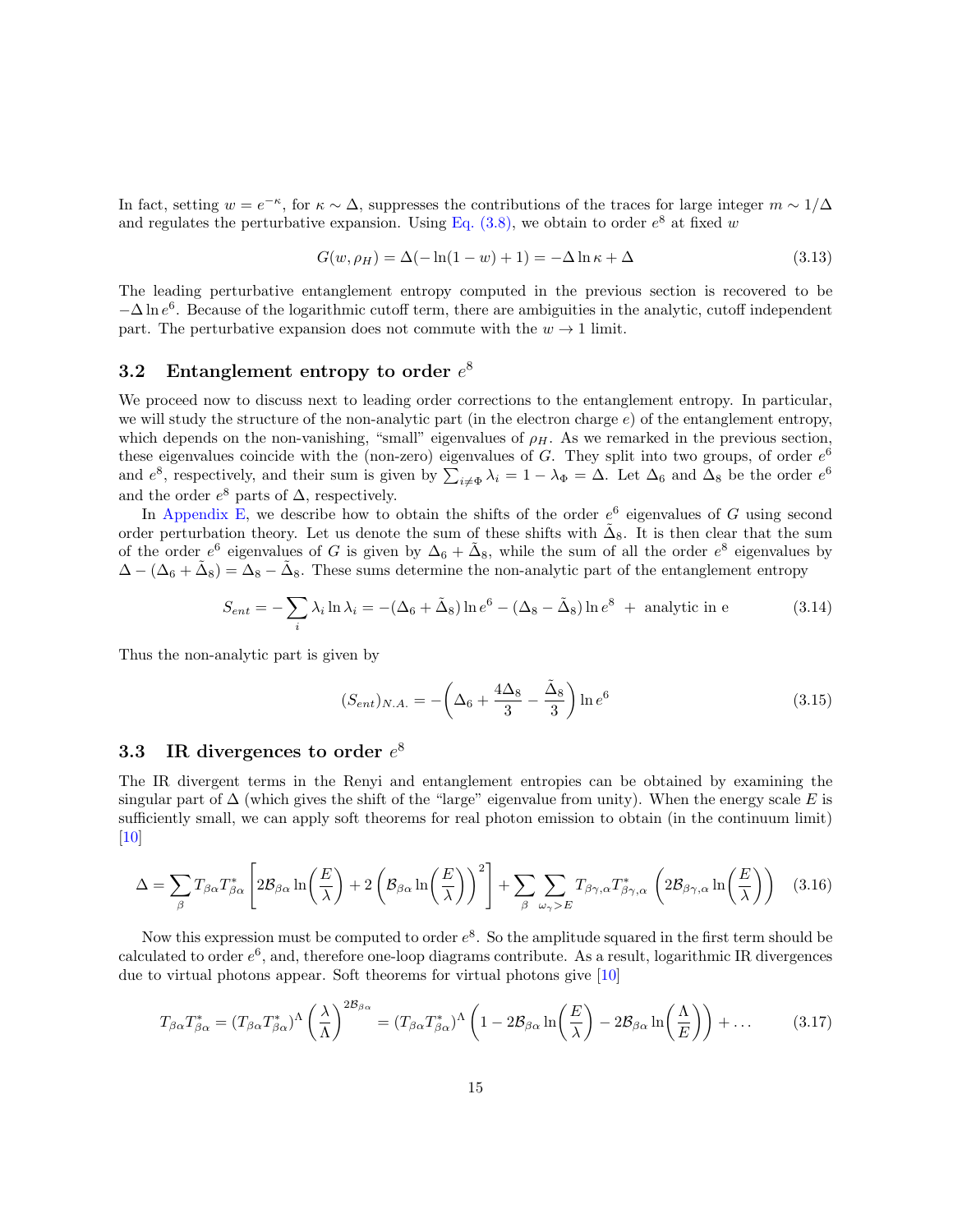where scattering amplitude squared  $(T_{\beta\alpha}T_{\beta\alpha}^*)^{\Lambda}$  does not include contributions from virtual photons with energy below the cutoff scale  $\Lambda \sim E$ . The factor  $\ln(\Lambda/E)$  is negligible when the reference scales E and  $\Lambda$ are of the same order. Substituting into the expression for  $\Delta$ , yields

$$
\Delta = \sum_{\beta} (T_{\beta\alpha} T_{\beta\alpha}^*)^{\Lambda} \left[ 2\mathcal{B}_{\beta\alpha} \ln\left(\frac{E}{\lambda}\right) - 2\left(\mathcal{B}_{\beta\alpha} \ln\left(\frac{E}{\lambda}\right)\right)^2 \right] + \sum_{\beta} \sum_{\omega_{\gamma} > E} T_{\beta\gamma,\alpha} T_{\beta\gamma,\alpha}^* \left( 2\mathcal{B}_{\beta\gamma,\alpha} \ln\left(\frac{E}{\lambda}\right) \right) (3.18)
$$

The first term is in accordance with an exponentiation pattern. Notice however the appearance of the last term which originates from two-photon final states in which one photon is soft and the other is hard. The logarithmic divergence is now proportional to the amplitude squared for real (hard) photon emission, and a different kinematical factor. So the exponentiation pattern of the IR logarithmic divergences is an intricate one.

### <span id="page-15-0"></span>4 To all orders entanglement in electron/electron scattering

In this section we attempt to generalize some of the results of the previous sections to all orders in perturbation theory so as to gain insight into the exponentiation pattern of the IR logarithmic divergences, and to link our perturbative results with the results of  $[11, 12, 13, 14]$  $[11, 12, 13, 14]$  $[11, 12, 13, 14]$  $[11, 12, 13, 14]$  $[11, 12, 13, 14]$  $[11, 12, 13, 14]$  (see also  $[15, 16]$  $[15, 16]$ ) on the decoherence of the density matrix  $\rho_H$ . As in [Section 3,](#page-12-0) we focus on a Fock basis computation associated with twoelectron scattering for simplicity.

We denote by  $|\gamma\rangle = |\gamma_1 \gamma_2, \dots, \gamma_n\rangle$  a generic multiphoton box state. The number of photons n is nonzero and finite, but arbitrary. It will be convenient to order the photons in ascending order, according to their energy:  $E_1 \le E_2 \le \cdots \le E_n$ . If the total energy of the photons is less that the reference energy scale  $E, \sum_{i=1}^n E_i < E$ , then  $|\gamma\rangle \in \mathcal{H}_S$ . Suppose  $\sum_{i=1}^n E_i > E$ . In order to decompose  $|\gamma\rangle$  in  $\mathcal{H}_H \times \mathcal{H}_S$ , we first determine the maximum subset of photons  $\{\gamma_1, \ldots \gamma_m\}$ , for some positive integer m, each having energy below the reference scale E, so that  $\sum_{i=1}^{m} E_{\gamma_i} < E$  and  $\sum_{i=m+1}^{n} E_{\gamma_i} \geq E$ . Then we write the multiphoton state as a product state as follows

$$
|\gamma\rangle = |\gamma_1 \gamma_2, \dots, \gamma_n\rangle = |\gamma_{m+1}, \gamma_{m+2}, \dots, \gamma_n\rangle_H \times |\gamma_1 \gamma_2, \dots, \gamma_m\rangle_S
$$
(4.1)

If no such m exists, then the state  $|\gamma\rangle$  is in  $\mathcal{H}_H$ . Photons with energy scaling with the IR cutoff  $\lambda$  will appear in the soft part of the Hilbert space in the continuum,  $\lambda \to 0$  limit.<sup>[11](#page-15-1)</sup>

Adopting these notations, the outgoing state can be written as

$$
|\Psi\rangle_{out} = S|\alpha\rangle = |\alpha\rangle + \sum_{\beta} T_{\beta\alpha} |\beta\rangle + \sum_{|\beta\gamma\rangle} T_{\beta\gamma,\alpha} |\beta\gamma\rangle
$$
\n(4.2)

at any order in perturbation theory. The set  $\{|\beta\rangle\}$  comprises of states with  $2 + l$  electrons, l positrons states and zero number of photons, with  $l = 0, 1, \ldots$ . The reduced density matrix is given by  $\rho_H$  =  $\text{Tr}_{H_S} |\Psi\rangle_{out} \langle \Psi|_{out}$ . As before, we define

$$
|\Phi\rangle = |\alpha\rangle_H + \sum_{\beta} T_{\beta\alpha} |\beta\rangle_H + \sum_{\beta} \sum_{|\gamma\rangle \in \mathcal{H}_H} T_{\beta\gamma,\alpha} |\beta\gamma\rangle_H
$$
(4.3)

<span id="page-15-1"></span><sup>&</sup>lt;sup>11</sup>Alternatively, we could take any photon with energy below E to lie in  $\mathcal{H}_S$ , without imposing any restriction on the total energy of the soft and hard factors of the state.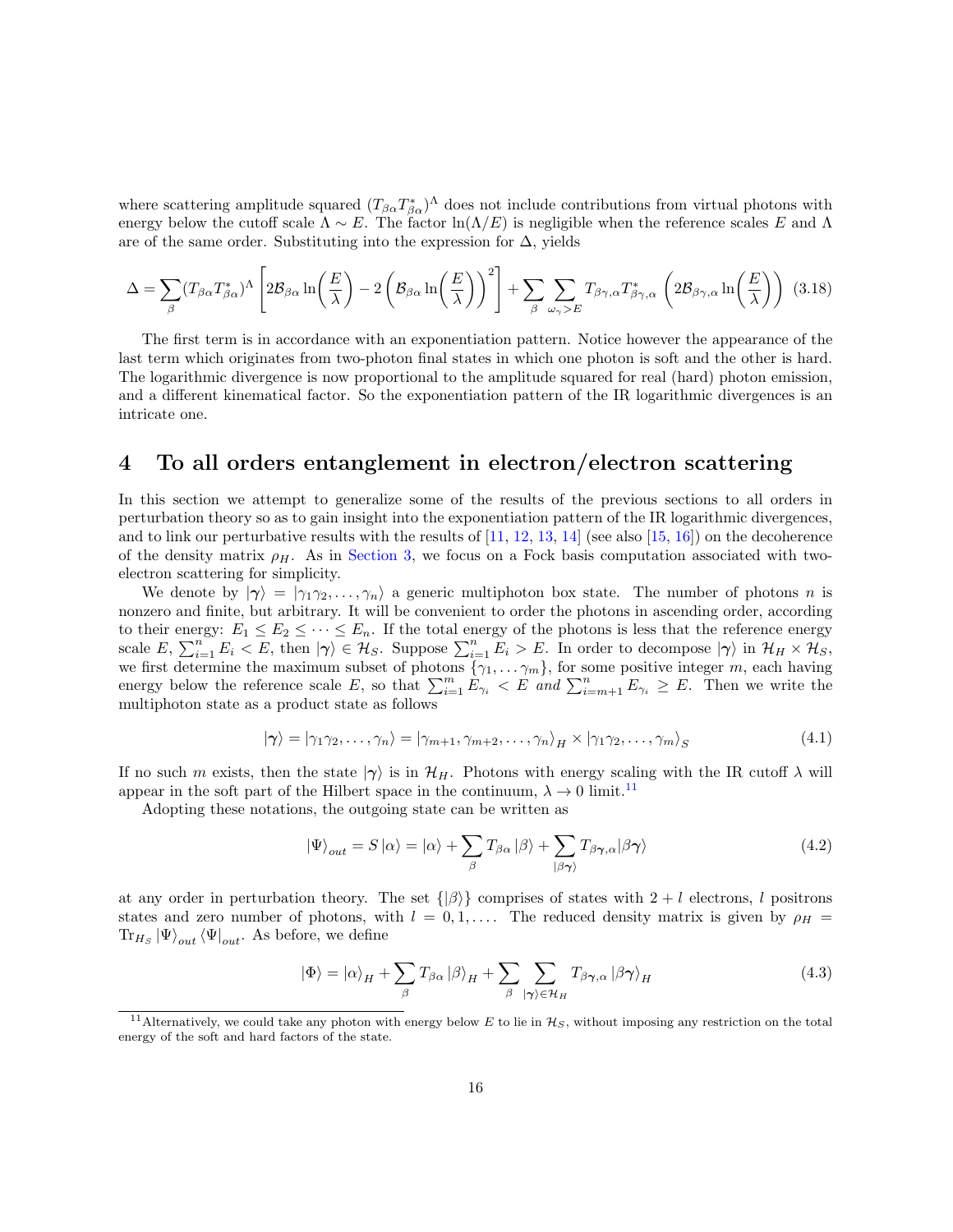in terms of which the reduced density matrix is given by

$$
\rho_H = |\Phi\rangle\langle\Phi| + G \tag{4.4}
$$

where

$$
G = \sum_{|\gamma'\rangle \in \mathcal{H}_S} T_{\beta\gamma',\alpha} T_{\beta'\gamma',\alpha}^* \, |\beta\rangle_H \, \langle \beta'|_H + \bigg(\sum_{|\gamma'\rangle \in \mathcal{H}_S} T_{\beta\gamma',\alpha} T_{\beta'\gamma'\gamma',\alpha}^* |\beta\rangle_H \, \langle \beta'\gamma|_H + h.c.\bigg) + \sum_{|\gamma''\rangle \in \mathcal{H}_S} T_{\beta\gamma\gamma'',\alpha} T_{\beta'\gamma'\gamma'',\alpha}^* |\beta\gamma\rangle_H \, \langle \beta'\gamma'|_H
$$
(4.5)

The expression for G is valid to all orders in perturbation theory.

Next we impose energy-momentum conservation at finite  $\lambda$ : for any  $|\gamma'\rangle$ ,  $|\gamma''\rangle \in \mathcal{H}_S$ ,  $T^*_{\alpha}$ Next we impose energy-momentum conservation at finite  $\lambda$ : for any  $|\gamma'\rangle$ ,  $|\gamma''\rangle \in \mathcal{H}_S$ ,  $T^*_{\alpha\gamma',\alpha} = 0$  and  $\sum_{\beta} T_{\beta\alpha}T^*_{\beta\gamma',\alpha} = 0$ ,  $\sum_{\beta} \sum_{|\gamma\rangle \in \mathcal{H}_H} T_{\beta\gamma,\alpha}T^*_{\beta\gamma'\gamma',\alpha} = 0$  due to the incompatib momentum δ-functions. As a result G annihilates  $|\Phi\rangle$ . We conclude that  $|\Phi\rangle$  is an exact eigenstate of the reduced density matrix with eigenvalue  $\lambda_{\Phi} = \langle \Phi | \Phi \rangle$ .

Explicitly  $\lambda_{\Phi}$  is given by

$$
\lambda_{\Phi} = 1 + T_{\alpha\alpha} + T_{\alpha\alpha}^{*} + \sum_{\beta} T_{\beta\alpha} T_{\beta\alpha}^{*} + \sum_{\beta} \sum_{|\gamma\rangle \in \mathcal{H}_{H}} T_{\beta\gamma,\alpha} T_{\beta\gamma,\alpha}^{*}
$$
(4.6)

The sum of the rest of the eigenvalues of  $\rho_H$  is given by

$$
\Delta = \sum_{i \neq \Phi} \lambda_i = 1 - \lambda_{\Phi} = -\left(T_{\alpha\alpha} + T_{\alpha\alpha}^* + \sum_{\beta} T_{\beta\alpha} T_{\beta\alpha}^* + \sum_{\beta} \sum_{|\gamma\rangle \in \mathcal{H}_H} T_{\beta\gamma,\alpha} T_{\beta\gamma,\alpha}^*\right) \tag{4.7}
$$

We remark that the amplitudes  $T_{\beta\alpha}$ ,  $T_{\beta\gamma,\alpha}$  appearing in the above expressions for  $\Delta$  and  $\lambda_{\Phi}$  are hard, in that the final state does not include soft photons with energies scaling with  $\lambda$  in the continuum limit. At any finite order in perturbation theory, these amplitudes are plagued by IR logarithmic divergences, due to virtual soft photons running in the loops [\[10\]](#page-36-7), when the momenta of the two-electron states  $\alpha$  and  $\beta$  differ. Since the corresponding transition processes do not involve the emission of soft radiation, there are no similar divergent contributions from real soft photons to  $\lambda_{\Phi}$  (and  $\Delta$ ) to cancel the virtual IR divergences.

However, the term  $T_{\alpha\alpha} + T_{\alpha\alpha}^*$  is free of any IR divergences, order by order in perturbation theory, since this is related to the *total inclusive cross-section* in the state  $\alpha$  by unitarity, [Eq. \(2.3\):](#page-4-3)

<span id="page-16-0"></span>
$$
T_{\alpha\alpha} + T_{\alpha\alpha}^* = -\sum_{\beta} T_{\beta\alpha} T_{\beta\alpha}^* - \sum_{\beta} \sum_{|\gamma\rangle} T_{\beta\gamma,\alpha} T_{\beta\gamma,\alpha}^* \tag{4.8}
$$

The corresponding transition processes include the emission of real soft photons. As is well known, such inclusive transition rates are IR finite, with the IR divergences due to virtual soft photons cancelling against the ones due to real photon emission [\[10\]](#page-36-7). We emphasise that  $T_{\alpha\alpha}$  is a box transition amplitude, scaling inversely proportional with the volume of the box in the  $\lambda \to 0$ , continuum limit:

$$
T_{\alpha\alpha} \to \frac{T}{VE_{12}^2} i\mathcal{M}_{\alpha\alpha} \tag{4.9}
$$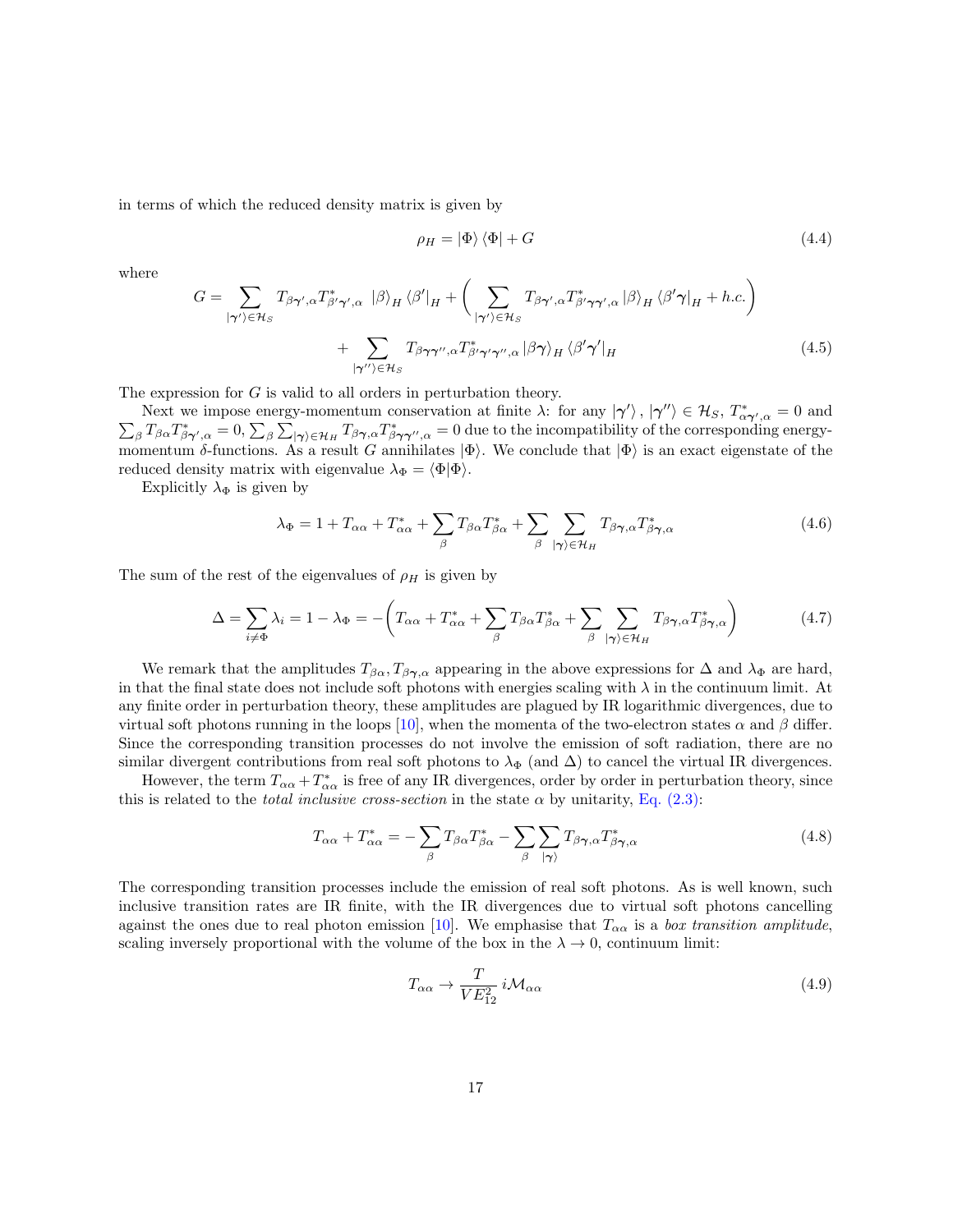where T is the time-scale of the experiment,  $i\mathcal{M}_{\alpha\alpha}$  is the invariant amplitude at infinite volume <sup>[12](#page-17-0)</sup> and  $E_{12}$  is the total energy in the center of mass frame of the two electrons of the state  $|\alpha\rangle$ . In particular,

$$
T_{\alpha\alpha} + T_{\alpha\alpha}^* = -\frac{T}{VE_{12}^2} 2\text{Im}\mathcal{M}_{\alpha\alpha} = -\frac{Tv_{ij}}{V} \Sigma_{\alpha}
$$
 (4.10)

where  $v_{ij}$  is the relative velocity of the two electrons in the state  $\alpha$  and  $\Sigma_{\alpha}$  is the total, inclusive crosssection in this state.

As a result, at any finite order in perturbation theory IR logarithmic divergences appear in the expressions for the Renyi and the entanglement entropies, as we have seen explicitly at leading and next-to-leading order in [Section 2](#page-4-0) and [Section 3.](#page-12-0)

To all orders, however, the virtual IR logarithmic divergences exponentiate [\[10\]](#page-36-7)

$$
T_{\beta\alpha}T_{\beta\alpha}^* = (T_{\beta\alpha}T_{\beta\alpha}^*)^{\Lambda} \left(\frac{\lambda}{\Lambda}\right)^{2\mathcal{B}_{\beta\alpha}}, \quad T_{\beta\gamma,\alpha}T_{\beta\gamma,\alpha}^* = (T_{\beta\gamma,\alpha}T_{\beta\gamma,\alpha}^*)^{\Lambda} \left(\frac{\lambda}{\Lambda}\right)^{2\mathcal{B}_{\beta\alpha}}
$$
(4.11)

leading to the vanishing of the hard amplitudes  $T_{\beta\alpha}, T_{\beta\gamma,\alpha}$  when the momenta of  $\beta$  and  $\alpha$  differ. The vanishing of these hard amplitudes can be also understood as a consequence of symmetry [\[1,](#page-35-0) [2\]](#page-35-1). Taking into account the scaling of the box amplitude  $T_{\alpha\alpha}$  in the large volume limit, we conclude that to all orders,  $\lambda_{\Phi}$  becomes equal to a diagonal element of  $\rho_H$ 

$$
\lambda_{\Phi} = 1 + T_{\alpha\alpha} + T_{\alpha\alpha}^* = 1 - \frac{Tv_{ij}}{V} \Sigma_{\alpha}
$$
\n(4.12)

and

$$
\Delta = \frac{T v_{ij}}{V} \Sigma_{\alpha} \tag{4.13}
$$

free of any IR divergences in  $\lambda$ . Indeed, to all orders, the reduced density matrix  $\rho_H$  assumes a diagonal form in terms of the momentum indices exhibiting decoherence [\[11,](#page-36-8) [12,](#page-36-9) [13,](#page-36-10) [14\]](#page-36-11). The diagonal elements (in momentum) are given in terms of inclusive Bloch-Nordsieck rates associated with box states, and are free of IR divergences.

Assuming that  $\Sigma_{\alpha}$  is finite, we see that to all orders, the reduced density matrix is dominated by a large eigenvalue,  $\lambda_{\Phi}$ , in the continuum,  $\lambda \to 0$  limit. The rest of the eigenvalues must be small, scaling inversely proportional with powers of the volume of the box. Despite the fact that the number of the small eigenvalues also grows with the volume, the traces  $\text{Tr}(\rho_H)^m$  for integer  $m \geq 2$  are given by

<span id="page-17-1"></span>
$$
\text{Tr}(\rho_H)^m = 1 - m\Delta = 1 - m\frac{Tv_{ij}}{V} \Sigma_\alpha \tag{4.14}
$$

and the corresponding Renyi entropies take the form

<span id="page-17-2"></span>
$$
S_m = -\frac{1}{m-1}\ln(1 - m\Delta) = \frac{m}{m-1}\frac{Tv_{ij}}{V}\Sigma_\alpha
$$
\n(4.15)

The Renyi entropies per particle flux, per unit time

$$
s_m = \frac{m}{(m-1)} \Sigma_\alpha \tag{4.16}
$$

<span id="page-17-0"></span><sup>&</sup>lt;sup>12</sup>We follow the normalizations of [\[56\]](#page-39-7) so that the invariant amplitude  $i\mathcal{M}_{\beta\alpha}$  has units of length to the power  $N_f - 2$ , where  $N_f$  is the number of particles in the final state  $\beta$ .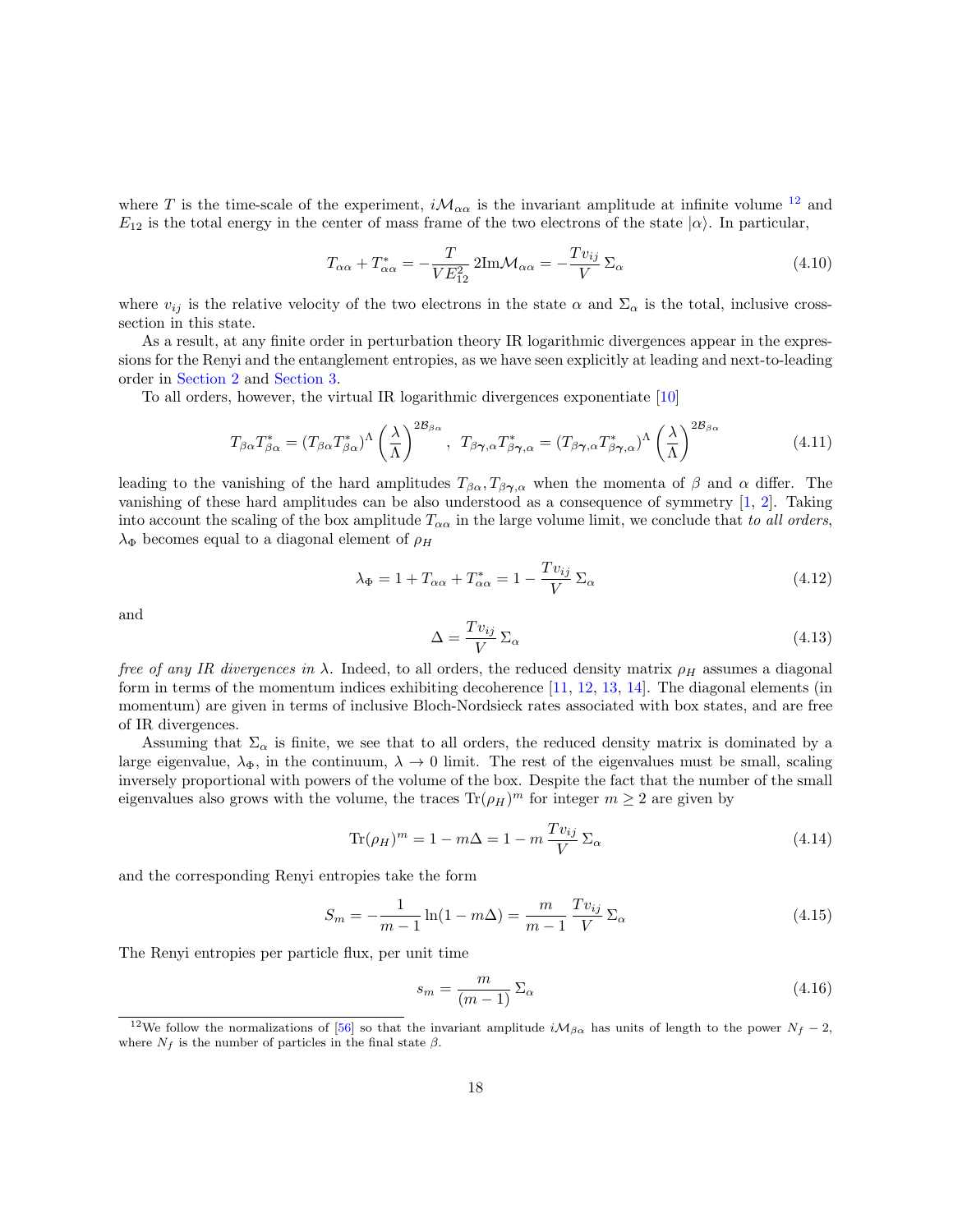remain finite in the limit. They are proportional to the total cross-section  $\Sigma_{\alpha}$ , free of IR divergences.

Let us discuss the dependence of  $\Sigma_{\alpha}$  on the reference scale E, taking into account the scaling of the box amplitudes with the volume and the vanishing of the purely hard amplitudes to all orders in the continuum limit. Eq.  $(4.8)$  gives

$$
\frac{Tv_{ij}}{V} \Sigma_{\alpha} = -T_{\alpha\alpha} - T_{\alpha\alpha}^{*} = \sum_{\beta} \sum_{|\gamma'\rangle \in \mathcal{H}_{S}} T_{\beta\gamma',\alpha} T_{\beta\gamma',\alpha}^{*} + \sum_{\beta} \sum_{|\gamma\rangle \in \mathcal{H}_{H}} \sum_{|\gamma'\rangle \in \mathcal{H}_{S}} T_{\beta\gamma\gamma',\alpha} T_{\beta\gamma\gamma',\alpha}^{*} \qquad (4.17)
$$

The total cross-section  $\Sigma_{\alpha}$  is proportional to a sum of inclusive Bloch-Nordsieck rates, of the form,

<span id="page-18-0"></span>
$$
\sum_{|\gamma'\rangle \in \mathcal{H}_S} T_{\beta\gamma\gamma',\alpha} T_{\beta\gamma\gamma',\alpha}^* \tag{4.18}
$$

for the initial two electrons  $\alpha$  to scatter and produce the hard state  $\beta\gamma$ , emitting at the same time any number of soft photons with total energy less than E. Notice that in the continuum limit, the sums over  $\beta$ and  $\gamma$  give rise to multiple integrals over the momenta of the hard final particles with appropriate volume factors (as well as discrete sums over the polarization indices) – see [Section 2.3.](#page-7-0) Each such contribution scales proportionally with  $T/V$  in the continuum limit, irrespectively of the number of particles in the final state.

The inclusive rates [Eq. \(4.18\)](#page-18-0) have been computed to all orders in [\[10\]](#page-36-7), taking into account the cancellation of the IR divergences due to virtual soft photons and real soft photon emission

$$
\sum_{|\gamma'\rangle \in \mathcal{H}_S} T_{\beta\gamma\gamma',\alpha} T_{\beta\gamma\gamma',\alpha}^* = (T_{\beta\gamma,\alpha} T_{\beta\gamma,\alpha}^*)^{\Lambda} b_{\beta\alpha} \left(\frac{E}{\Lambda}\right)^{2\mathcal{B}_{\beta\alpha}}
$$
(4.19)

where  $b_{\beta\alpha} \simeq 1 - \pi^2 \mathcal{B}_{\beta\alpha}^2/3$  [\[10\]](#page-36-7). Therefore, we obtain

$$
S_m \sim \frac{Tv_{ij}}{V} \Sigma_\alpha = \sum_\beta (T_{\beta\alpha} T_{\beta\alpha}^*)^\Lambda b_{\beta\alpha} \left(\frac{E}{\Lambda}\right)^{2\beta_{\beta\alpha}} + \sum_\beta \sum_{|\gamma\rangle \in \mathcal{H}_H} (T_{\beta\gamma,\alpha} T_{\beta\gamma,\alpha}^*)^\Lambda b_{\beta\alpha} \left(\frac{E}{\Lambda}\right)^{2\beta_{\beta\alpha}} \tag{4.20}
$$

The ratio  $E/\Lambda$  remains fixed in the  $\lambda \to 0$  limit. To all orders, the small parameter controlling the expansion of the Renyi entropies in the continuum limit is set by the inverse of the product of the size of the box L and the center of mass energy of the initial state.

The entanglement entropy is not analytic in the volume of the box. (More precisely it is not analytic in the small dimensionless parameter discussed above). The non-analytic part is governed by the small eigenvalues, via the expressions  $-\lambda_i \ln \lambda_i$ , for  $i \neq \Phi$ . Ignoring the spin polarization structure, we may approximate the small eigenvalues with the diagonal elements of  $\rho_H$ , which are given in terms of inclusive rates

$$
D_{\beta\gamma,\beta\gamma} = \sum_{|\gamma'\rangle \in \mathcal{H}_S} T_{\beta\gamma\gamma',\alpha} T_{\beta\gamma\gamma',\alpha}^* \tag{4.21}
$$

where  $|\gamma\rangle$  is a hard photon state. This diagonal element scales with  $T^2/V^{N_f}$  in the large volume limit, where  $N_f$  is the number of particles in the final state, taking into account the energy-momentum conserving δ-functions. It gives a contribution  $-D_{\beta\gamma,\beta\gamma}\ln(D_{\beta\gamma,\beta\gamma})$  to the entanglement entropy. So terms logarithmic divergences in the size of the box (or the IR cutoff  $\lambda$ ), of the form  $\ln(V^{N_f}/T^2)$ , in the expression for the entanglement entropy per particle flux per unit time persist to all orders in the continuum, large volume limit.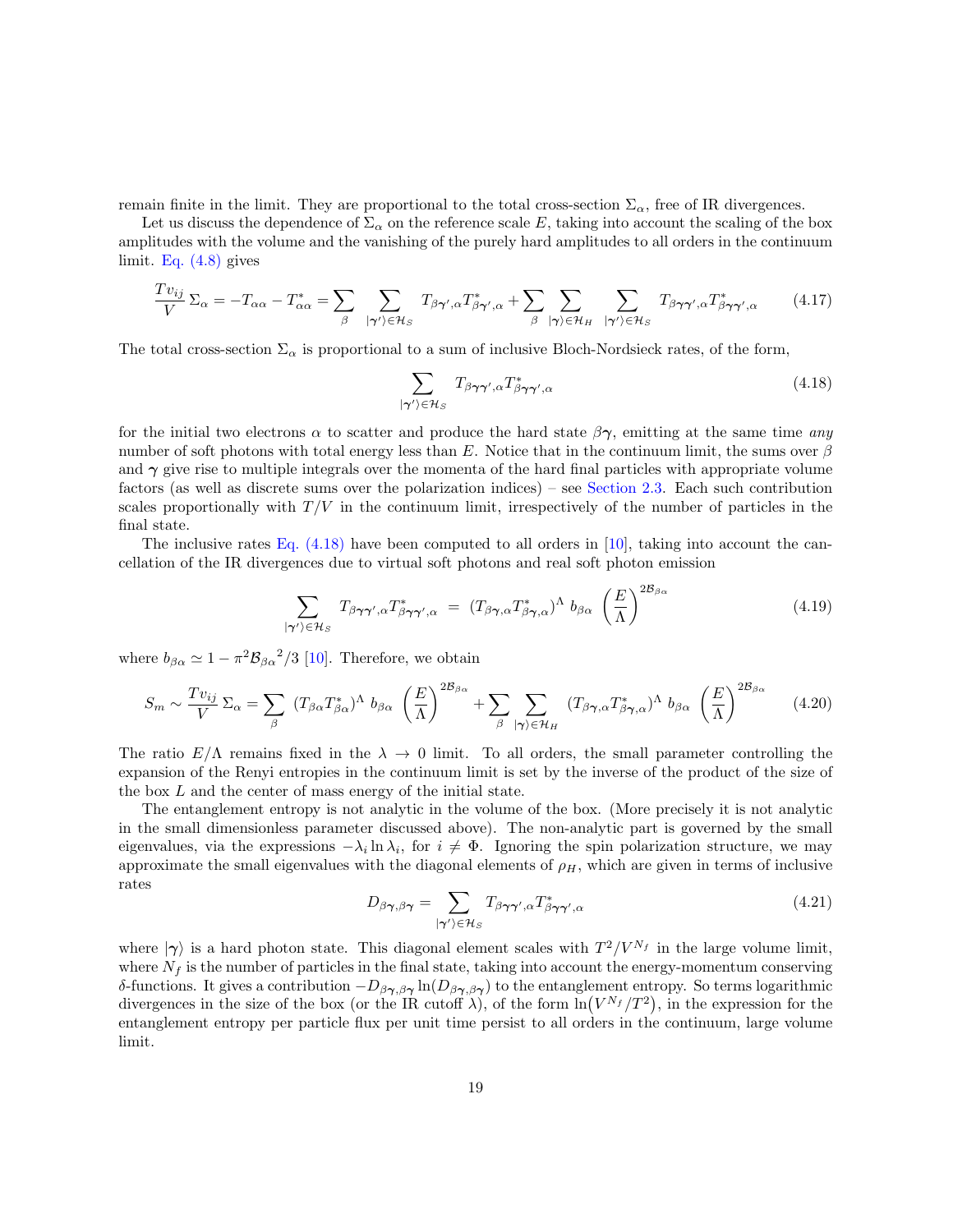One way to recover the entanglement entropy is to take the  $w \to 1$  limit of the generating functional  $G(w, \rho_H)$ , [Eq. \(3.10\),](#page-13-1) whose Taylor expansion is given in terms of the traces  $\text{Tr}(\rho_H)^m$  (and hence the exponentials of the Renyi entropies) – see Eq.  $(3.12)$ . How is it then that the all orders entanglement entropy (per particle flux, per unit time) retains non-analytic, logarithmic behavior with respect to the size of the box or the IR cutoff? Notice that for any given large m, the scaling of  $\text{Tr}(\rho_H)^m$  with the volume, Eq.  $(4.14)$  (consequently the scaling of the corresponding Renyi entropy, Eq.  $(4.15)$ ), is valid for sufficiently large volume. At large but fixed volume, however, this scaling breaks down for large enough integers  $m > 1/\Delta$ , since the traces satisfy the strict inequalities  $0 < Tr(\rho_H)^m \leq 1$ . A similar behavior was observed in the case of the perturbative results of the previous sections (see the discussion around Eq.  $(3.10)$ ), leading to the non-analyticity of the entanglement entropy in the electron charge e. In the case at hand, the expansion parameter scales inversely proportional with the size of the box L. As a result, the  $w \to 1$  limit does not commute with the large L expansion of the traces. Indeed when  $|w| < 1$ , the contribution of the large m traces in Eq.  $(3.12)$  is suppressed. Using Eq.  $(4.14)$  and the Taylor expansion of the generating functional, we obtain at large but fixed volume

$$
G(w, \rho_H) = (-\ln(1-w) + 1)\Delta = (-\ln(1-w) + 1)\frac{Tv_{ij}}{V} \Sigma_{\alpha}
$$
\n(4.22)

However, this yields a diverging result in the limit  $w \to 1$ , indicating that we cannot reverse the order of limits. Similarly, another way to recover the entanglement entropy is to analytically continue the expression for the Renyi entropies for integer  $m \geq 2$  to general real values, and take the limit  $S_{ent} = \lim_{m \to 1} S_m$ . However, this limit does not commute with the large volume expansion of the Renyi entropies, as can be seen from Eq.  $(4.15)$ . Essentially, the entanglement entropy is non-analytic in the eigenvalues of the reduced density matrix. Since to all orders the small eigenvalues scale inversely proportional with the volume of the box, the entanglement entropy retains non-analytic behavior in the inverse of the volume or the IR cutoff.

### 5 Conclusions

In this work we study generic scattering processes in QED in order to establish measures of the entanglement between the soft and hard particles in the final state. The initial state consists of an arbitrary number of Faddeev-Kulish electrons and positrons. To regulate the computation of the entanglement and the Renyi entropies, we place the system in a large box of size  $L$ , which provides an infrared momentum cutoff  $\lambda \sim 1/L$ . The perturbative computations are carried out at fixed  $\lambda$ , for sufficiently small coupling e. The density matrix for the hard particles is constructed via tracing over the entire spectrum of soft photons, including those in the clouds dressing the asymptotic charged particles. The leading perturbative behavior of the Renyi and entanglement entropies is governed by a large eigenvalue, which we compute at leading order, and next to leading order for two-electron scattering, in perturbation theory. The leading entanglement entropy and Renyi entropies for integer  $m \geq 2$  are logarithmically divergent with respect to the IR cutoff  $\lambda$  for all scattering cases we consider. We find that the coefficient of the logarithmic divergence is independent of the particle dressing and exhibits certain universality properties, irrespectively of the detailed properties of the initial state. The dominant contributions arise from two-particle interactions at forward and backward scattering. In the relativistic limit, these dominant contributions are proportional to the cusp anomalous dimension in QED. We see that the entanglement entropy in momentum space can be IR divergent, with the coefficient of the divergence containing physical information. We also study next to leading order corrections to the non-analytic part (in the electron charge  $e$ ) of the entanglement entropy, and comment on the pattern of the exponentiation of the IR logarithmic divergences.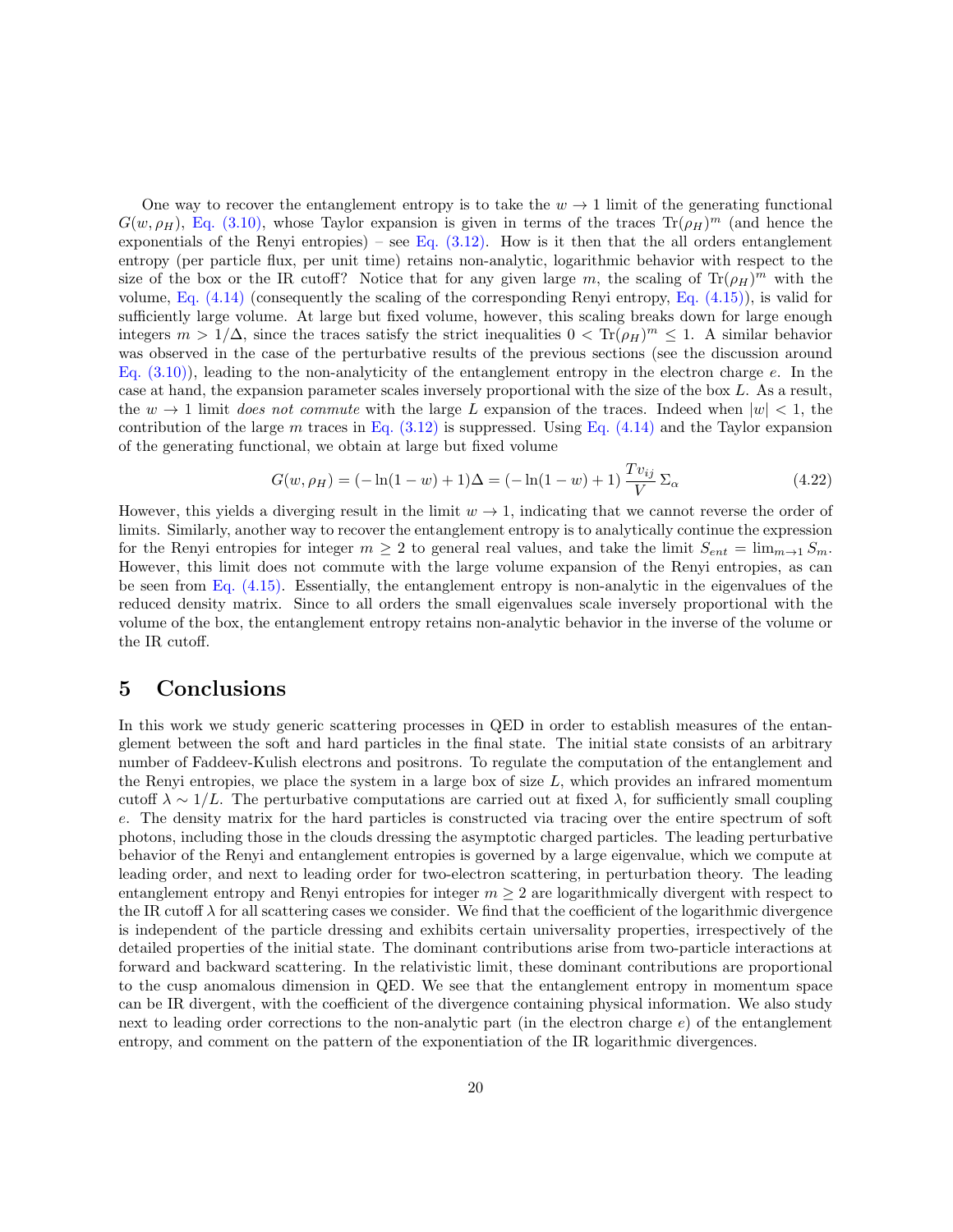Since the perturbative expansion does not commute with the continuum,  $\lambda \to 0$  limit due to the appearance of IR divergences, we proceed to study the behavior of the Renyi and entanglement entropies to all orders in perturbation theory. We focus on Fock basis computation associated with two-electron scattering for simplicity. We derive an exact expression for the large eigenvalue of the density matrix in terms of hard scattering amplitudes, which is valid at any finite order in perturbation theory. At any finite order in the electron charge e, this eigenvalue is plagued with IR logarithmic divergences due to soft virtual photons. To all orders in perturbation theory, the IR divergences exponentiate, leading to a finite result. In the large volume limit, the shift of this eigenvalue from unity governs the behavior of the Renyi entropies for integer  $m \geq 2$ . The Renyi entropies, per unit time, per particle flux, turn out to be proportional to the total, inclusive cross-section in the initial state, which is free from any IR divergences. The contributions of the small eigenvalues remain subleading, despite the fact that their number grows with the volume in the continuum limit. The entanglement entropy though retains non-analytic, logarithmic behavior with respect to the size of the box, even to all orders in perturbation theory, in the continuum limit. This reveals strong entanglement between the soft and hard particles produced in the scattering process.

It would be interesting to extend our analysis to gravitational and black hole scattering processes, and study the correlation between the soft photons and gravitons with the hard particles produced in the process. Interesting correlations could be uncovered if we examine four-dimensional celestial scattering amplitudes involving boost eigenstates, which are sensitive to both UV and IR physics. The factorization structure of the S-matrix found in [\[18\]](#page-37-0) could be important in order to quantify the entanglement between the soft and the hard degrees of freedom, and the information carried the unobserved soft particles.

## Acknowledgements

We thank P. Betzios for discussions. N.T. thanks the ITCP and the Department of Physics at the University of Crete where parts of this work were carried out for hospitality.

## <span id="page-20-0"></span>A Notations and conventions

We work in the Lorenz gauge  $\partial_{\mu}A^{\mu} = 0$ , in which the electromagnetic gauge field satisfies the wave equation  $\partial_{\nu}\partial^{\nu}A^{\mu}=0$ . We adopt a mostly plus signature metric. In terms of creation and annihilation operators, the gauge field is given by

$$
A^{\mu}(x) = \int \frac{d^3k}{(2\pi)^3} \frac{1}{\sqrt{\omega_{\vec{k}}}} \sum_{r} \left( \epsilon_r^{\mu}(\vec{k}) a_r(\vec{k}) e^{ikx} + \epsilon_r^{\mu*}(\vec{k}) a_r^{\dagger}(\vec{k}) e^{-ikx} \right)
$$
(A.1)

with the Greek indices taking values from 0 to 3. We adopt the conventions of  $[56]$ . The polarisation vector  $\epsilon_r^{\mu}(\vec{k})$  satisfies the following orthonormality relations

$$
\epsilon_{r\mu}(\vec{k})\epsilon_s^{\mu*}(\vec{k}) = \zeta_r \delta_{rs}, \quad \sum_r \zeta_r \epsilon_r^{\mu}(\vec{k})\epsilon_r^{\nu*}(\vec{k}) = \eta^{\mu\nu}
$$
\n(A.2)

where  $\zeta_0 = -1$ ,  $\zeta_1 = \zeta_2 = \zeta_3 = 1$ . The commutators of the photon creation and annihilation operators are given by

$$
[a_r(\vec{p}), a_s^{\dagger}(\vec{q})] = (2\pi)^3 \delta^3(\vec{p} - \vec{q}) \zeta_r \delta_{rs}
$$
\n(A.3)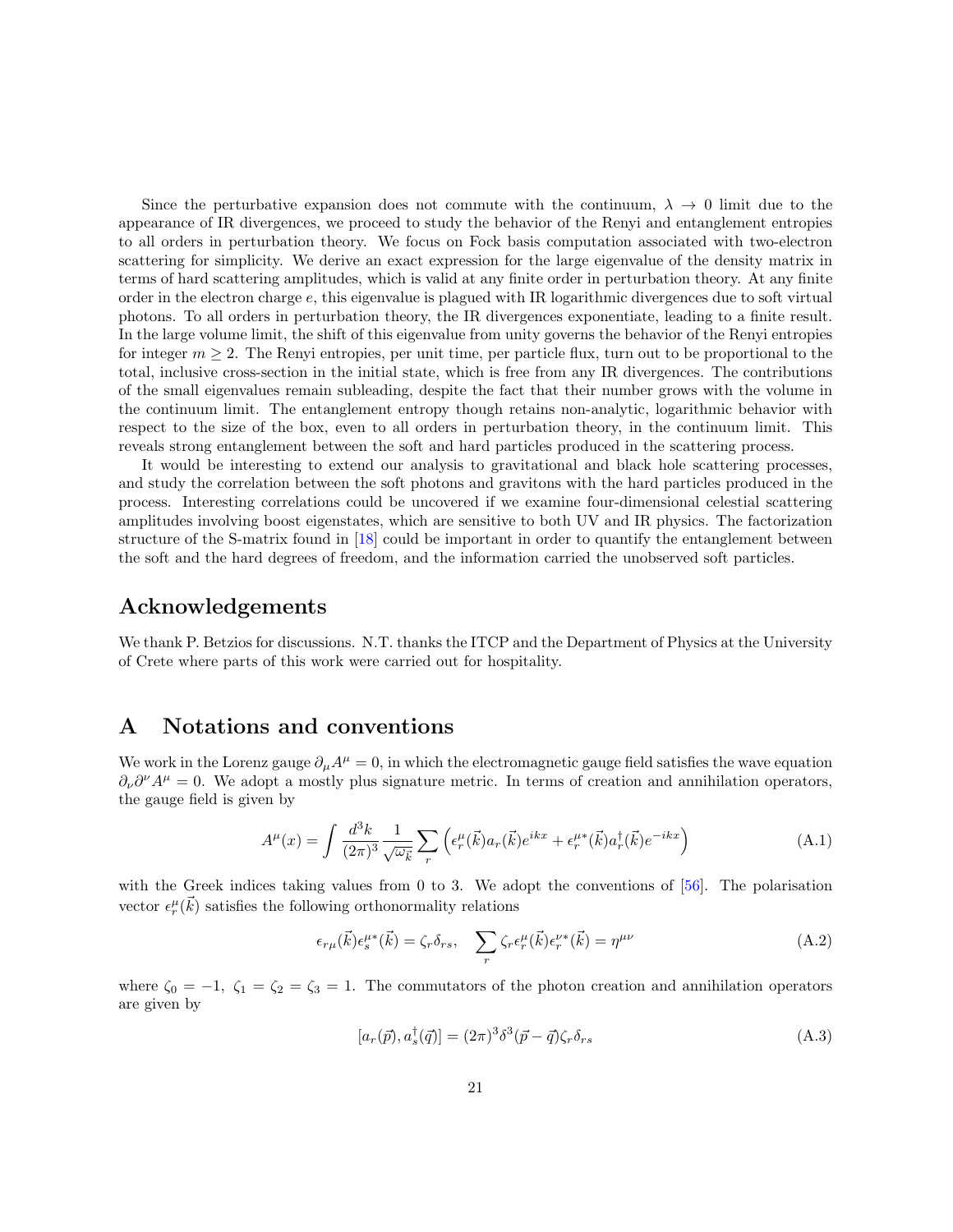Notice also the Gupta-Bleuler condition on physical states

$$
[a_0(\vec{p}), a_3(\vec{p})]|\Psi\rangle = 0\tag{A.4}
$$

Finally the non-trivial anticommutators associated with the electron/positron creation and annihilation operators are, respectively

$$
\{b_r(\vec{p}), b_s^{\dagger}(\vec{q})\} = \{d_r(\vec{p}), d_s^{\dagger}(\vec{q})\} = (2\pi)^3 \delta^3(\vec{p} - \vec{q}) \delta_{rs}
$$
(A.5)

The indices  $r, s, \ldots$  of the spinor creation and annihilation operators take the values 1, 2. We hope they will not be confused with the same symbols used to label the polarisations of the electromagnetic field.

In the continuum, single particle states are normalized so that they satisfy the Lorentz invariant norm

$$
\langle \vec{q}, r | \vec{p}, s \rangle = 2E_{\vec{p}}(2\pi)^3 \delta^3(\vec{p} - \vec{q}) \delta_{rs}.
$$
\n(A.6)

On the other hand, box single particle states have discrete momenta

$$
\vec{k} = \frac{2\pi}{L}(n_1, n_2, n_3) \tag{A.7}
$$

and they are unit normalized.

We also list some partial traces over the soft part of the Hilbert space,  $\mathcal{H}_S$ , associated with dressed ket-bra operators, which are useful in obtaining the reduced density matrix  $\rho_H$  – see [\[17\]](#page-36-14) for explicit derivations. We first have

$$
\operatorname{Tr}_{\mathcal{H}_S}(|\beta\rangle_d\langle\beta'|_d) = |\beta\rangle_H\langle\beta'|_H \langle f_{\beta'}|f_{\beta}\rangle
$$
\n(A.8)

where  $\langle f_{\beta'}|f_{\beta}\rangle$  is given in [Eq. \(1.6\),](#page-3-2) in the large volume, continuum limit. Taking  $|\vec{q}_{\gamma}| < E_d$  gives

$$
\text{Tr}_{\mathcal{H}_S} \left( |\beta \gamma\rangle_d \langle \beta' |_{d} \right) = |\beta\rangle_H \langle \beta' |_{H} \langle f_{\beta'} | f_{\beta} \rangle \frac{1}{(2V\omega_\gamma)^{1/2}} \left( f_{\beta'}^*(\vec{q}_\gamma) - f_{\beta}^*(\vec{q}_\gamma) \right) \cdot \epsilon_r(\vec{q}_\gamma)
$$
(A.9)

Finally, when both  $|\vec{q}_{\gamma}|, |\vec{q}_{\gamma'}| < E_d$ , we obtain

$$
\text{Tr}_{\mathcal{H}_S}(|\beta \gamma\rangle_d \langle \beta' \gamma'|_d) = |\beta\rangle_H \langle \beta'|_H \langle f_{\beta'}|f_{\beta}\rangle
$$
  
\$\times \left\{ \delta\_{rr'} \delta\_{\vec{q}\gamma \vec{q}\_{\gamma'}} + \frac{1}{(2V\omega\_{\gamma'})^{1/2}(2V\omega\_{\gamma})^{1/2}} \left( f\_{\beta}(\vec{q}\_{\gamma'}) - f\_{\beta'}(\vec{q}\_{\gamma'}) \right) \cdot \epsilon\_{r'}(\vec{q}\_{\gamma'}) \left( f\_{\beta'}(\vec{q}\_{\gamma}) - f\_{\beta}(\vec{q}\_{\gamma}) \right) \cdot \epsilon\_r(\vec{q}\_{\gamma}) \right\} (A.10)

Partial traces for the cases in which two or more soft photons are present in the initially undressed states are higher order in the dressing function  $f^{\mu}_{\beta}(\vec{q}_{\gamma}).$ 

# <span id="page-21-0"></span>B Leading order analysis

The terms in the expansion of the reduced density matrix Eq.  $(2.7)$  relevant for the leading order computation of the Renyi and the entanglement entropies are

$$
\rho_H = |\alpha\rangle_H \langle \alpha|_H + \left(C_\beta |\beta\rangle_H + \sum_{\omega_\gamma>E} C_{\beta\gamma} |\beta\gamma\rangle_H + \dots\right) \langle \alpha|_H
$$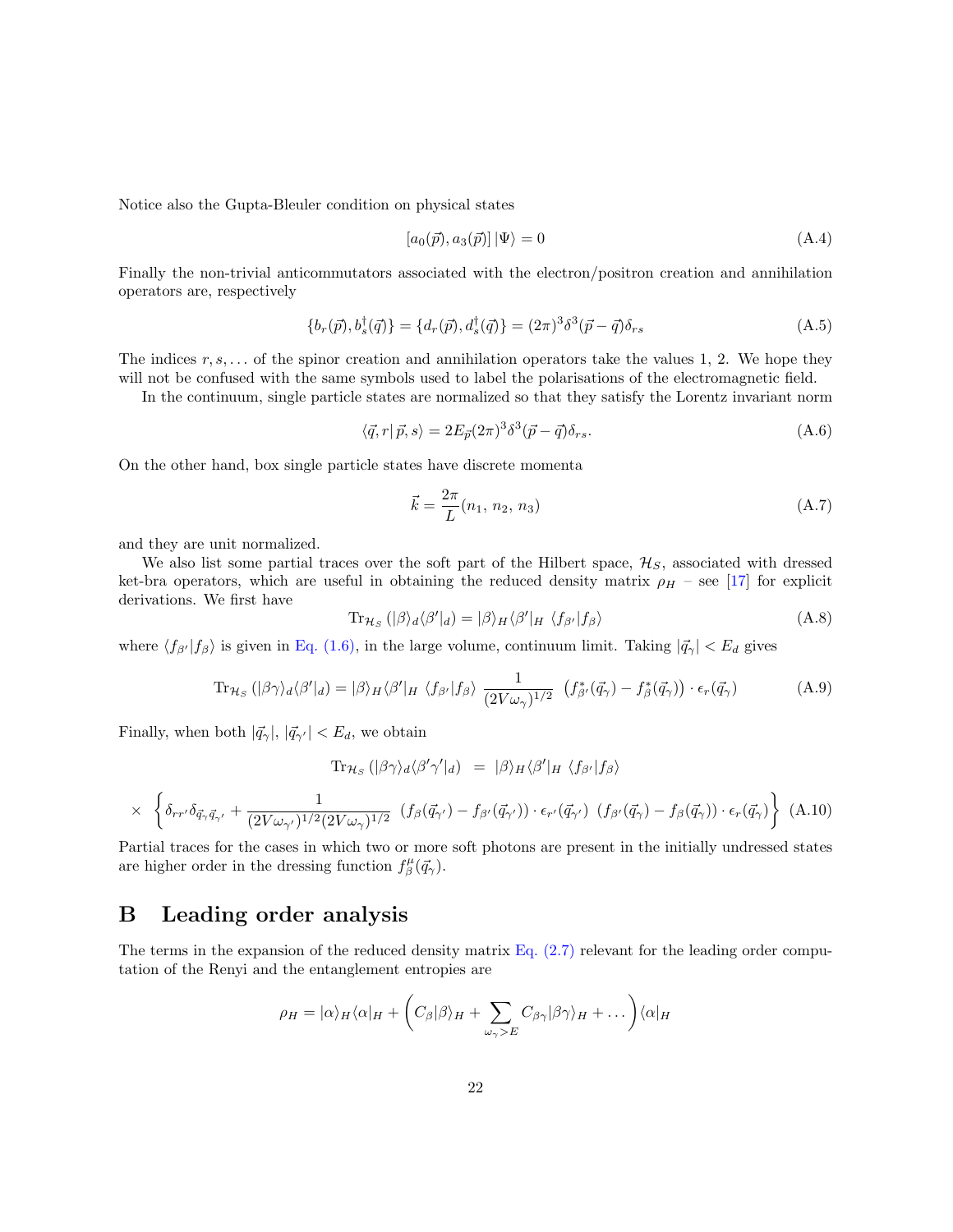$$
+ |\alpha\rangle_{H} \left( C_{\beta'}^{*} \langle \beta' | H + \sum_{\omega_{\gamma'} > E} C_{\beta'\gamma'}^{*} \langle \beta' \gamma' | H + \dots \right) + D_{\beta,\beta'} |\beta\rangle_{H} \langle \beta' | H + \sum_{\omega_{\gamma'},\omega_{\gamma} > E} D_{\beta\gamma,\beta'\gamma'} |\beta\gamma\rangle_{H} \langle \beta' \gamma' | H \sum_{\omega_{\gamma} > E} D_{\beta\gamma,\beta'} |\beta\gamma\rangle_{H} \langle \beta' | H + \sum_{\omega_{\gamma'} > E} D_{\beta'\gamma',\beta} |\beta\rangle_{H} \langle \beta' \gamma' | H + \dots
$$
\n(B.1)

where

<span id="page-22-1"></span>
$$
\frac{C_{\beta}}{\langle f_{\alpha}|f_{\beta}\rangle} = \widetilde{T}_{\beta\alpha} + \sum_{\omega_{\gamma} < E_d} \frac{1}{(2V\omega_{\gamma})^{\frac{1}{2}}} \widetilde{T}_{\beta\gamma,\alpha} \left( f_{\alpha}^*(\vec{q_{\gamma}}) - f_{\beta}^*(\vec{q_{\gamma}}) \right) \cdot \epsilon(\gamma) + \dots
$$
\n(B.2)

<span id="page-22-2"></span>
$$
C_{\beta\gamma} = \langle f_{\alpha} | f_{\beta} \rangle \widetilde{T}_{\beta\gamma,\alpha} + \dots \tag{B.3}
$$

$$
\frac{D_{\beta,\beta'}}{\langle f_{\beta'}|f_{\beta}\rangle} = \widetilde{T}_{\beta\alpha}\widetilde{T}_{\beta'\alpha}^* + \sum_{\omega_{\gamma} < E_d} \frac{1}{(2V\omega_{\gamma})^{\frac{1}{2}}}\widetilde{T}_{\beta\gamma,\alpha}\widetilde{T}_{\beta'\alpha}^* \left(f_{\beta'}^*(\vec{q_{\gamma}}) - f_{\beta}^*(\vec{q_{\gamma}})\right) \cdot \epsilon(\gamma) + \sum_{\omega_{\gamma}' < E_d} \frac{1}{(2V\omega_{\gamma})^{\frac{1}{2}}}\widetilde{T}_{\beta'\gamma',\alpha}^* \widetilde{T}_{\beta\alpha} \left(f_{\beta}(\vec{q_{\gamma'}}) - f_{\beta'}(\vec{q_{\gamma'}})\right) \cdot \epsilon^*(\gamma') + \sum_{\omega_{\gamma} < E} \widetilde{T}_{\beta\gamma,\alpha}\widetilde{T}_{\beta'\gamma,\alpha}^* + \dots
$$
\n(B.4)

$$
D_{\beta\gamma,\beta'} = \langle f_{\beta'} | f_{\beta} \rangle \widetilde{T}_{\beta\gamma,\alpha} \widetilde{T}_{\beta'\alpha}^* + \dots \tag{B.5}
$$

$$
D_{\beta\gamma,\beta'\gamma'} = \langle f_{\beta'} | f_{\beta} \rangle \widetilde{T}_{\beta\gamma,\alpha} \widetilde{T}_{\beta'\gamma',\alpha}^{*} + \dots \tag{B.6}
$$

Notice that the leading contributions in  $C_\beta$  are of order  $e^{\mathcal{N}}$ , in  $C_{\beta\gamma}$  of order  $e^{\mathcal{N}+1}$ , in  $D_{\beta,\beta'}$  of order  $e^{2\mathcal{N}}$ , in  $D_{\beta\gamma,\beta'}$  of order  $e^{2\mathcal{N}+1}$  and in  $D_{\beta\gamma,\beta'\gamma'}$  of order  $e^{2\mathcal{N}+2}$ . Also in the expression for  $C_{\beta}$ , the second term and terms in the ellipses vanish when  $\beta = \alpha$  [\[17\]](#page-36-14). So  $C_{\alpha} = \widetilde{T}_{\alpha\alpha}$  to all orders.

Let us verify that  $\text{Tr}\rho_H = \text{Tr}\rho = 1$  using unitarity, [Eq. \(2.3\).](#page-4-3) We have

$$
\text{Tr}\rho_H - 1 = C_{\alpha} + C_{\alpha}^* + \sum_{\beta} \left( D_{\beta,\beta} + \sum_{\omega_{\gamma} > E} D_{\beta\gamma,\beta\gamma} \right) + \dots
$$

$$
= \widetilde{T}_{\alpha\alpha} + \widetilde{T}_{\alpha\alpha}^* + \sum_{\beta} \widetilde{T}_{\beta\alpha} \widetilde{T}_{\beta\alpha}^* + \sum_{\beta\gamma} \widetilde{T}_{\beta\gamma,\alpha} \widetilde{T}_{\beta\gamma,\alpha}^* + \dots =_d \langle \alpha | i(T - T^{\dagger}) + T^{\dagger} T | \alpha \rangle_d = 0 \tag{B.7}
$$

Therefore,  $C_{\alpha} + C_{\alpha}^* = \tilde{T}_{\alpha\alpha} + \tilde{T}_{\alpha\alpha}^*$  is of order  $e^4$  by unitarity.

#### B.1 Traces to leading order

To facilitate the perturbative analysis, we set

<span id="page-22-0"></span> $+$ 

$$
\rho_H = \rho_0 + \varepsilon, \quad \rho_0 = |\alpha\rangle_H \langle \alpha|_H \tag{B.8}
$$

Since  $\varepsilon$  is of order  $e^2$ , we need to expand  $(\rho_H)^m$  to cubic order in order to obtain the leading perturbative contributions to the Renyi entropies. The fact that  $(\rho_0)^2 = \rho_0$  and the cyclic property of the trace limit the number of structures we need to consider. As in the case of two-electron scattering, only linear and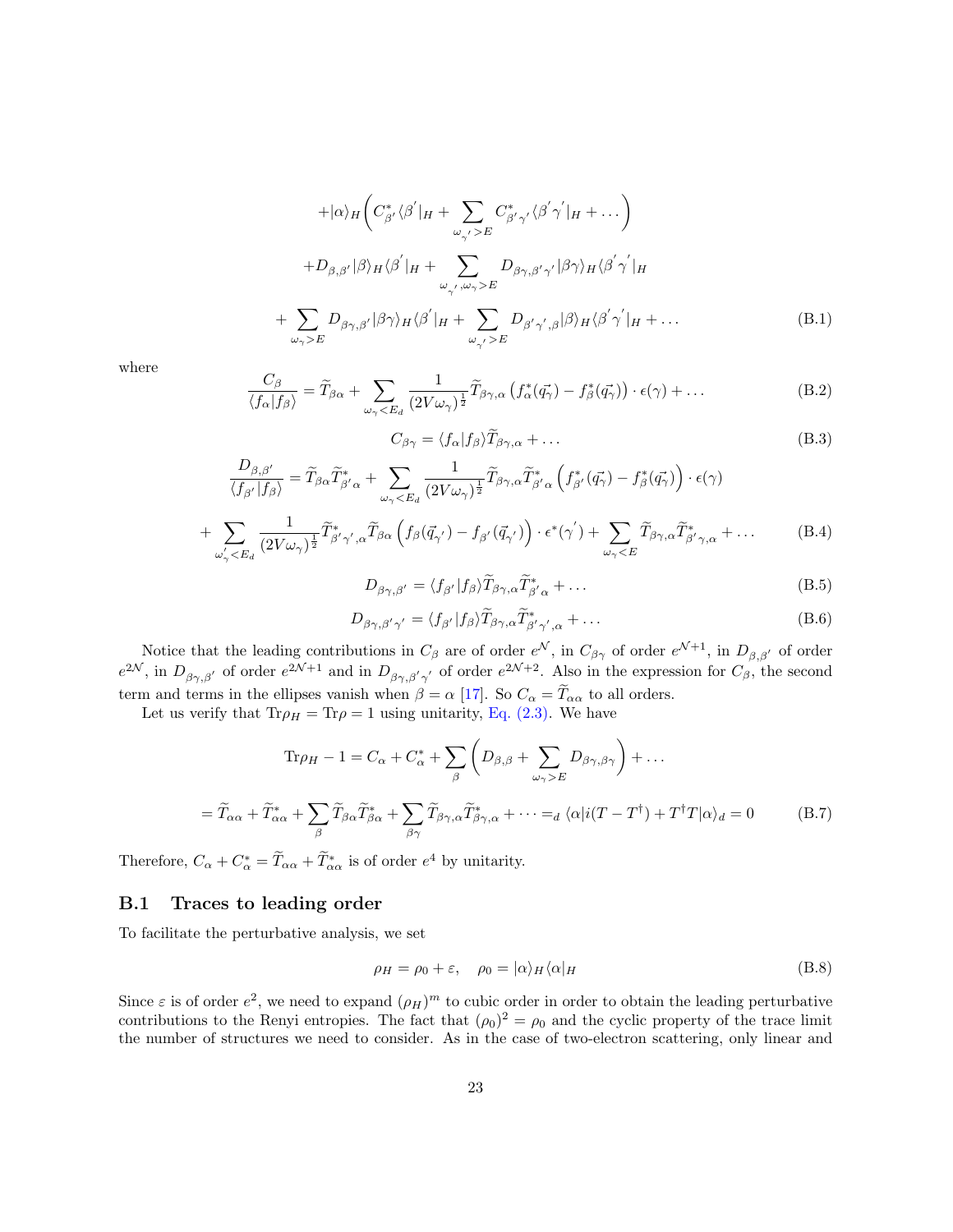quadratic structures contribute to leading order  $(e^6)$ . The cubic structures in  $\varepsilon$  turn out to vanish (to order  $e^6$ ).

To linear order in  $\varepsilon$ , it suffices to consider the term  $\varepsilon \rho_0$  whose trace is

$$
\text{Tr}\varepsilon\rho_0 = C_\alpha + C_\alpha^* + D_{\alpha,\alpha} = \tilde{T}_{\alpha\alpha} + \tilde{T}_{\alpha\alpha}^* + \tilde{T}_{\alpha\alpha}\tilde{T}_{\alpha\alpha}^* + \sum_{\omega_\gamma < E} \tilde{T}_{\beta\gamma,\alpha}\tilde{T}_{\beta\gamma,\alpha}^* + \dots \tag{B.9}
$$

The ellipses include terms of higher order than  $e^6$  and do not contribute to the entanglement entropy at leading order.

The quadratic terms include  $\varepsilon^2$ ,  $\varepsilon^2 \rho_0$ ,  $\varepsilon \rho_0 \varepsilon \rho_0$ . The trace of the first term is

$$
\text{Tr}\varepsilon^{2} = C_{\alpha}^{2} + C_{\alpha}^{*2} + \sum_{\beta} 2D_{\alpha,\beta}C_{\beta} + 2D_{\beta,\alpha}C_{\beta}^{*} + 2C_{\beta}C_{\beta}^{*} + 2\sum_{\omega_{\gamma} > E} C_{\beta\gamma,\alpha}C_{\beta\gamma,\alpha}^{*} + \dots
$$
\n
$$
= \tilde{T}_{\alpha\alpha}^{2} + \tilde{T}_{\alpha\alpha}^{*2} + 2\sum_{\beta} |\langle f_{\beta} | f_{\alpha} \rangle|^{2} \left(1 + \tilde{T}_{\alpha\alpha} + \tilde{T}_{\alpha\alpha}^{*}\right) \tilde{T}_{\beta\alpha} \tilde{T}_{\beta\alpha}^{*}
$$
\n
$$
+ 2\sum_{\beta} \sum_{\omega_{\gamma} < E_{d}} \frac{|\langle f_{\beta} | f_{\alpha} \rangle|^{2}}{(2V\omega_{\gamma})^{1/2}} \times \left( \tilde{T}_{\beta\alpha} \tilde{T}_{\beta\gamma,\alpha}^{*} \left( f_{\alpha}(\vec{q}_{\gamma}) - f_{\beta}(\vec{q}_{\gamma}) \right) \cdot \epsilon^{*}(\gamma) + \tilde{T}_{\beta\alpha}^{*} \tilde{T}_{\beta\gamma,\alpha} \left( f_{\alpha}^{*}(\vec{q}_{\gamma}) - f_{\beta}^{*}(\vec{q}_{\gamma}) \right) \cdot \epsilon(\gamma) \right)
$$
\n
$$
+ 2\sum_{\beta} \sum_{\omega_{\gamma} > E} |\langle f_{\beta} | f_{\alpha} \rangle|^{2} \tilde{T}_{\beta\gamma,\alpha} \tilde{T}_{\beta\gamma,\alpha}^{*} + \dots \qquad (B.10)
$$

The third line is absent for the Fock basis computation.

For the second quadratic trace we obtain

$$
\operatorname{Tr}(\varepsilon^{2}\rho_{0}) = C_{\alpha}^{2} + C_{\alpha}^{*2} + C_{\alpha}C_{\alpha}^{*} + D_{\alpha,\alpha}(C_{\alpha} + C_{\alpha}^{*})
$$
  
+ 
$$
\sum_{\beta} \left( D_{\alpha,\beta}C_{\beta} + D_{\beta,\alpha}C_{\beta}^{*} + C_{\beta}C_{\beta}^{*} + \sum_{\omega_{\gamma} > E} C_{\beta\gamma}C_{\beta\gamma}^{*} \right) + \dots
$$
  
= 
$$
\widetilde{T}_{\alpha\alpha}^{2} + \widetilde{T}_{\alpha\alpha}^{*2} + \left( 1 + \widetilde{T}_{\alpha\alpha} + \widetilde{T}_{\alpha\alpha}^{*} \right) \widetilde{T}_{\alpha\alpha} \widetilde{T}_{\alpha\alpha}^{*} + \sum_{\beta} |\langle f_{\beta}|f_{\alpha}\rangle|^{2} \left( 1 + \widetilde{T}_{\alpha\alpha} + \widetilde{T}_{\alpha\alpha}^{*} \right) \widetilde{T}_{\beta\alpha} \widetilde{T}_{\beta\alpha}^{*}
$$
  
+ 
$$
\sum_{\beta} \sum_{\omega_{\gamma} < E_{d}} \frac{|\langle f_{\beta}|f_{\alpha}\rangle|^{2}}{(2V\omega_{\gamma})^{1/2}} \left[ \widetilde{T}_{\beta\alpha} \widetilde{T}_{\beta\gamma,\alpha}^{*} (f_{\alpha}(\vec{q}_{\gamma}) - f_{\beta}(\vec{q}_{\gamma})) \cdot \epsilon^{*}(\gamma) + \widetilde{T}_{\beta\alpha}^{*} \widetilde{T}_{\beta\gamma,\alpha} (f_{\alpha}^{*}(\vec{q}_{\gamma}) - f_{\beta}^{*}(\vec{q}_{\gamma})) \cdot \epsilon(\gamma) \right]
$$
  
+ 
$$
\sum_{\beta} \sum_{\omega_{\gamma} > E} |\langle f_{\beta}|f_{\alpha}\rangle|^{2} \widetilde{T}_{\beta\gamma,\alpha} \widetilde{T}_{\beta\gamma,\alpha}^{*} + \dots
$$
(B.11)

Notice the appearance of off diagonal elements in the perturbative expansions for both  $\text{Tr}\varepsilon^2$  and  $\text{Tr}\varepsilon^2\rho_0$ . At any finite order in perturbation theory, the off diagonal elements are non-zero and contain IR logarithmic divergences in  $\lambda$ . Both of these traces contribute to the Renyi and the entanglement entropies to leading order  $(e^6)$ .

Finally we have

$$
\begin{split} \text{Tr}\varepsilon\rho_{0}\varepsilon\rho_{0} &= (C_{\alpha} + C_{\alpha}^{*})(C_{\alpha} + C_{\alpha}^{*} + 2D_{\alpha,\alpha}) + \dots \\ &= (\widetilde{T}_{\alpha\alpha} + \widetilde{T}_{\alpha\alpha}^{*})(\widetilde{T}_{\alpha\alpha} + \widetilde{T}_{\alpha\alpha}^{*} + 2\widetilde{T}_{\alpha\alpha}\widetilde{T}_{\alpha\alpha}^{*}) + \dots \end{split} \tag{B.12}
$$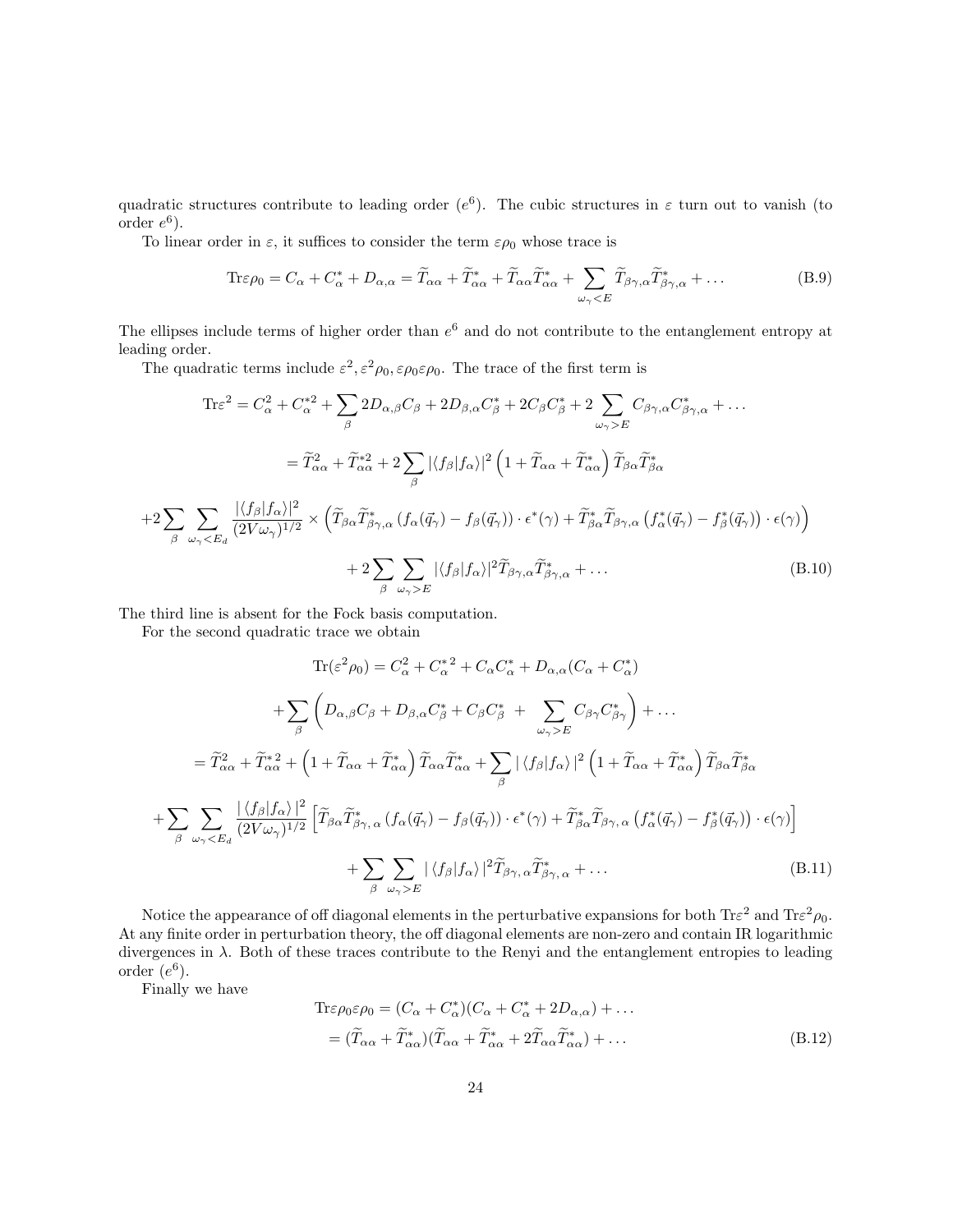which does not contribute to order  $e^6$  by unitarity.

The cubic terms are  $\varepsilon^3$ ,  $\varepsilon^3 \rho_0$ ,  $\varepsilon^2 \rho_0 \varepsilon \rho_0$ ,  $\varepsilon \rho_0 \varepsilon \rho_0 \varepsilon \rho_0$ . However these terms do not contribute to leading order. Firstly

$$
\begin{split} \text{Tr}\varepsilon^{3} &= C_{\alpha}^{3} + C_{\alpha}^{*3} + 3(C_{\alpha} + C_{\alpha}^{*}) \sum_{\beta} C_{\beta} C_{\beta}^{*} + \dots \\ &= \widetilde{T}_{\alpha\alpha}^{3} + \widetilde{T}_{\alpha\alpha}^{*3} + 3(\widetilde{T}_{\alpha\alpha} + \widetilde{T}_{\alpha\alpha}^{*}) \sum_{\beta} C_{\beta} C_{\beta}^{*} + \dots \end{split} \tag{B.13}
$$

which does not contribute to order  $e^6$  by unitarity.

For the next terms we have

$$
\operatorname{Tr}(\varepsilon^3 \rho_0) = C_\alpha^3 + C_\alpha^{*3} + (C_\alpha + C_\alpha^*) \Big( C_\alpha C_\alpha^* + 2 \sum_\beta C_\beta C_\beta^* \Big) + \dots
$$
\n(B.14)

$$
\operatorname{Tr}(\varepsilon^2 \rho_0 \varepsilon \rho_0) = (C_\alpha + C_\alpha^*) \left( C_\alpha^2 + C_\alpha^{*2} + C_\alpha C_\alpha^* + \sum_\beta C_\beta C_\beta^* \right) + \dots
$$
\n(B.15)

$$
\operatorname{Tr}(\varepsilon \rho_0 \varepsilon \rho_0 \varepsilon \rho_0) = (C_\alpha + C_\alpha^*)^3 + \dots
$$
\n(B.16)

which do not contribute to the leading entanglement entropy.

To order  $e^6$ , only Tr( $\varepsilon \rho_0$ ), Tr( $\varepsilon^2$ ) and Tr( $\varepsilon^2 \rho_0$ ) contribute.

To proceed, we use the perturbative expansion for the overlap of the coherent states [Eq. \(1.6\).](#page-3-2) Recall that we first expand to a given order in perturbation theory, keeping the volume of the box and the cutoff  $\lambda$  finite. The continuum limit (where the volume of the box is taken to infinity and the cutoff  $\lambda$  to zero) is taken in the end. If the logarithmic IR divergences do not cancel, the perturbative expansion breaks down in the continuum limit. We will also need the relations between dressed and undressed amplitudes Eq.  $(2.5)$  and Eq.  $(2.6)$ . We will use these relations to express the traces in terms of undressed amplitudes, which we can calculate more easily via the Feynman diagrams.

For the first trace we have

$$
\text{Tr}\varepsilon\rho_0 = T_{\alpha\alpha} + T_{\alpha\alpha}^* + T_{\alpha\alpha}T_{\alpha\alpha}^* + \left(\sum_{\omega_\gamma < E_d} \frac{1}{2V\omega_\gamma} F_{\alpha\alpha}(\gamma) F_{\alpha\alpha}^* + \sum_{E_d < \omega_\gamma < E} T_{\alpha\gamma,\alpha} T_{\alpha\gamma,\alpha}^*\right) \tag{B.17}
$$

The second term in parentheses is zero due to energy conservation. In the continuum limit, the first term in parentheses yields

$$
\int_{\lambda}^{E_d} \frac{d^3 \vec{q}}{(2\pi)^3 2\omega_{\vec{q}}} \sum_r |F_{\alpha\alpha}(\vec{q}, \epsilon_r(\vec{q}))|^2
$$
\n(B.18)

up to  $\lambda$  independent multiplicative factors. Since  $F_{\alpha\alpha}(\vec{q}, \epsilon_r(\vec{q}))$  is finite and nonsingular in the limits  $|\vec{q}|, \lambda \to 0$ , the contribution of this term is at most of order  $E_d^2$ , and can be neglected relative to other contributions.

For the quadratic traces we obtain

<span id="page-24-0"></span>
$$
\operatorname{Tr}\varepsilon^{2} = T_{\alpha\alpha}^{2} + T_{\alpha\alpha}^{*2} + 2\sum_{\beta} \left( T_{\beta\alpha} T_{\beta\alpha}^{*} + \sum_{\omega_{\gamma} > E} T_{\beta\gamma,\alpha} T_{\beta\gamma,\alpha}^{*} \right)
$$

$$
+ 2\sum_{\beta} \sum_{\omega_{\gamma} < E_{d}} \frac{1}{2V\omega_{\gamma}} \left[ T_{\beta\alpha} F_{\beta\alpha}^{*}(\gamma) \left( f_{\alpha}(\vec{q}_{\gamma}) - f_{\beta}(\vec{q}_{\gamma}) \right) \cdot \epsilon^{*}(\gamma) + T_{\beta\alpha}^{*} F_{\beta\alpha} \left( f_{\alpha}^{*}(\vec{q}_{\gamma}) - f_{\beta}^{*}(\vec{q}_{\gamma}) \cdot \epsilon(\gamma) \right) \right] \tag{B.19}
$$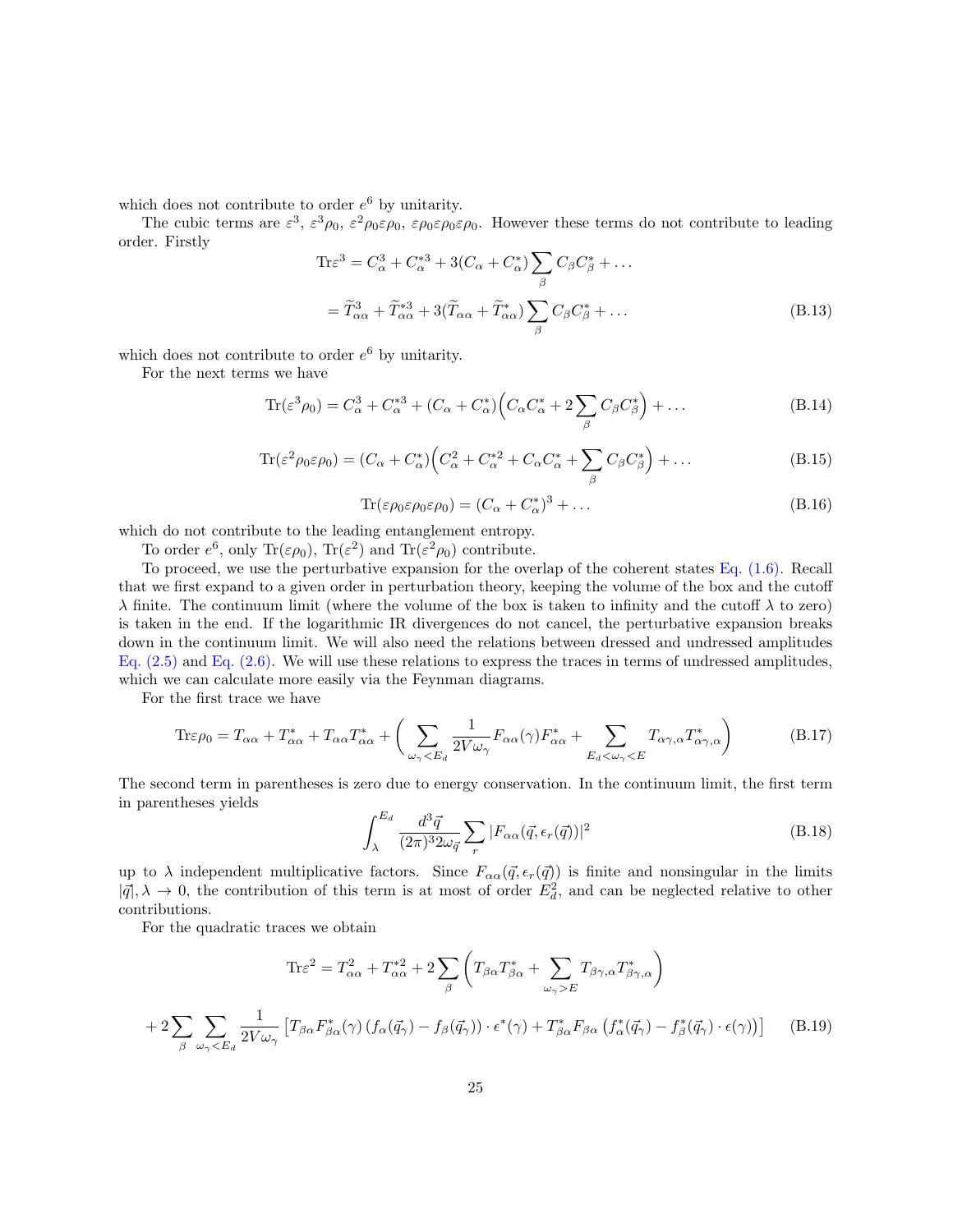<span id="page-25-0"></span>
$$
\text{Tr}(\varepsilon^2 \rho_0) = T_{\alpha\alpha}^2 + T_{\alpha\alpha}^{*2} + T_{\alpha\alpha} T_{\alpha\alpha}^* + 2 \sum_{\beta} \left( T_{\beta\alpha} T_{\beta\alpha}^* + \sum_{\omega_\gamma > E} T_{\beta\gamma,\alpha} T_{\beta\gamma,\alpha}^* \right)
$$

$$
+ 2 \sum_{\beta} \sum_{\omega_\gamma < E_d} \frac{1}{2V_{\omega_\gamma}} \left[ T_{\beta\alpha} F_{\beta\alpha}^*(\gamma) \left( f_\alpha(\vec{q}_\gamma) - f_\beta(\vec{q}_\gamma) \right) \cdot \epsilon^*(\gamma) + T_{\beta\alpha}^* F_{\beta\alpha} \left( f_\alpha^*(\vec{q}_\gamma) - f_\beta^*(\vec{q}_\gamma) \cdot \epsilon(\gamma) \right) \right] \tag{B.20}
$$

Since  $F_{\beta\alpha}$  is of order  $e^3$  and  $f_{\alpha}$  is of order  $e, T_{\beta\alpha}$  must be calculated at tree level. So it does not lead to any IR divergences in the limit  $\lambda \to 0$ . In the continuum limit, the last lines of expressions [Eq. \(B.19\)](#page-24-0) and [Eq. \(B.20\)](#page-25-0) are given by the following integral (up to smooth factors in the limit  $\lambda \to 0$  and volume factors)

$$
\int_{\lambda}^{E_d} \frac{d^3 \vec{q}}{(2\pi)^3 2\omega_{\vec{q}}} \sum_{r} F^*_{\beta\alpha}(\vec{q}_\gamma, \epsilon_r(\vec{q}_\gamma)) \sum_{s \in \{\alpha, \beta\}} \frac{e_s \eta_s p_s \cdot \epsilon_r^*(\vec{q})}{p_s \cdot q} + h.c.
$$
 (B.21)

The integral is not divergent in the limit  $|\vec{q}| \to 0$ . In fact it is of order  $E_d$  making a negligible contribution to the Renyi and the entanglement entropies.

Let us calculate the quantity  $\text{Tr}(\rho_H)^2$  to order  $e^6$ .

<span id="page-25-1"></span>
$$
\text{Tr}(\rho_H)^2 = \text{Tr}(\rho_0)^2 + 2\text{Tr}\varepsilon\rho_0 + \text{Tr}\varepsilon^2
$$

$$
= 1 + 2(T_{\alpha\alpha} + T_{\alpha\alpha}^*) + (T_{\alpha\alpha} + T_{\alpha\alpha}^*)^2 + 2\sum_{\beta} \left( T_{\beta\alpha} T_{\beta\alpha}^* + \sum_{\omega_\gamma > E} T_{\beta\gamma,\alpha} T_{\beta\gamma,\alpha}^* \right) \tag{B.22}
$$

Using unitarity, Eq.  $(B.22)$  is simplified to

$$
\text{Tr}(\rho_H)^2 = 1 - 2\Delta\tag{B.23}
$$

where

$$
\Delta = \sum_{\beta} \sum_{\omega_{\gamma} < E} T_{\beta\gamma,\alpha} T_{\beta\gamma,\alpha}^* \tag{B.24}
$$

is of order  $e^6$ , depending on the amplitude for single real photon emission in the energy range  $\lambda < \omega_{\gamma} < E$ . Next we calculate  $\text{Tr}(\rho_H)^m$  with  $m \geq 3$  to order  $e^6$ . We obtain

$$
\text{Tr}(\rho_H)^m = 1 + m \text{Tr}\varepsilon \rho_0 + m \text{Tr}\varepsilon^2 \rho_0 \tag{B.25}
$$

which simplifies further to

$$
\text{Tr}(\rho_H)^m = 1 - m\Delta \tag{B.26}
$$

To leading order, the Renyi entropies for integer  $m \geq 2$  are given by

$$
S_m = \frac{1}{1-m} \ln \text{Tr}(\rho_H)^m = \frac{m}{1-m} \Delta \tag{B.27}
$$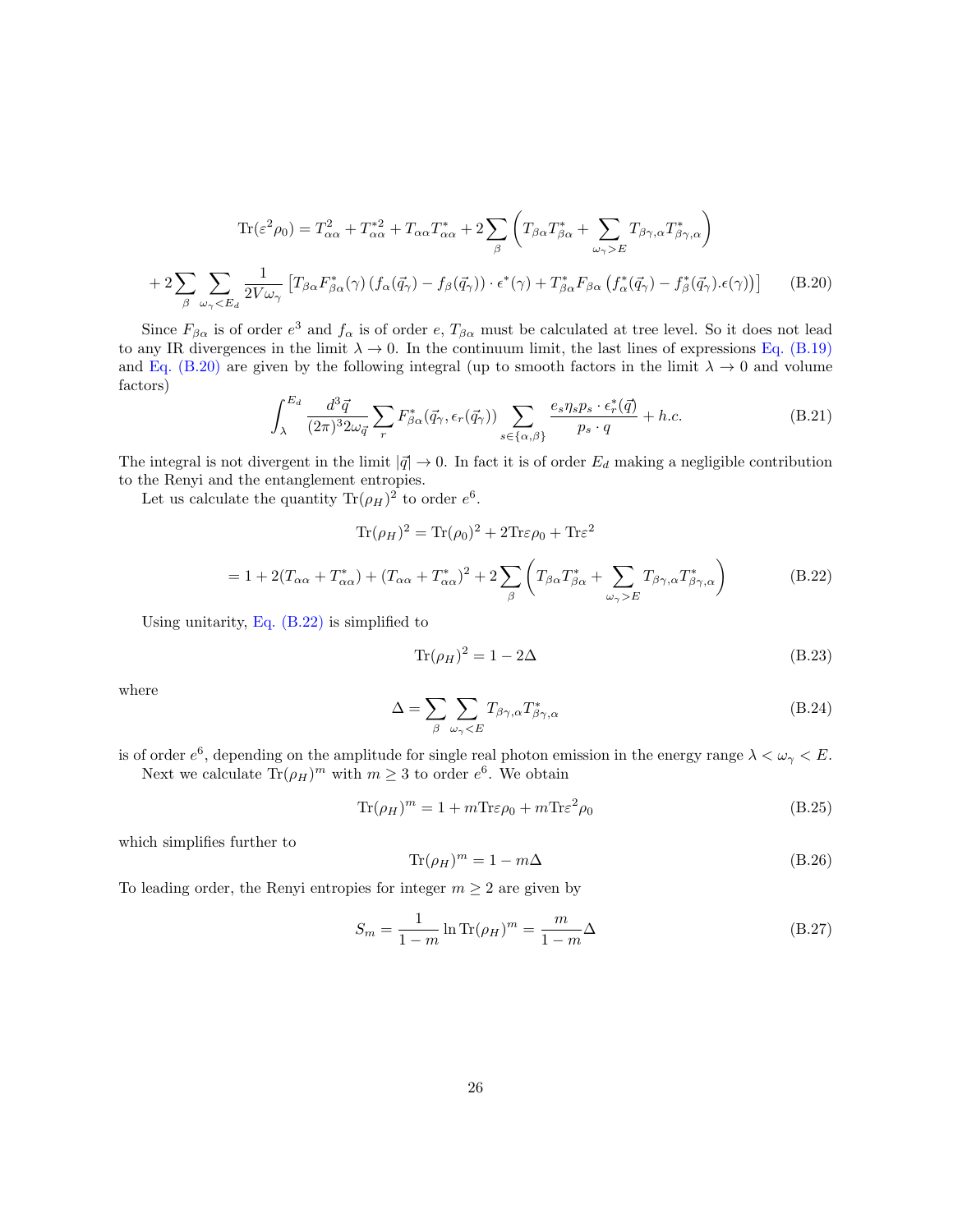#### B.2 The large eigenvalue to leading order

The large eigenvalue of  $\rho_H$  is given by

$$
\lambda_{\Phi} = \langle \Phi | \Phi \rangle = 1 + C_{\alpha} + C_{\alpha}^{*} + \sum_{\beta} C_{\beta} C_{\beta}^{*} + \sum_{\beta} \sum_{\omega_{\gamma} > E} C_{\beta \gamma} C_{\beta \gamma}^{*} + \dots
$$
  
\n
$$
= 1 + \widetilde{T}_{\alpha\alpha} + \widetilde{T}_{\alpha\alpha}^{*} + \sum_{\beta} |\langle f_{\alpha} | f_{\beta} \rangle|^{2} \widetilde{T}_{\beta\alpha} \widetilde{T}_{\beta\alpha}^{*} + \sum_{\beta} \sum_{\omega_{\gamma} > E} |\langle f_{\alpha} | f_{\beta} \rangle|^{2} \widetilde{T}_{\beta \gamma,\alpha} \widetilde{T}_{\beta \gamma,\alpha}^{*}
$$
  
\n
$$
+ \left( \sum_{\beta} \sum_{\omega_{\gamma} < E_{d}} \frac{|\langle f_{\alpha} | f_{\beta} \rangle|^{2}}{(2V\omega_{\gamma})^{1/2}} \widetilde{T}_{\beta\alpha}^{*} \widetilde{T}_{\beta \gamma,\alpha} \left( f_{\alpha}^{*} (\vec{q}_{\gamma}) - f_{\beta}^{*} (\vec{q}_{\gamma}) \right) \cdot \epsilon(\gamma) + h.c. \right) + \mathcal{O}(\epsilon^{8}) \tag{B.28}
$$

As shown in [\[17\]](#page-36-14) (and also discussions in the previous subsection), the terms in the last line give suppressed contributions, of order the characteristic energy of the photons in the clouds  $E_d$ , and can be dropped. Using unitarity and the relations between dressed and undressed amplitudes [\(Eq. \(2.5\)](#page-5-4) and [Eq. \(2.6\)\)](#page-5-5),  $\lambda_{\Phi}$  can be written as

$$
\lambda_{\Phi} = 1 + T_{\alpha\alpha} + T_{\alpha\alpha}^* + \sum_{\beta} T_{\beta\alpha} T_{\beta\alpha}^* + \sum_{\beta} \sum_{\omega_{\gamma} > E} T_{\beta\gamma,\alpha} T_{\beta\gamma,\alpha}^* + \mathcal{O}(e^8) = 1 - \Delta + \mathcal{O}(e^8)
$$
(B.29)

The other nonvanishing eigenvalues coincide with the nonvanishing eigenvalues of the matrix G, and each is of order  $e^6$ , at least. Their sum is equal to  $\Delta$ . Let us verify this by computing explicitly the trace of G to order  $e^6$ :

<span id="page-26-0"></span>
$$
\operatorname{Tr} G = \sum_{\beta} \left( 1 - \langle f_{\alpha} | f_{\beta} \rangle \langle f_{\alpha} | f_{\beta} \rangle^* \right) \widetilde{T}_{\beta \alpha} \widetilde{T}_{\beta \alpha}^* + \sum_{\beta} \sum_{\omega_{\gamma} < E} \widetilde{T}_{\beta \gamma, \alpha} \widetilde{T}_{\beta \gamma, \alpha}^* \tag{B.30}
$$

Using unitarity, this can be written as

<span id="page-26-1"></span>
$$
\text{Tr}\,G = -T_{\alpha\alpha} - T_{\alpha\alpha}^* - \sum_{\beta} \sum_{\omega_{\gamma} > E} T_{\beta\gamma,\alpha} T_{\beta\gamma,\alpha}^* - \sum_{\beta} T_{\beta\alpha} T_{\beta\alpha}^* = \Delta \tag{B.31}
$$

# <span id="page-26-2"></span>C The leading entanglement entropy in the continuum limit

In the generic case, non-trivial disconnected diagrams in which only two particles interact with each other contribute to the singular part of the leading entanglement entropy, [Eq. \(2.23\),](#page-8-0) in the continuum, large volume limit. Each disconnected line associated with a noninteracting incoming (outgoing) particle i  $(i)$ , with momentum  $\vec{p}_{i,in}$  ( $\vec{p}_{j,out}$ ), contributes to the Feynman diagram with a factor  $(2\pi)^3 2E_{i,in} \delta^3(\vec{p}_{i,in} \vec{p}_{j,out}$ ). We consider the case where the momenta of the initial particles differ from each other.

The amplitude  $i\mathcal{M}(\alpha \to me^{-} + ne^{+})$  can be written as a sum of the following three terms. The first term arises from Feynman diagrams in which only two electrons interact, while the rest of the initial particles do not:

$$
I_1 = \sum_{i=1}^m \sum_{j
$$
\times \prod_{l'=1}^n \left( (2\pi)^3 2E(\vec{k}_{l',in}) \delta^3(\vec{k}_{l',in} - \vec{k}_{\sigma'(l'),out}) \right) i\mathcal{M}_{1t} \left( \vec{p}_{i,in}, \vec{p}_{j,in}; \vec{p}_{\sigma(i),out}, \vec{p}_{\sigma(j),out} \right) \tag{C.1}
$$
$$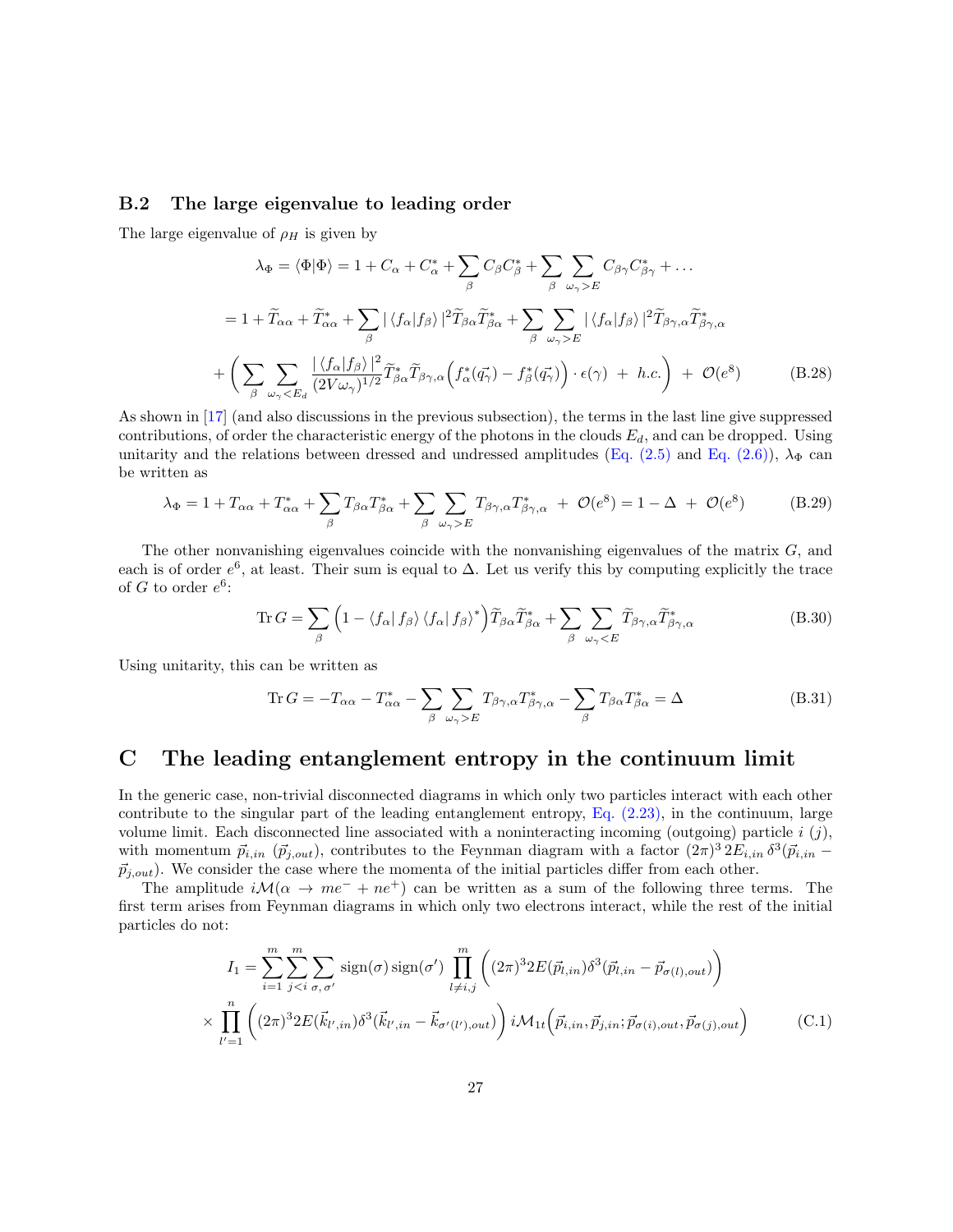

Figure 2: A disconnected Feynman diagram contributing to I<sup>1</sup> for an initial state of 3 electrons and 2 positrons. Additional contributions can be obtained by permuting the outgoing momenta among the external lines associated with the outgoing particles. Diagrams in which the first and third electron, and also the second and third electron must be also added.

We have denoted the momenta of the electrons by  $\vec{p}_l$  and of the positrons by  $\vec{k}_{l'}$ . For brevity, we have omitted the inclusion of polarizations indices, since we average over these in the end. In figure 2 we show a disconnected diagram contributing to  $I_1$  to leading order, for an initial state of 3 electrons and 2 positrons. Also,  $i\mathcal{M}_1$  is the scattering amplitude for the process  $e^-e^- \to e^-e^-$ , calculated at tree level, and  $i\mathcal{M}_{1t}$  is the t-channel amplitude. The permutation of m  $(n)$  objects is denoted by  $\sigma(\sigma')$ .

The second term arises from Feynman diagrams in which only two positrons interact:

$$
I_2 = \sum_{i=1}^n \sum_{j  

$$
\times \prod_{l' \neq i,j}^n ((2\pi)^3 2E(\vec{k}_{l',in}) \delta^3(\vec{k}_{l',in} - \vec{k}_{\sigma'(l'),out})) \delta^3(\vec{k}_{l',in} - \vec{k}_{\sigma'(l'),out}) \delta^3(\vec{k}_{l,in}, \vec{k}_{j,in}; \vec{k}_{\sigma'(i),out}, \vec{k}_{\sigma'(j),out})
$$
(C.2)
$$

where  $i\mathcal{M}_2$  is the ampltude for the process  $e^+e^+ \to e^+e^+$  and  $i\mathcal{M}_{2t}$  is the t-channel amplitude. See figure 3.

Finally, when one electron and one positron interact, we get the following contribution

$$
I_3 = \sum_{i=1}^m \sum_{j=1}^n \sum_{\sigma,\sigma'} \operatorname{sign}(\sigma) \operatorname{sign}(\sigma') \prod_{l \neq i}^m \left( (2\pi)^3 2E(\vec{p}_{l,in}) \delta^3(\vec{p}_{l,in} - \vec{p}_{\sigma(l),out}) \right)
$$

$$
\times \prod_{l' \neq j}^n \left( (2\pi)^3 2E(\vec{k}_{l',in}) \delta^3(\vec{k}_{l',in} - \vec{k}_{\sigma'(l'),out}) \right) i\mathcal{M}_3\left(\vec{p}_{i,in}, \vec{k}_{j,in}; \vec{p}_{\sigma(i),out}, \vec{k}_{\sigma'(j),out} \right) \tag{C.3}
$$

where  $i\mathcal{M}_3$  is the total amplitude for the process  $e^-e^+ \to e^-e^+$ , calculated at tree level. See figure 4 for the t-channel and s-channel diagrams.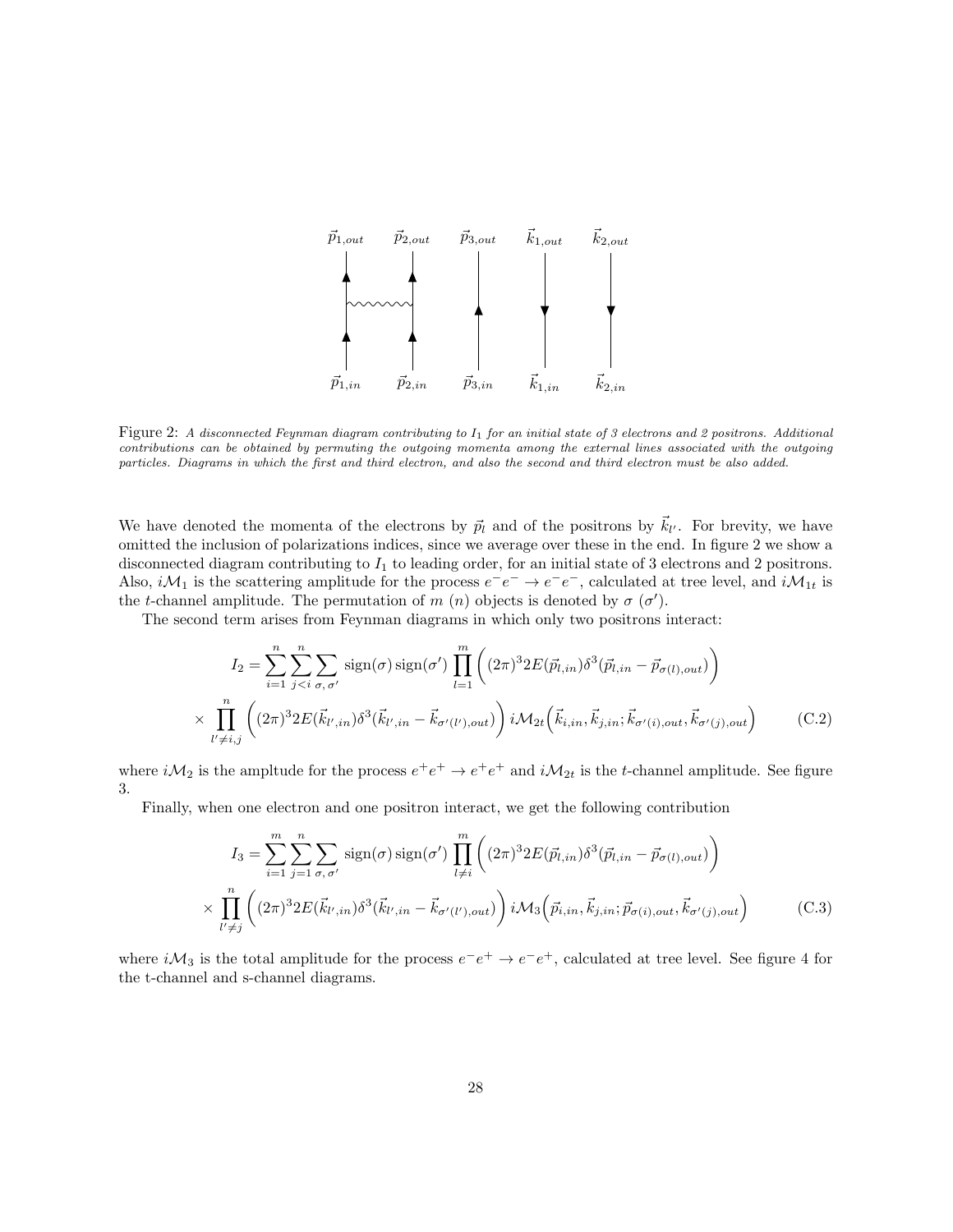

Figure 3: A disconnected Feynman diagram contributing to  $I_2$  for an initial state of 3 electrons and 2 positrons.



Figure 4: Disconnected Feynman diagrams contributing to I3. On the left is the t-channel contribution and on the right the s-channel contribution.

To leading order, the amplitude  $i\mathcal{M}(\alpha \to (m-1)e^- + (n-1)e^+ + 2\gamma)$  takes the form

$$
\sum_{i=1}^{m} \sum_{j=1}^{n} \sum_{\sigma,\,\sigma'} \text{sign}(\sigma) \,\text{sign}(\sigma') \,\prod_{l \neq i}^{m} \left( (2\pi)^3 2E(\vec{p}_{l,in}) \delta^3(\vec{p}_{l,in} - \vec{p}_{\sigma(l),out}) \right) \times \prod_{l' \neq j}^{n} \left( (2\pi)^3 2E(\vec{k}_{l',in}) \delta^3(\vec{k}_{l,in} - \vec{k}_{\sigma'(l'),out}) \right) i\mathcal{M}_4\left(\vec{p}_{i,in}, \vec{k}_{j,in}; \vec{q}_{1,out}, \vec{q}_{2,out} \right) \tag{C.4}
$$

where  $i\mathcal{M}_4$  is the tree-level amplitude for the process  $e^-e^+ \to 2\gamma$ . The momenta of the photons are denoted by  $\vec{q}_1$  and  $\vec{q}_2$ . Relevant diagrams are shown in figure 5.

To calculate the entanglement entropy, we need to determine the square of the absolute value of the amplitudes  $i\mathcal{M}(\alpha \to me^- + ne^+)$  and  $i\mathcal{M}(\alpha \to (m-1)e^- + (n-1)e^+ + 2\gamma)$ , and integrate over the momenta of the final particles [\(Eq. \(2.23\)\)](#page-8-0). Each amplitude is obtained as a sum of Feynman diagrams in which only a pair of particles interact, as we explained before. Taking the absolute value squared, a number of terms appear, each containing a product of  $2(m + n - 2)$  δ-functions (in three-dimensional momentum space). There is also an overall 4-momentum δ-function squared, imposing energy-momentum conservation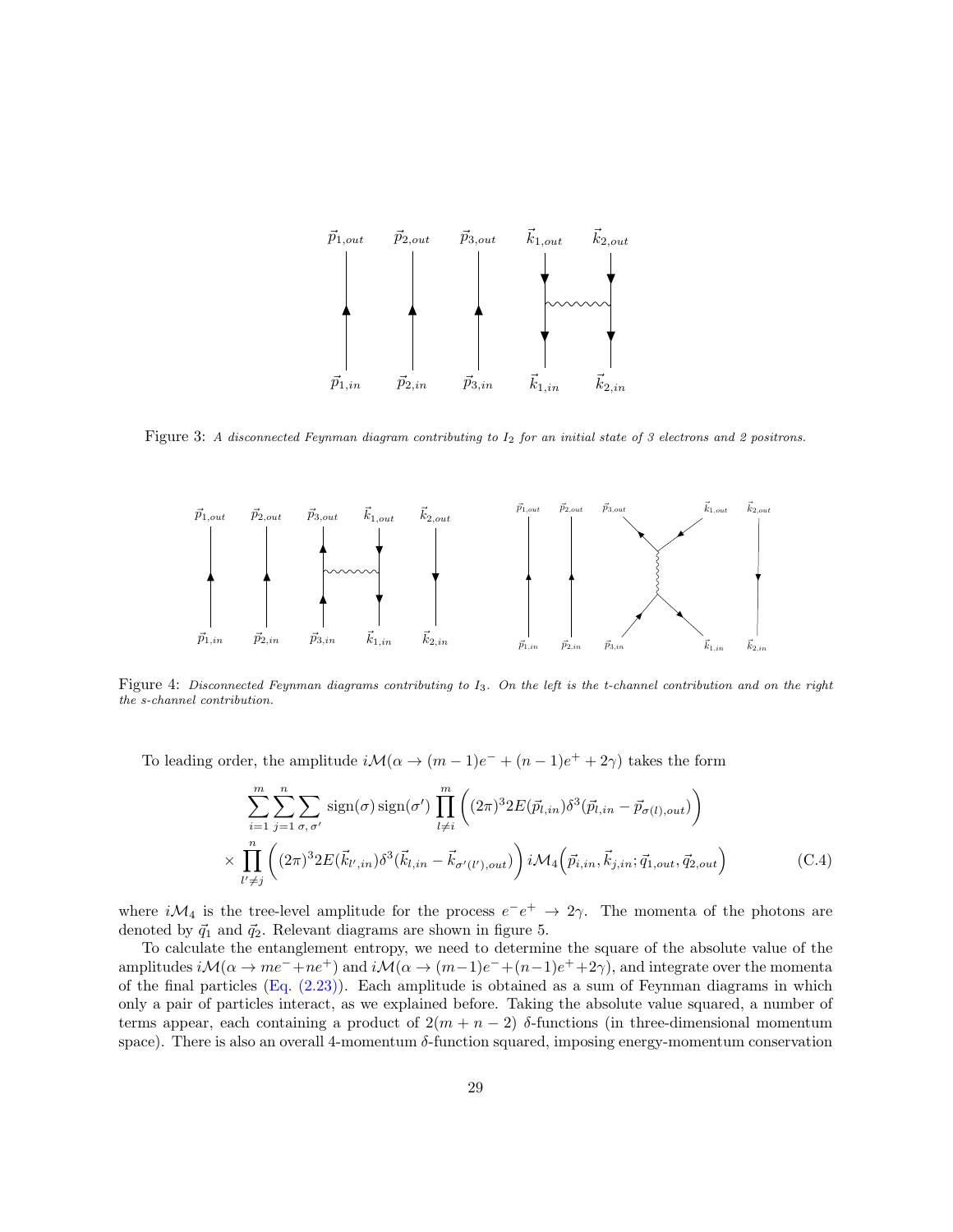

Figure 5: A disconnected Feynman diagram contributing to  $i\mathcal{M}(3e^- + 2e^+ \to 2e^- + e^+ + 2\gamma)$ . The u-channel diagram is obtained by exchanging the outgoing photon momenta between the outgoing photon lines.

– see [Eq. \(2.23\).](#page-8-0) In most cross-terms that are not perfect squares, the  $\delta$ -functions are incompatible with each other. So, upon integrating over the momenta of the noninteracting particles, such cross terms give vanishing contributions.

The dominant contributions come from perfect squares (of the form  $\alpha \alpha^*$ ). For such terms, the sign of the diagram does not contribute. For such terms, the products of  $\delta$ -functions from each factor are identical. If we integrate over the momenta of the  $n + m - 2 = N - 2$  noninterracting particles, we get a factor  $[(2\pi)^3 \delta^3(0)]^{N-2} = V^{N-2}$ . There are also cross terms with nonvanishing contributions, but these are suppressed in the continuum, large volume limit, since they are proportional to a smaller power of the volume  $V$ . We will drop such subleading terms. Notice however that the precise volume dependence is non-trivial. A detailed example with three charged particles in the initial state is presented in the following subsection.

produced, proportional to  $|i\mathcal{M}_4(\vec{p}_i, \vec{p}_j; \vec{p}_{i'}, \vec{p}_{j'})|^2$ , when the *i*-th electron and the *j*-th positron annihilate For a given pair of interacting incoming electrons, i and j, there are  $m!n!/2$  dominant terms, each proportional to  $|iM_1(\vec{p}_i, \vec{p}_j; \vec{p}_{i'}, \vec{p}_{j'})|^2$ , where we denote the corresponding, outgoing interacting particles by i', j'. Likewise, we get  $m!n!/2$  dominant terms, proportional to  $|i\mathcal{M}_2(\vec{p}_i,\vec{p}_j;\vec{p}_{i'},\vec{p}_{j'})|^2$ , for a pair of interacting positrons. When the *i*-th electron scatters against the *j*-th positron, we get  $m!n!$  dominant terms, each proportional to  $|i\mathcal{M}_3(\vec{p}_i, \vec{p}_j; \vec{p}_{i'}, \vec{p}_{j'})|^2$ . Finally, there are  $(m-1)!(n-1)!$  dominant terms to produce two outgoing photons. In this latter case  $i'$ ,  $j'$  denote the two outgoing photons.

There are two more integrations involved in Eq.  $(2.23)$ , over the momenta of the interacting outgoing particles. Integrating over  $\vec{p}_{j'}$ , imposes momentum conservation and gives rise to an additional volume factor. We can always choose to work in the center of mass frame for the two interacting incoming particles i and j  $(\vec{p}_i = -\vec{p}_j)$ . The center of mass energy of these particles is denoted by  $E_{ij} = 2E_i$  and the relative velocity by  $v_{ij} = 4|\vec{p}_i|/E_{ij}$ . We also denote the scattering angle by  $\theta$ . Integrating over the magnitude of  $\vec{p}_{i'}$  results in a factor  $(2\pi)\delta(2E_i - 2E_i) = T$ , equal to the time scale of the experiment, and a factor of the relative velocity  $v_{ij}$ .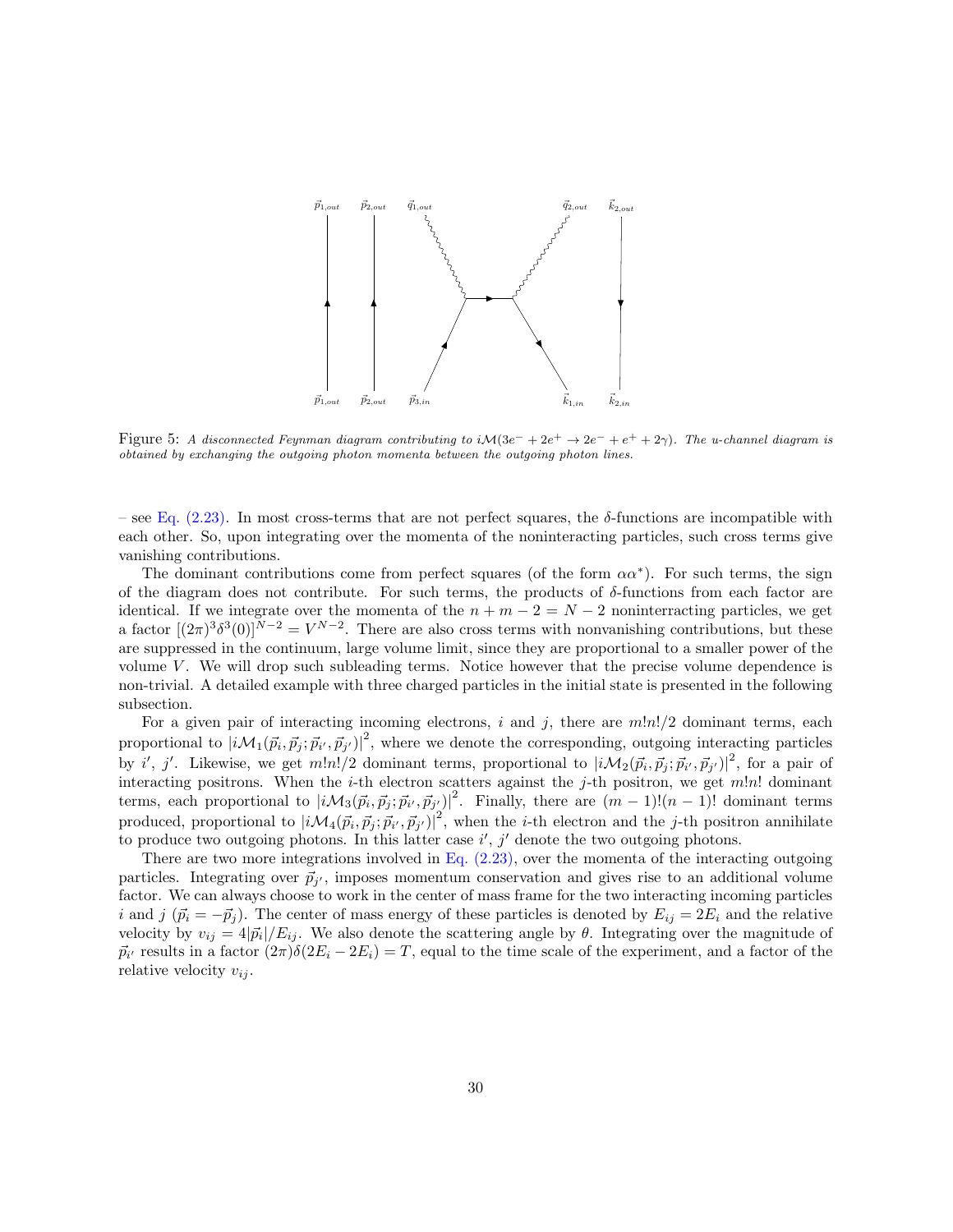#### C.1 Three-particle scattering

In this appendix we illustrate the continuum, large volume analysis of [Section 2.3](#page-7-0) for a particular case concerning a three-electron initial sate. We take the momenta of the incoming particles to be different. The leading perturbative entanglement entropy takes the form

$$
S_{ent,sing} = -\frac{2\ln e^6}{3!V^3} \ln\left(\frac{E_d}{\lambda}\right) \left(\prod_{f=1}^3 \int \frac{d^3 \vec{p}_f}{(2\pi)^3 2E_f} \right) \left(\prod_{i=1}^3 \frac{1}{2E_i}\right) \left|i\mathcal{M}(\alpha \to 3e^-)\right|^2 \mathcal{B}_{\beta\alpha} \left[(2\pi)^4 \delta^4 (\sum_f p_f - \sum_i p_i)\right]^2
$$
\n(C.5)

The leading contributions to the amplitude  $i\mathcal{M}(\alpha \to 3e^-)$  (arising from disconnected tree-level Feynman diagrams in which only a pair of two electrons are interacting) are given by

$$
\left(i\mathcal{M}_1(p_1, p_2; p'_1, p'_2)(2\pi)^3 2E_3 \delta^3(\vec{p}_3 - \vec{p}'_3) + i\mathcal{M}_1(p_1, p_2; p'_3, p'_1)(2\pi)^3 2E_3 \delta^3(\vec{p}_3 - \vec{p}'_2) + i\mathcal{M}_1(p_1, p_2; p'_2, p'_3)(2\pi)^3 2E_3 \delta^3(\vec{p}_3 - \vec{p}'_1)\right) + (2 \to 3) + (1 \to 3)
$$
\n(C.6)

Upon taking the absolute value squared of this amplitude, we get terms that are perfect squares, like for instance,

$$
\left| i \mathcal{M}_1(p_1, p_2; p'_1, p'_2) \right|^2 \left[ (2\pi)^3 2 E_3 \delta^3 (\vec{p}_3 - \vec{p}'_3) \right]^2 \tag{C.7}
$$

and cross-terms.

Let us calculate the contribution from the perfect square above. We work in the center of mass frame of the interacting particles 1, 2. The center of mass energy is denoted by  $E_{12} = 2E_1$ , the relative velocity of the incoming particles by  $v_{12} = 4|\vec{p}_1|/E_{12}$  and the scattering angle by  $\theta$ . Integrating over the final momenta  $\vec{p}_3^{\prime}, \vec{p}_2^{\prime}$ , and  $|\vec{p}_1^{\prime}|$ , produces a factor  $V^2 T v_{12}/4$ , giving a net contribution

<span id="page-30-0"></span>
$$
-\frac{T\ln e^6}{96V}\ln\left(\frac{E_d}{\lambda}\right)\int_0^\pi d\theta\sin\theta\,\frac{v_{12}}{E_{12}^2}\left|i\mathcal{M}_1(E_{12},\theta)\right|^2\mathcal{B}_1(12;1'2')\tag{C.8}
$$

Notice that there are three such terms, for each pair of interacting particles, in accordance with [Eq. \(2.24\).](#page-9-1)

There are cross-terms with incompatible  $\delta$ -functions, for example,

$$
\left[\mathcal{M}_1(p_1, p_2; p_1', p_2')\mathcal{M}_1^*(p_1, p_3; p_2', p_1') + c.c.\right] \left[ (2\pi)^3 2E_3 \delta^3(\vec{p}_3 - \vec{p}_3') \right] \left[ (2\pi)^3 2E_2 \delta^3(\vec{p}_2 - \vec{p}_3') \right] \tag{C.9}
$$

Upon integration over  $\vec{p}_3$ , we get a factor  $(2\pi)^3 \delta^3(\vec{p}_3 - \vec{p}_2)$ , which vanishes for generic states in which the incoming three particles have different momenta. Another example that gives a vanishing contribution is the following

$$
\left[\mathcal{M}_1(p_1, p_2; p'_1, p'_2)\mathcal{M}_1^*(p_1, p_2; p'_3, p'_1) + c.c.\right] \left[ (2\pi)^3 2E_3 \delta^3(\vec{p}_3 - \vec{p}'_3) \right] \left[ (2\pi)^3 2E_3 \delta^3(\vec{p}_3 - \vec{p}'_2) \right] \tag{C.10}
$$

We work in the center of mass frame of the two interacting particles (1 and 2). Integrating over  $\vec{p}_3^{\prime}, \vec{p}_2^{\prime}$ imposes  $\vec{p}_3' = \vec{p}_2' = \vec{p}_3$ . This is incompatible with momentum conservation unless  $\vec{p}_3 = 0$ . But then generically the energy will not be conserved.

A cross-term with a non-vanishing but suppressed contribution in the large volume, continuum limit is

$$
\left[\mathcal{M}_1(p_1, p_2; p_1', p_2')\mathcal{M}_1^*(p_1, p_3; p_1', p_3') + c.c.\right] \left[ (2\pi)^3 2E_3 \delta^3(\vec{p}_3 - \vec{p}_3') \right] \left[ (2\pi)^3 2E_2 \delta^3(\vec{p}_2 - \vec{p}_2') \right] \tag{C.11}
$$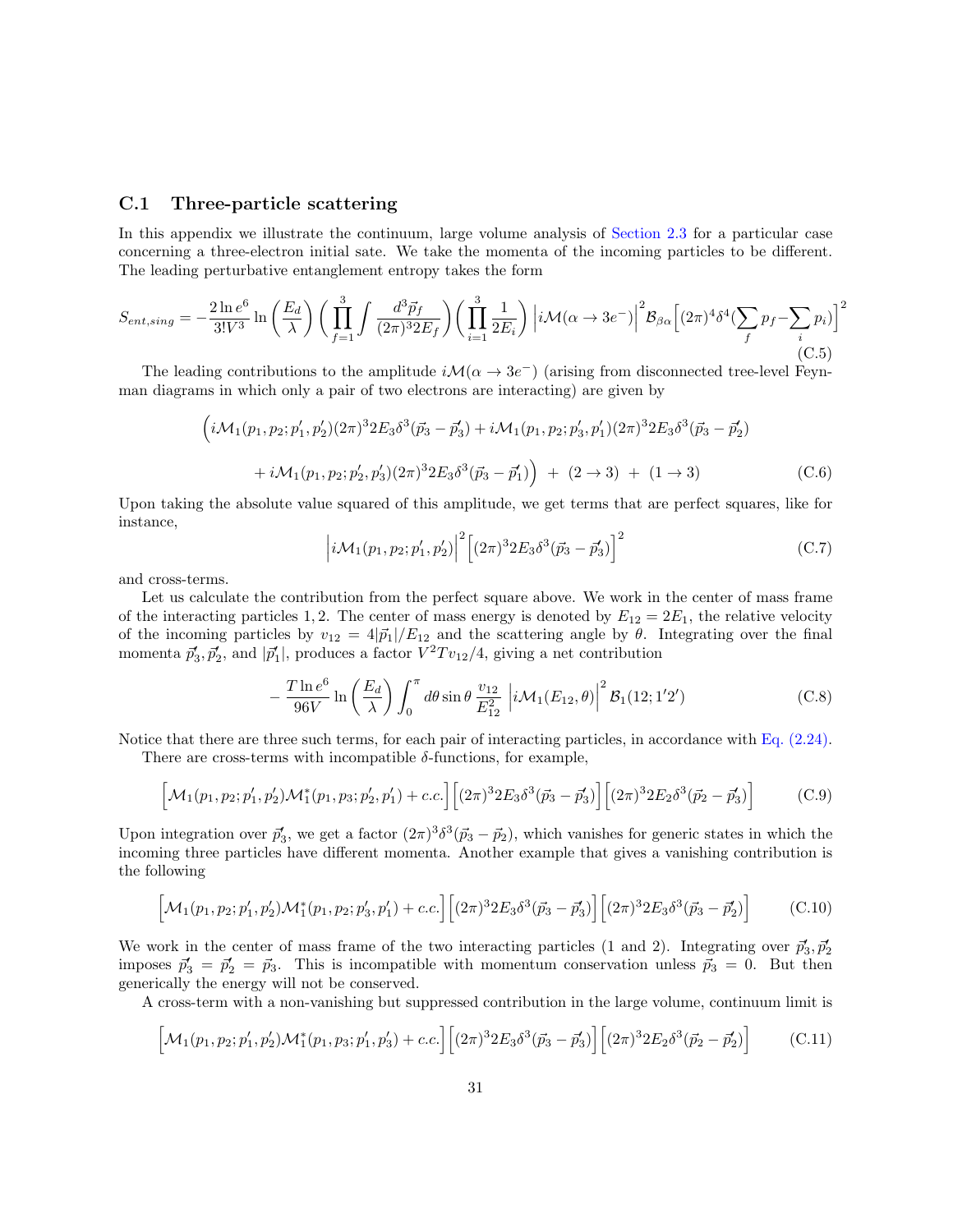Integration over  $\vec{p}_3^{\prime}, \vec{p}_2^{\prime}$  imposes  $\vec{p}_3^{\prime} = \vec{p}_3$  and  $\vec{p}_2^{\prime} = \vec{p}_2$ . Integration over  $\vec{p}_1^{\prime}$ , using one of the overall momentum  $\delta$ -functions imposes  $\vec{p}'_1 = \vec{p}_1$  and yields a factor of  $VT^2$ . The contribution of this term is of order  $T^2/(V^2 E_1^2 E_2 E_3)$  times dimensionless amplitudes and kinematical factors. Letting  $T \simeq L/c$ , where L is the size of the box and c the speed of light, the ratio of this contribution to Eq.  $(C.8)$  is of order  $1/(L^2E_2E_3)$ , which becomes vanishingly small when the IR cutoff  $1/L$  is taken to zero.

# <span id="page-31-0"></span>D Traces to next to leading order

For the next to leading order computation concerning the scattering of two Fock basis electrons, the reduced density matrix takes the explicit form

$$
\rho_{H} = \text{Tr}_{H_{S}} |\Psi\rangle_{out} \langle \Psi|_{out} =
$$
\n
$$
|\alpha\rangle_{H} \langle \alpha|_{H} + \left(T_{\alpha\beta} |\beta\rangle_{H} + \sum_{\omega_{\gamma} > E} T_{\beta\gamma,\alpha} |\beta\gamma\rangle_{H} + \sum_{|\gamma_{1}\gamma_{2}\rangle \in \mathcal{H}_{H}} T_{\beta\gamma_{1}\gamma_{2},\alpha} |\beta\gamma_{1}\gamma_{2}\rangle_{H} + \dots \right) \langle \alpha|_{H}
$$
\n
$$
+ |\alpha\rangle_{H} \left(T_{\alpha\beta}^{*} \langle \beta|_{H} + \sum_{\omega_{\gamma'} > E} T_{\beta\gamma',\alpha}^{*} \langle \beta'\gamma'|_{H} + \sum_{|\gamma_{1}\gamma_{2}\rangle \in \mathcal{H}_{H}} T_{\beta\gamma'\gamma'_{2},\alpha}^{*} \langle \beta'\gamma'_{1}\gamma'_{2}|_{H} + \dots \right)
$$
\n
$$
+ D_{\beta,\beta'} |\beta\rangle_{H} \langle \beta'|_{H} + \sum_{\omega_{\gamma'} > E} D_{\beta,\beta'\gamma'} |\beta\rangle_{H} \langle \beta'\gamma'|_{H} + \sum_{\omega_{\gamma'} > E} D_{\beta\gamma,\beta'} |\beta\gamma\rangle_{H} \langle \beta'|_{H}
$$
\n
$$
+ \sum_{\omega_{\gamma},\omega_{\gamma'} > E} T_{\beta\alpha} T_{\beta'\gamma'\gamma'_{2},\alpha}^{*} |\beta\rangle_{H} \langle \beta'\gamma'_{2}|_{H} + \sum_{|\gamma_{1}\gamma_{2}\rangle \in \mathcal{H}_{H}} T_{\beta'\alpha}^{*} T_{\beta\gamma_{1}\gamma_{2},\alpha} |\beta\gamma_{1}\gamma_{2}\rangle_{H} \langle \beta'|_{H} + \dots
$$
\n
$$
+ \sum_{|\gamma_{1}\gamma_{2}\rangle \in \mathcal{H}_{H}} T_{\beta\gamma,\alpha} T_{\beta'\gamma'\gamma'_{2},\alpha}^{*} |\beta\gamma\rangle_{H} \langle \beta'\gamma'_{1}\gamma'_{2}|_{H} + \sum_{|\gamma_{1}\gamma_{2}\rangle \in \mathcal{H}_{H}} T_{\beta'\gamma',\alpha}^{*} T_{\beta\gamma_{1}\gamma_{2},\alpha} |\beta\gamma_{1}\gamma_{2}\rangle_{H} \langle \beta'|_{H} + \dots
$$
\n
$$
+ \sum_{|\gamma_{1}\gamma_{2
$$

where

$$
D_{\beta,\beta'} = T_{\beta\alpha} T_{\beta'\alpha}^* + \sum_{\omega_\gamma < E} T_{\beta\gamma,\alpha} T_{\beta'\gamma,\alpha}^* + \sum_{|\gamma_1\gamma_2\rangle \in \mathcal{H}_S} T_{\beta'\gamma_1\gamma_2,\alpha}^* T_{\beta\gamma_1\gamma_2,\alpha} + \dots \tag{D.2}
$$

$$
D_{\beta\gamma,\beta'} = T_{\beta'\alpha}^* T_{\beta\gamma,\alpha} + \sum_{\omega_{\gamma'} < E} T_{\beta'\gamma',\alpha}^* T_{\beta\gamma\gamma',\alpha} + \dots \tag{D.3}
$$

$$
D_{\beta,\beta'\gamma'} = T_{\beta\alpha} T_{\beta'\gamma',\alpha}^{*} + \sum_{\omega_{\gamma} < E} T_{\beta\gamma,\alpha} T_{\beta'\gamma\gamma',\alpha}^{*} + \dots \tag{D.4}
$$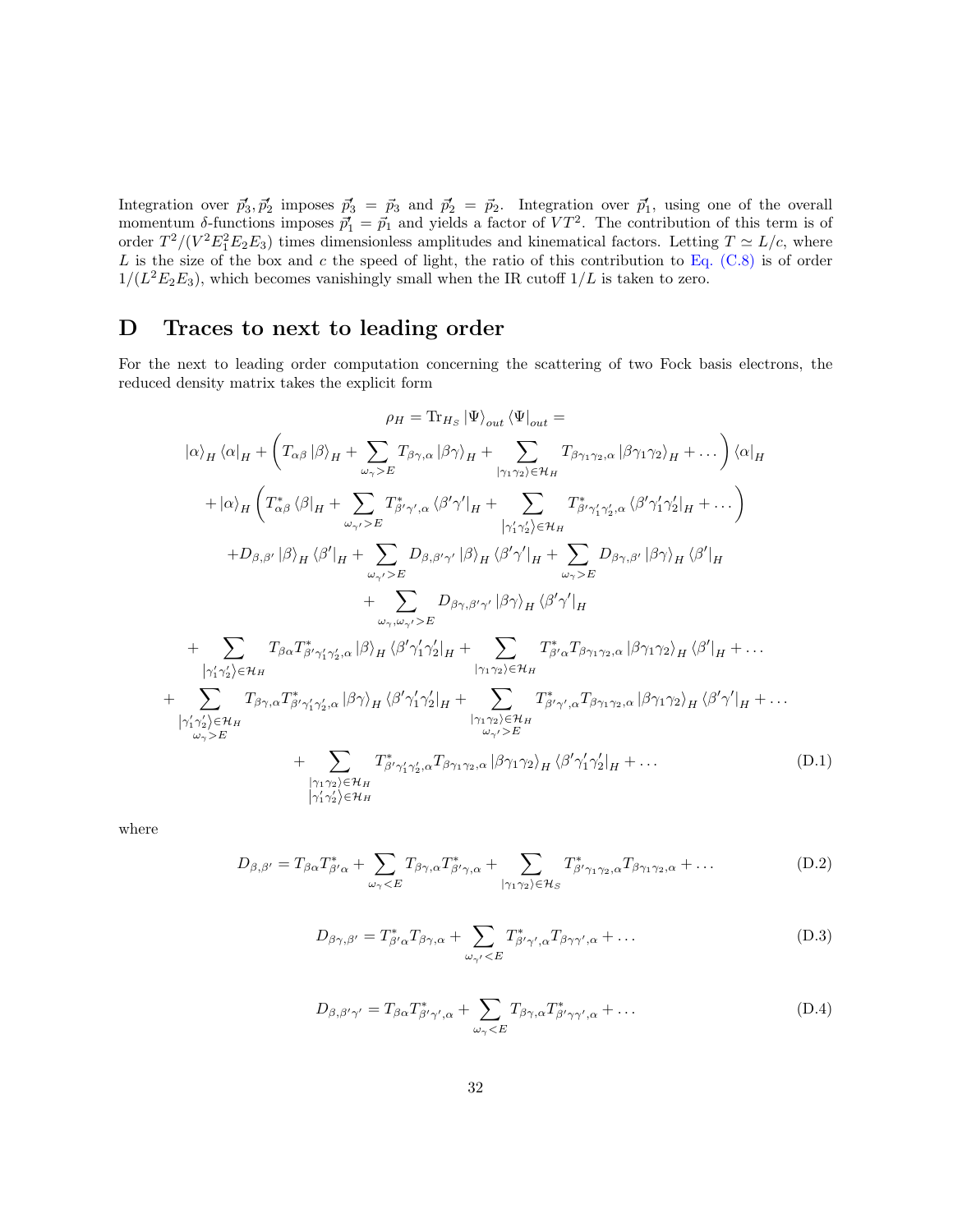and

$$
D_{\beta\gamma,\beta'\gamma'} = T_{\beta\gamma,\alpha} T_{\beta'\gamma',\alpha}^{*} + \sum_{\omega_{\gamma_1} < E} T_{\beta\gamma\gamma_1,\alpha} T_{\beta'\gamma'\gamma_1,\alpha}^{*} + \dots \tag{D.5}
$$

A sum over  $\beta$ ,  $\beta'$  is implied. The ellipses in the equations above stand for terms of order greater than  $e^8$ . The unitarity relation takes the form

$$
T_{\alpha\alpha} + T_{\alpha\alpha}^* + \sum_{\beta} T_{\beta\alpha} T_{\beta\alpha}^* + \sum_{\beta,\gamma} T_{\beta\gamma,\alpha} T_{\beta\gamma,\alpha}^* + \sum_{\substack{\beta,\gamma_1,\gamma_2 \\ \omega_{\gamma_1} \le \omega_{\gamma_2}}} T_{\beta\gamma_1\gamma_2,\alpha} T_{\beta\gamma_1\gamma_2,\alpha}^* + \dots = 0
$$
 (D.6)

From this relation we conclude that  $T_{\alpha\alpha} + T_{\alpha\alpha}^*$  is of order  $e^4$  and  $T_{\alpha\alpha} + T_{\alpha\alpha}^* + \sum_{\beta} T_{\beta\alpha} T_{\beta\alpha}^*$  of order  $e^6$ .

We write the density matrix in the form  $\rho_H = |\alpha\rangle \langle \alpha| + \epsilon \equiv \rho_0 + \epsilon$ , where  $\epsilon$  is a perturbation of order  $e^2$ . So we need to expand the powers of the reduced density matrix to order  $\epsilon^4$  in order to calculate the Renyi entropies for integer  $m \geq 2$  to order  $e^8$ . Due to the cyclic property of the trace, it suffices to consider the traces of the following structures:  $\rho_0 \varepsilon$ ,  $\varepsilon^2$ ,  $\rho_0 \varepsilon^2$ ,  $\rho_0 \varepsilon \rho_0 \varepsilon$ ,  $\varepsilon^3$ ,  $\rho_0 \varepsilon^3$ ,  $\rho_0 \varepsilon^2 \rho_0 \varepsilon$ ,  $(\rho_0 \varepsilon)^3$ ,  $\varepsilon^4$ ,  $\rho_0 \varepsilon^4$ ,  $\rho_0 \varepsilon^3 \rho_0 \varepsilon$ ,  $\rho_0 \varepsilon^2 \rho_0 \varepsilon^2$ ,  $\rho_0 \varepsilon^2 (\rho_0 \varepsilon)^2$  and  $(\rho_0 \varepsilon)^4$ .

For the linear and quadratic terms, we get to order  $e^8$ 

$$
\text{Tr}\rho_0 \varepsilon = T_{\alpha\alpha} + T_{\alpha\alpha}^* + D_{\alpha,\alpha}
$$
\n
$$
= T_{\alpha\alpha} + T_{\alpha\alpha}^* + T_{\alpha\alpha}T_{\alpha\alpha}^* + \sum_{\omega_\gamma < E} T_{\alpha\gamma,\alpha}T_{\alpha\gamma,\alpha}^* + \sum_{|\gamma_1\gamma_2\rangle \in \mathcal{H}_S} T_{\alpha\gamma_1\gamma_2,\alpha}T_{\alpha\gamma_1\gamma_2,\alpha}^* \tag{D.7}
$$

$$
\begin{split}\n\text{Tr}\varepsilon^{2} &= T_{\alpha\alpha}^{2} + T_{\alpha\alpha}^{*2} + 2T_{\beta\alpha}T_{\beta\alpha}^{*} + 2\sum_{\omega\gamma>E} T_{\beta\gamma,\alpha}T_{\beta\gamma,\alpha}^{*} + 2\sum_{|\gamma_{1}\gamma_{2}\rangle\in\mathcal{H}_{H}} T_{\beta\gamma_{1}\gamma_{2},\alpha}T_{\beta\gamma_{1}\gamma_{2},\alpha}^{*} \\
&+ 2T_{\beta\alpha}D_{\alpha,\beta} + 2T_{\beta\alpha}^{*}D_{\beta,\alpha} + 2\sum_{\omega_{\gamma>E}} T_{\beta\gamma,\alpha}D_{\alpha,\beta\gamma} + 2\sum_{\omega_{\gamma>E}} T_{\beta\gamma,\alpha}^{*}D_{\beta\gamma,\alpha} + D_{\beta,\beta'}D_{\beta',\beta} \\
&= T_{\alpha\alpha}^{2} + T_{\alpha\alpha}^{*2} + 2T_{\beta\alpha}T_{\beta\alpha}^{*} + 2\sum_{\omega_{\gamma>E}} T_{\beta\gamma,\alpha}T_{\beta\gamma,\alpha}^{*} + 2\sum_{|\gamma_{1}\gamma_{2}\rangle\in\mathcal{H}_{H}} T_{\beta\gamma_{1}\gamma_{2},\alpha}T_{\beta\gamma_{1}\gamma_{2},\alpha}^{*} \\
&+ 2\Big(T_{\alpha\alpha} + T_{\alpha\alpha}^{*}\Big)T_{\beta\alpha}T_{\beta\alpha}^{*} + (T_{\beta\alpha}T_{\beta\alpha}^{*})^{2}\n\end{split} \tag{D.8}
$$

$$
\text{Tr}\rho_0 \varepsilon^2 = T_{\alpha\alpha}^2 + T_{\alpha\alpha} T_{\alpha\alpha}^* + T_{\alpha\alpha}^{*2} + T_{\beta\alpha} T_{\beta\alpha}^*
$$
\n
$$
+ (T_{\alpha\alpha} + T_{\alpha\alpha}^*)D_{\alpha,\alpha} + T_{\beta\alpha}D_{\alpha,\beta} + T_{\beta\alpha}^*D_{\beta,\alpha} + \sum_{\omega_\gamma>E} T_{\beta\gamma,\alpha} T_{\beta\gamma,\alpha}^*
$$
\n
$$
+ \sum_{\omega_\gamma>E} T_{\beta\gamma,\alpha} D_{\alpha,\beta\gamma} + \sum_{\omega_\gamma>E} T_{\beta\gamma,\alpha}^* D_{\beta\gamma,\alpha} + \sum_{|\gamma_1\gamma_2\rangle \in \mathcal{H}_H} T_{\beta\gamma_1\gamma_2,\alpha} T_{\beta\gamma_1\gamma_2,\alpha}^* + D_{\alpha,\beta}D_{\beta,\alpha}
$$
\n
$$
= T_{\alpha\alpha}^2 + T_{\alpha\alpha} T_{\alpha\alpha}^* + T_{\alpha\alpha}^{*2} + T_{\beta\alpha} T_{\beta\alpha}^*(1 + T_{\alpha\alpha} + T_{\alpha\alpha}^*)
$$
\n
$$
+ \sum_{\omega_\gamma>E} T_{\beta\gamma,\alpha} T_{\beta\gamma,\alpha}^* + \sum_{|\gamma_1\gamma_2\rangle \in \mathcal{H}_H} T_{\beta\gamma_1\gamma_2,\alpha} T_{\beta\gamma_1\gamma_2,\alpha}^* + T_{\beta\alpha} T_{\beta\alpha}^* T_{\alpha\alpha} T_{\alpha\alpha}^*
$$
\n(D.9)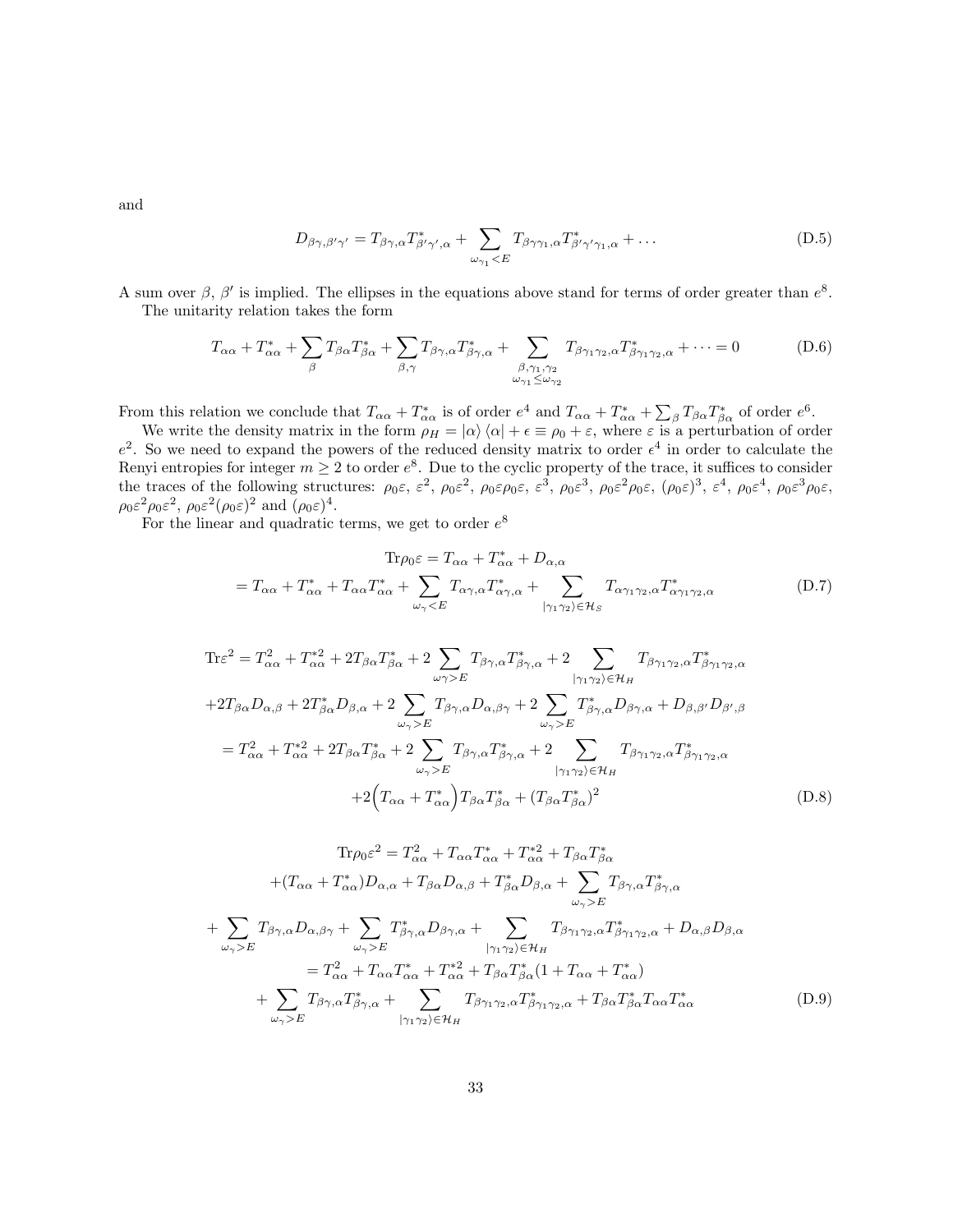and finally

$$
\mathrm{Tr}\rho_0 \varepsilon \rho_0 \varepsilon = T_{\alpha\alpha}^2 + 2T_{\alpha\alpha} T_{\alpha\alpha}^* + T_{\alpha\alpha}^{*2} + 2(T_{\alpha\alpha} + T_{\alpha\alpha}^*) D_{\alpha,\alpha} + D_{\alpha,\alpha}^2
$$
  
= 
$$
(T_{\alpha\alpha} + T_{\alpha\alpha}^*) (T_{\alpha\alpha} + T_{\alpha\alpha}^* + 2T_{\alpha\alpha} T_{\alpha\alpha}^*) + T_{\alpha\alpha}^2 T_{\alpha\alpha}^*
$$
 (D.10)

To cubic order we have

$$
\text{Tr}\varepsilon^{3} = T_{\alpha\alpha}^{3} + T_{\alpha\alpha}^{*3} + 3(T_{\alpha\alpha} + T_{\alpha\alpha}^{*} + T_{\beta'\alpha}T_{\beta'\alpha}^{*} + T_{\alpha\alpha}^{2} + T_{\alpha\alpha}T_{\alpha\alpha}^{*} + T_{\alpha\alpha}^{*2})T_{\beta\alpha}T_{\beta\alpha}^{*}
$$

$$
+3\sum_{\omega_{\gamma} > E} (T_{\alpha\alpha} + T_{\alpha\alpha}^{*})T_{\beta\gamma,\alpha}T_{\beta\gamma,\alpha}^{*} = T_{\alpha\alpha}^{3} + T_{\alpha\alpha}^{*3} + 3T_{\beta\alpha}T_{\beta\alpha}^{*}(T_{\alpha\alpha}^{2} + T_{\alpha\alpha}T_{\alpha\alpha}^{*} + T_{\alpha\alpha}^{*2}) = -2(T_{\alpha\alpha} + T_{\alpha\alpha}^{*})^{3} = 0
$$

$$
(D.11)
$$

$$
\text{Tr}\rho_0 \varepsilon^3 = T_{\alpha\alpha}^3 + T_{\alpha\alpha}^{*3} + T_{\alpha\alpha}^2 T_{\alpha\alpha}^* + T_{\alpha\alpha} T_{\alpha\alpha}^{*2} + T_{\alpha\alpha}^3 T_{\alpha\alpha}^* + T_{\alpha\alpha}^2 T_{\alpha\alpha}^{*3} + T_{\alpha\alpha} T_{\alpha\alpha}^{*3}
$$
\n
$$
+ T_{\beta\alpha} T_{\beta\alpha}^* (2T_{\alpha\alpha} + 2T_{\alpha\alpha}^* + 4T_{\alpha\alpha} T_{\alpha\alpha}^* + 2T_{\alpha\alpha}^2 + 2T_{\alpha\alpha}^* + T_{\beta'\alpha} T_{\beta'\alpha}^*) + 2 \sum_{\omega_\gamma > E} (T_{\alpha\alpha} + T_{\alpha\alpha}^*) T_{\beta\gamma,\alpha} T_{\beta\gamma,\alpha}^*
$$
\n
$$
= (T_{\alpha\alpha} + T_{\alpha\alpha}^* + T_{\alpha\alpha} T_{\alpha\alpha}^*) (T_{\alpha\alpha}^2 + T_{\alpha\alpha}^*) + T_{\alpha\alpha}^2 T_{\alpha\alpha}^* + (T_{\alpha\alpha} + T_{\alpha\alpha}^*) T_{\beta\alpha} T_{\beta\alpha}^* \tag{D.12}
$$

$$
\mathrm{Tr}\rho_0 \varepsilon^2 \rho_0 \varepsilon = T_{\alpha\alpha}^3 + T_{\alpha\alpha}^{*3} + 2T_{\alpha\alpha}^2 T_{\alpha\alpha}^* + 2T_{\alpha\alpha} T_{\alpha\alpha}^{*2} + 3T_{\alpha\alpha}^2 T_{\alpha\alpha}^{*2} + 2T_{\alpha\alpha}^3 T_{\alpha\alpha}^* + 2T_{\alpha\alpha} T_{\alpha\alpha}^{*3}
$$
  
\n
$$
+T_{\beta\alpha} T_{\beta\alpha}^* (T_{\alpha\alpha} + T_{\alpha\alpha}^* + T_{\alpha\alpha}^2 + T_{\alpha\alpha}^{*2} + 3T_{\alpha\alpha} T_{\alpha\alpha}^*) + \sum_{\omega_\gamma > E} (T_{\alpha\alpha} + T_{\alpha\alpha}^*) T_{\beta\gamma,\alpha} T_{\beta\gamma,\alpha}^*
$$
  
\n
$$
= (T_{\alpha\alpha} + T_{\alpha\alpha}^* + T_{\alpha\alpha} T_{\alpha\alpha}^*) (T_{\alpha\alpha}^2 + T_{\alpha\alpha}^{*2} + T_{\alpha\alpha} T_{\alpha\alpha}^* + T_{\beta\alpha} T_{\beta\alpha}^*)
$$
(D.13)

$$
\operatorname{Tr}(\rho_0 \varepsilon)^3 = T_{\alpha\alpha}^3 + T_{\alpha,\alpha}^{*3} + 3T_{\alpha\alpha} T_{\alpha\alpha}^* (T_{\alpha\alpha} + T_{\alpha\alpha}^* + T_{\alpha\alpha}^2 + T_{\alpha\alpha}^{*2} + 2T_{\alpha\alpha} T_{\alpha\alpha}^*)
$$
  
=  $(T_{\alpha\alpha} + T_{\alpha\alpha}^*)^3 + 3T_{\alpha\alpha} T_{\alpha\alpha}^* (T_{\alpha\alpha} + T_{\alpha\alpha}^*)^2 = 0$  (D.14)

The latter trace does not contribute to order  $e^8$ .

The quartic terms yield

$$
\text{Tr}\varepsilon^4 = T_{\alpha\alpha}^4 + T_{\alpha\alpha}^{*4} + 2T_{\beta\alpha}T_{\beta\alpha}^*(T_{\alpha\alpha}^2 + T_{\alpha\alpha}^{*2} + T_{\beta'\alpha}T_{\beta'\alpha}^*)
$$
(D.15)

$$
\text{Tr}\rho_0 \varepsilon^4 = T_{\alpha\alpha}^2 T_{\alpha\alpha}^{*2} + T_{\beta\alpha} T_{\beta\alpha}^* (T_{\alpha\alpha}^2 + T_{\alpha\alpha}^{*2} + T_{\beta'\alpha} T_{\beta'\alpha}^*)
$$
\n(D.16)

$$
\text{Tr}\rho_0 \varepsilon^2 \rho_0 \varepsilon^2 = T_{\alpha\alpha}^2 T_{\alpha\alpha}^{*2} + T_{\beta\alpha} T_{\beta\alpha}^* (T_{\alpha\alpha}^2 + T_{\alpha\alpha}^{*2} + T_{\beta'\alpha} T_{\beta'\alpha}^*)
$$
\n(D.17)

and

$$
\text{Tr}\rho_0 \varepsilon^3 \rho_0 \varepsilon = \text{Tr}\rho_0 \varepsilon^2 (\rho_0 \varepsilon)^2 = \text{Tr}(\rho_0 \varepsilon)^4 = 0 \tag{D.18}
$$

We proceed now to compute  $\text{Tr}(\rho_H)^m$  for integer  $m \geq 2$ . For  $m = 2$ , we obtain to order  $e^8$ 

$$
\text{Tr}(\rho_H)^2 = 1 + 2\text{Tr}\rho_0 \varepsilon + \text{Tr}\varepsilon^2
$$

$$
= 1 + 2(T_{\alpha\alpha} + T_{\alpha\alpha}^* + T_{\beta\alpha}T_{\beta\alpha}^*) + 2 \sum_{\omega_\gamma > E} T_{\beta\gamma,\alpha}T_{\beta\gamma,\alpha}^* + 2 \sum_{|\gamma_1\gamma_2\rangle \in \mathcal{H}_H} T_{\beta\gamma_1\gamma_2,\alpha}T_{\beta\gamma_1\gamma_2,\alpha}^*
$$
\n
$$
= 1 - 2 \sum_{\omega_\gamma < E} T_{\beta\gamma,\alpha}T_{\beta\gamma,\alpha}^* - 2 \sum_{|\gamma_1\gamma_2\rangle \ni\mathcal{H}_H} T_{\beta\gamma_1\gamma_2,\alpha}T_{\beta\gamma_1\gamma_2,\alpha}^* = 1 - 2\Delta \tag{D.19}
$$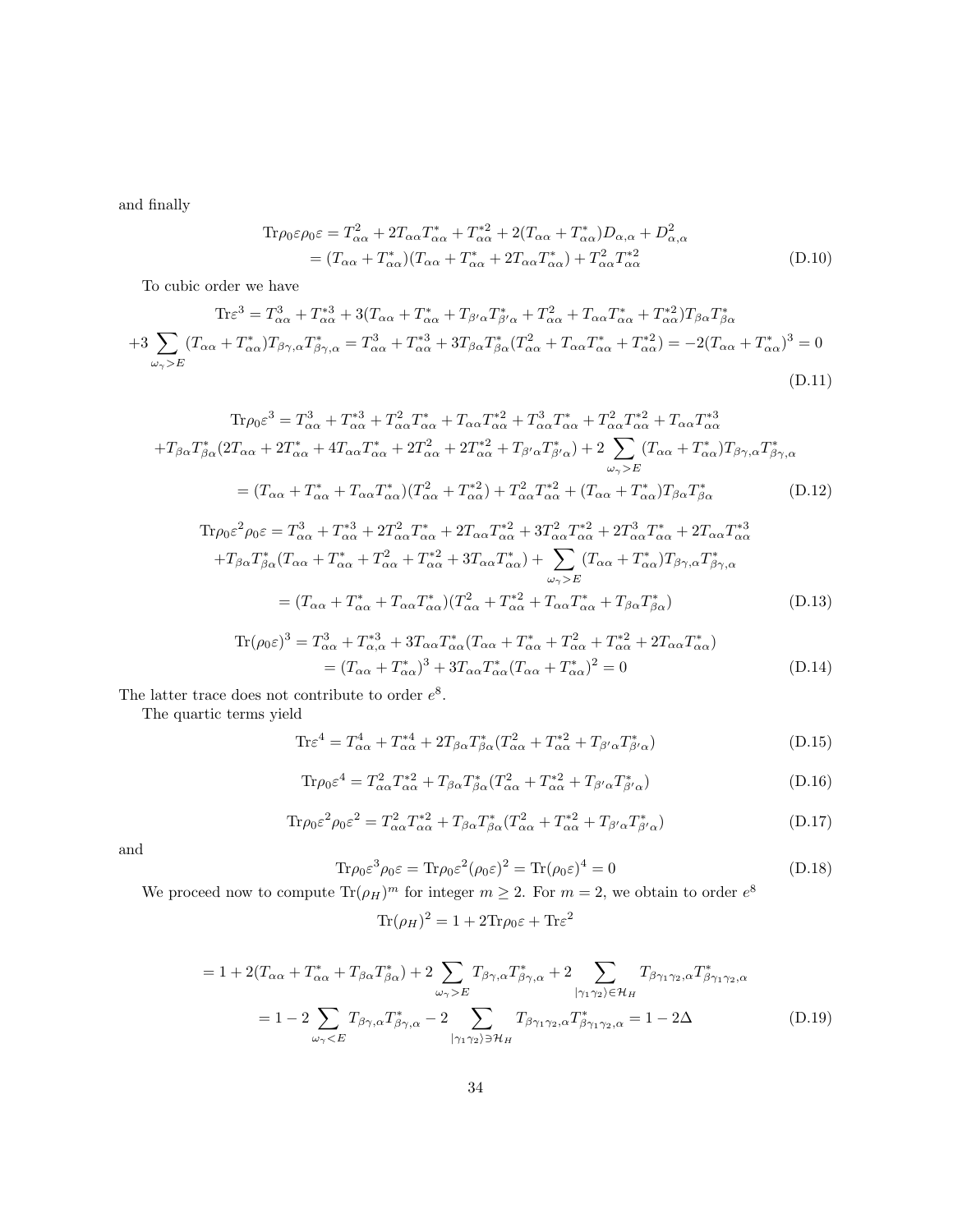where

$$
\Delta = \sum_{\omega_{\gamma} < E} T_{\beta\gamma,\alpha} T_{\beta\gamma,\alpha}^* - \sum_{|\gamma_1\gamma_2\rangle \ni \mathcal{H}_H} T_{\beta\gamma_1\gamma_2,\alpha} T_{\beta\gamma_1\gamma_2,\alpha}^* \tag{D.20}
$$

To arrive to this result we applied the unitarity relation. It is important to emphasise that the second sum in the expression for  $\Delta$  includes cases for which one photon is soft while the other is hard.

For the cubic and the quartic traces, we get

$$
\text{Tr}(\rho_H)^3 = 1 + 3\text{Tr}\rho_0 \varepsilon + 3\text{Tr}\rho_0 \varepsilon^2 + \text{Tr}\varepsilon^3
$$
  
\n
$$
= 1 + 3(T_{\alpha\alpha} + T_{\alpha\alpha}^* + T_{\beta\alpha} T_{\beta\alpha}^*) + 3(T_{\alpha\alpha} + T_{\alpha\alpha}^*)^2 + 3T_{\beta\alpha} T_{\beta\alpha}^*(T_{\alpha\alpha} + T_{\alpha\alpha}^*)
$$
  
\n
$$
+ 3 \sum_{\omega_\gamma > E} T_{\beta\gamma,\alpha} T_{\beta\gamma,\alpha}^* + 3 \sum_{|\gamma_1\gamma_2\rangle \in \mathcal{H}_H} T_{\beta\gamma_1\gamma_2,\alpha} T_{\beta\gamma_1\gamma_2,\alpha}^* + T_{\alpha\alpha}^3 + T_{\alpha\alpha}^* T_{\beta\alpha} T_{\beta\alpha}^*(A_{\alpha\alpha}^2 + T_{\alpha\alpha}^* + T_{\alpha\alpha} T_{\alpha\alpha}^*)
$$
  
\n
$$
= 1 - 3 \sum_{\omega_\gamma < E} T_{\beta\gamma,\alpha} T_{\beta\gamma,\alpha}^* - 3 \sum_{|\gamma_1\gamma_2\rangle \ni \mathcal{H}_H} T_{\beta\gamma_1\gamma_2,\alpha} T_{\beta\gamma_1\gamma_2,\alpha}^* = 1 - 3\Delta
$$
 (D.21)

$$
\text{Tr}(\rho_H)^4 = 1 + 4\text{Tr}\rho_0 \varepsilon + 4\text{Tr}\rho_0 \varepsilon^2 + 2\text{Tr}\rho_0 \varepsilon \rho_0 \varepsilon + 4\text{Tr}\rho_0 \varepsilon^3 + \text{Tr}\varepsilon^4
$$
\n
$$
= 1 + 4\left(T_{\alpha\alpha} + T_{\alpha\alpha}^* + T_{\beta\alpha} T_{\beta\alpha}^* + \sum_{\omega_\gamma > E} T_{\beta\gamma,\alpha} T_{\beta\gamma,\alpha}^* + \sum_{|\gamma_1\gamma_2\rangle \in \mathcal{H}_H} T_{\beta\gamma_1\gamma_2,\alpha} T_{\beta\gamma_1\gamma_2,\alpha}^* \right)
$$
\n
$$
+ 2(T_{\alpha\alpha} + T_{\alpha\alpha}^*)(3T_{\alpha\alpha} + 3T_{\alpha\alpha}^* + 2T_{\alpha\alpha}^2 + 2T_{\alpha\alpha}^* + 2T_{\alpha\alpha} T_{\alpha\alpha}^* + 4T_{\beta\alpha} T_{\beta\alpha}^*)
$$
\n
$$
+ 2T_{\alpha\alpha} T_{\alpha\alpha}^*(2T_{\alpha\alpha}^2 + 2T_{\alpha\alpha}^* + 3T_{\alpha\alpha} T_{\alpha\alpha}^*) + T_{\alpha\alpha}^4 + T_{\alpha\alpha}^{*4} + 2T_{\beta\alpha} T_{\beta\alpha}^*(T_{\alpha\alpha}^2 + T_{\alpha\alpha}^{2*} + T_{\beta'\alpha} T_{\beta'\alpha}^*)
$$
\n
$$
= 1 - 4 \sum_{\omega_\gamma < E} T_{\beta\gamma,\alpha} T_{\beta\gamma,\alpha}^* - 4 \sum_{|\gamma_1\gamma_2\rangle \ni \mathcal{H}_H} T_{\beta\gamma_1\gamma_2,\alpha} T_{\beta\gamma_1\gamma_2,\alpha}^* = 1 - 4\Delta \tag{D.22}
$$

For  $m > 4$ , we use the following expansion of the trace of  $\rho_H$ , valid to order  $e^8$ ,

$$
\text{Tr}(\rho_H)^m = 1 + m \text{Tr}\rho_0 \varepsilon + m \text{Tr}\rho_0 \varepsilon^2 + \frac{m(m-3)}{2} \text{Tr}\rho_0 \varepsilon \rho_0 \varepsilon + m \text{Tr}\rho_0 \varepsilon^3
$$

$$
+ m(m-4) \text{Tr}\rho_0 \varepsilon^2 \rho_0 \varepsilon + m \text{Tr}\rho_0 \varepsilon^4 + \frac{m(m-5)}{2} \text{Tr}\rho_0 \varepsilon^2 \rho_0 \varepsilon^2 \tag{D.23}
$$

to obtain

$$
\text{Tr}(\rho_H)^m = 1 + m \bigg( T_{\alpha\alpha} + T_{\alpha\alpha}^* + T_{\beta\alpha} T_{\beta\alpha}^* + \sum_{\omega_\gamma > E} T_{\beta\gamma,\alpha} T_{\beta\gamma,\alpha}^* + \sum_{|\gamma_1\gamma_2\rangle \in \mathcal{H}_H} T_{\beta\gamma_1\gamma_2,\alpha} T_{\beta\gamma_1\gamma_2,\alpha}^* \bigg)
$$
\n
$$
= 1 - m \sum_{\omega_\gamma < E} T_{\beta\gamma,\alpha} T_{\beta\gamma,\alpha}^* - m \sum_{|\gamma_1\gamma_2\rangle \ni \mathcal{H}_H} T_{\beta\gamma_1\gamma_2,\alpha} T_{\beta\gamma_1\gamma_2,\alpha}^* = 1 - m\Delta \tag{D.24}
$$

# <span id="page-34-0"></span>E Next to leading order corrections to the eigenvalues of  $\rho_H$

In this Appendix we describe how to obtain next to leading order corrections to the order  $e^6$  eigenvalues of G using second order perturbation theory. To this extend we write

$$
G = G^{(0)} + G^{(1)} \tag{E.1}
$$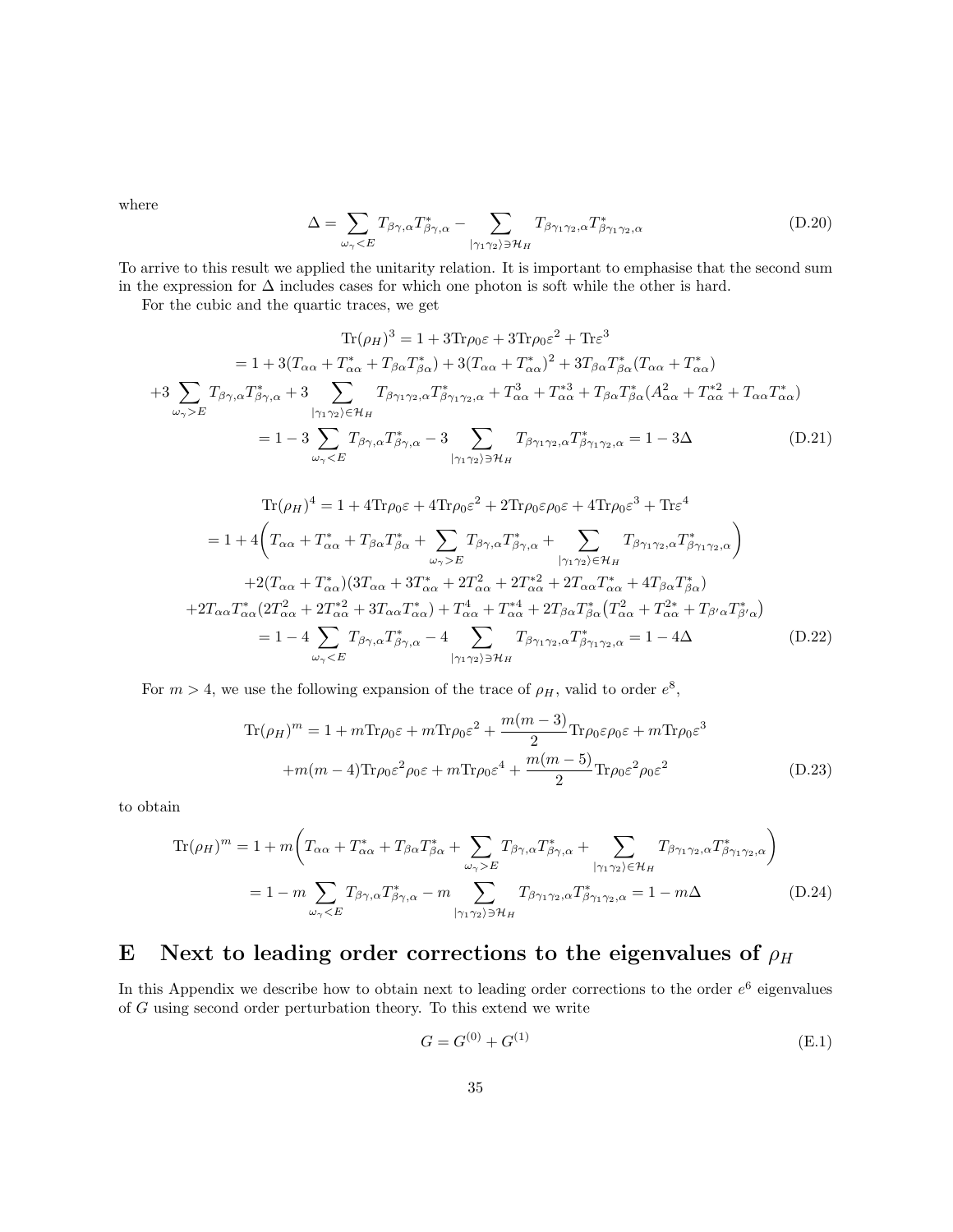where

$$
G^{(0)} = \left(\sum_{\omega_{\gamma} < E} T_{\beta\gamma,\alpha} T_{\beta'\gamma,\alpha}^{*} + \sum_{|\gamma_1\gamma_2\rangle \in \mathcal{H}_S} T_{\beta\gamma_1\gamma_2,\alpha} T_{\beta'\gamma_1\gamma_2,\alpha}^{*}\right) |\beta\rangle_H \langle \beta'|_H + \sum_{\omega_{\gamma_1} < E} T_{\beta\gamma\gamma_1,\alpha} T_{\beta'\gamma'\gamma_1,\alpha}^{*} |\beta\gamma\rangle_H \langle \beta'\gamma'|_H
$$
\n(E.2)

and treat

$$
G^{(1)} = \sum_{\omega_{\gamma} < E} T_{\beta\gamma,\alpha} T_{\beta'\gamma\gamma',\alpha}^* \, |\beta\rangle_H \, \langle \beta'\gamma'|_H + h.c. \tag{E.3}
$$

as a perturbation to find the eigenvalues of G. Since  $G^{(0)}$  assumes a block diagonal form, it does not mix states with no photons, of the form  $|\beta\rangle$ , with the single-photon states  $|\beta\gamma\rangle$ . Because of energy conservation, we may restrict to the subspace spanned by states with energies  $E_{\alpha} > E_{\beta} > E_{\alpha} - E$  and  $E_{\alpha} > E_{\beta\gamma} > E_{\alpha} - E$ . These states are orthogonal to  $|\Phi\rangle$  (and so are annihilated by  $|\Phi\rangle \langle \Phi|$ ). In particular the eigenstates of G with non-vanishing eigenvalues necessarily lie in this orthogonal to  $|\Phi\rangle$  subspace, and so are simultaneously eigenstates of  $\rho_H$  (with the same eigenvalue).

The eigenstates of  $G^{(0)}$  with eigenvalues of order  $e^6$  comprise linear combinations of two-electron states with no photons (and energies satisfying  $E_{\alpha} > E_{\beta} > E_{\alpha} - E$ ) only. We denote these order  $e^6$  eigenstates by  $|\tilde{\beta}\rangle$  and the corresponding eigenvalues by  $\lambda_{\tilde{\beta}}^{(0)}$ <sup>(0)</sup>. The sum of these eigenvalues is given by  $\sum_{\tilde{\beta}} \lambda_{\tilde{\beta}}^{(0)} = \Delta_6$ , where  $\Delta_6$  stands for the order  $e^6$  part of  $\Delta$ .

There are also linear combinations of  $|\beta\rangle$  states that are eigenstates of  $G^{(0)}$  with eigenvalues of order e 8 (or higher). For example, up to order  $e^6$ , momentum conservation requires that two-electron  $|\beta\rangle$  states with vanishing net momentum are annihilated by  $G^{(0)}$ . Presumably, certain linear combinations of such zero-momentum two-electron states can be eigenstates of  $G^{(0)}$  with eigenvalues of order  $e^{8}$ . Certain linear combinations of  $|\beta\rangle$  states involving three electrons and a positron can also be eigenstates of  $G^{(0)}$  with eigenvalues of order  $e^8$ . Notice however that the perturbation  $G^{(1)}$  does not mix these eigenstates with order  $e^6$  eigenstates, or the order  $e^6$  eigenstates among themselves. To find the  $e^8$  corrections to the leading eigenstates of  $G^{(0)}$ , we must apply second order perturbation theory.

The other eigenstates of  $G^{(0)}$ , with eigenvalues of order  $e^8$ , comprise linear combinations of single photon states (and energies  $E_{\alpha} > E_{\beta\gamma} > E_{\alpha} - E$ ) only. We shall denote these eigenstates by  $|\widetilde{\beta\gamma}\rangle$  and the corresponding eigenvalues by  $\lambda_{\beta\gamma}^{(0)}$ . The perturbation  $G^{(1)}$  mixes these eigenstates with the order  $e^6$ eigenstates of  $G^{(0)}$ .

Assuming that the order  $e^6$  eigenstates of  $G^{(0)}$  have been found to be non-degenerate, we can apply second order perturbation theory to determine the order  $e^8$  corrections to the eigenvalues

$$
\delta\lambda_{\tilde{\beta}}^{(0)} = \sum_{\tilde{\beta}\tilde{\gamma}} \left| \left\langle \tilde{\beta} \right| G^{(1)} \left| \tilde{\beta}\tilde{\gamma} \right\rangle \right|^2 / \left( \lambda_{\tilde{\beta}}^0 - \lambda_{\tilde{\beta}\tilde{\gamma}}^0 \right) = \sum_{\tilde{\beta}\tilde{\gamma}} (\lambda_{\tilde{\beta}}^0)^{-1} \left| \sum_{\omega_{\gamma} < E} T_{\beta\gamma,\alpha} T_{\beta'\gamma\gamma',\alpha}^* \langle \tilde{\beta} | \beta \rangle \langle \beta'\gamma' | \tilde{\beta}\tilde{\gamma} \rangle \right|^2 + \mathcal{O}(e^{10}) \tag{E.4}
$$

## References

- <span id="page-35-0"></span>[1] A. Strominger, "Lectures on the Infrared Structure of Gravity and Gauge Theory," arXiv:1703.05448 [hep-th].
- <span id="page-35-1"></span>[2] D. Kapec, M. Perry, A. M. Raclariu and A. Strominger, "Infrared Divergences in QED, Revisited," Phys. Rev. D 96, no. 8, 085002 (2017) doi:10.1103/PhysRevD.96.085002 [arXiv:1705.04311 [hep-th]].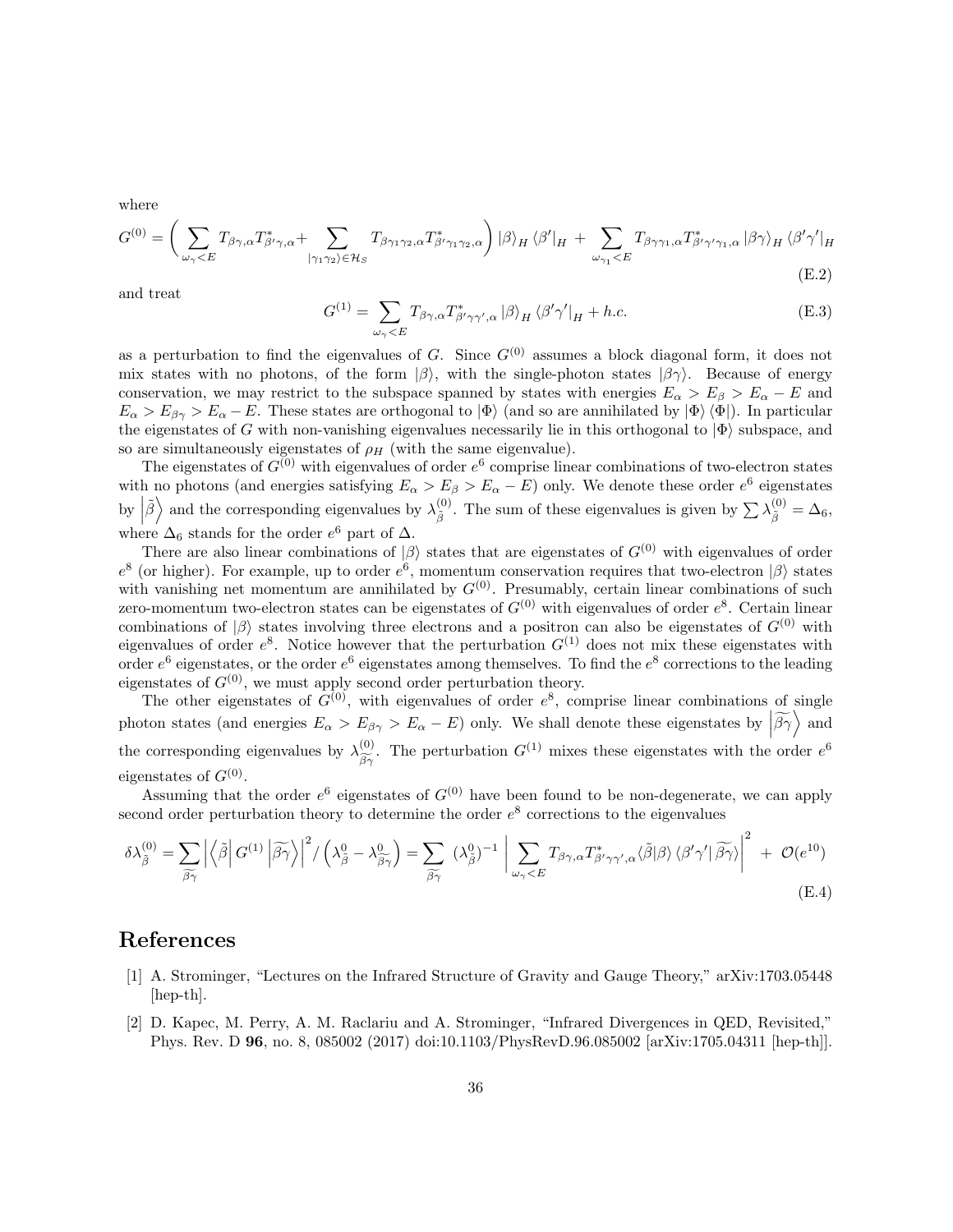- <span id="page-36-0"></span>[3] A. Strominger, "On BMS Invariance of Gravitational Scattering," JHEP 1407, 152 (2014) doi:10.1007/JHEP07(2014)152 [arXiv:1312.2229 [hep-th]].
- <span id="page-36-1"></span>[4] T. He, P. Mitra, A. P. Porfyriadis and A. Strominger, "New Symmetries of Massless QED," JHEP 1410, 112 (2014) doi:10.1007/JHEP10(2014)112 [arXiv:1407.3789 [hep-th]].
- <span id="page-36-2"></span>[5] V. Lysov, S. Pasterski and A. Strominger, "Low's Subleading Soft Theorem as a Symmetry of QED," Phys. Rev. Lett. 113, no. 11, 111601 (2014) doi:10.1103/PhysRevLett.113.111601 [arXiv:1407.3814 [hep-th]].
- <span id="page-36-3"></span>[6] D. Kapec, M. Pate and A. Strominger, "New Symmetries of QED," Adv. Theor. Math. Phys. 21, 1769 (2017) doi:10.4310/ATMP.2017.v21.n7.a7 [arXiv:1506.02906 [hep-th]].
- <span id="page-36-4"></span>[7] T. He, V. Lysov, P. Mitra and A. Strominger, "BMS supertranslations and Weinberg's soft graviton theorem," JHEP 1505, 151 (2015) doi:10.1007/JHEP05(2015)151 [arXiv:1401.7026 [hep-th]]; A. Strominger and A. Zhiboedov, "Gravitational Memory, BMS Supertranslations and Soft Theorems," JHEP 1601, 086 (2016) doi:10.1007/JHEP01(2016)086 [arXiv:1411.5745 [hep-th]].
- <span id="page-36-5"></span>[8] M. Campiglia and A. Laddha, "Asymptotic symmetries of QED and Weinberg's soft photon theorem," JHEP 1507, 115 (2015) doi:10.1007/JHEP07(2015)115 [arXiv:1505.05346 [hep-th]]; M. Campiglia and A. Laddha, "Asymptotic symmetries of gravity and soft theorems for massive particles," JHEP 1512, 094 (2015) doi:10.1007/JHEP12(2015)094 [arXiv:1509.01406 [hep-th]].
- <span id="page-36-6"></span>[9] B. Gabai and A. Sever, "Large gauge symmetries and asymptotic states in QED," JHEP 1612, 095 (2016) doi:10.1007/JHEP12(2016)095 [arXiv:1607.08599 [hep-th]].
- <span id="page-36-7"></span>[10] S. Weinberg, "Infrared photons and gravitons," Phys. Rev. 140, B516 (1965). doi:10.1103/PhysRev.140.B516
- <span id="page-36-8"></span>[11] D. Carney, L. Chaurette and G. Semenoff, "Scattering with partial information," arXiv:1606.03103 [hep-th].
- <span id="page-36-9"></span>[12] D. Carney, L. Chaurette, D. Neuenfeld and G. W. Semenoff, "Infrared quantum information," Phys. Rev. Lett. 119, no. 18, 180502 (2017) doi:10.1103/PhysRevLett.119.180502 [arXiv:1706.03782 [hepth]].
- <span id="page-36-10"></span>[13] D. Carney, L. Chaurette, D. Neuenfeld and G. W. Semenoff, "Dressed infrared quantum information," Phys. Rev. D 97, no. 2, 025007 (2018) doi:10.1103/PhysRevD.97.025007 [arXiv:1710.02531 [hep-th]].
- <span id="page-36-11"></span>[14] D. Carney, L. Chaurette, D. Neuenfeld and G. Semenoff, "On the need for soft dressing," JHEP 1809, 121 (2018) doi:10.1007/JHEP09(2018)121 [arXiv:1803.02370 [hep-th]].
- <span id="page-36-12"></span>[15] C. Gomez, R. Letschka and S. Zell, "Infrared Divergences and Quantum Coherence," Eur. Phys. J. C 78, no. 8, 610 (2018) doi:10.1140/epjc/s10052-018-6088-2 [arXiv:1712.02355 [hep-th]].
- <span id="page-36-13"></span>[16] C. Gomez, R. Letschka and S. Zell, "The Scales of the Infrared," JHEP 1809, 115 (2018) doi:10.1007/JHEP09(2018)115 [arXiv:1807.07079 [hep-th]].
- <span id="page-36-14"></span>[17] T. N. Tomaras and N. Toumbas, "IR dynamics and entanglement entropy," Phys. Rev. D 101, no.6, 065006 (2020) doi:10.1103/PhysRevD.101.065006 [arXiv:1910.07847 [hep-th]].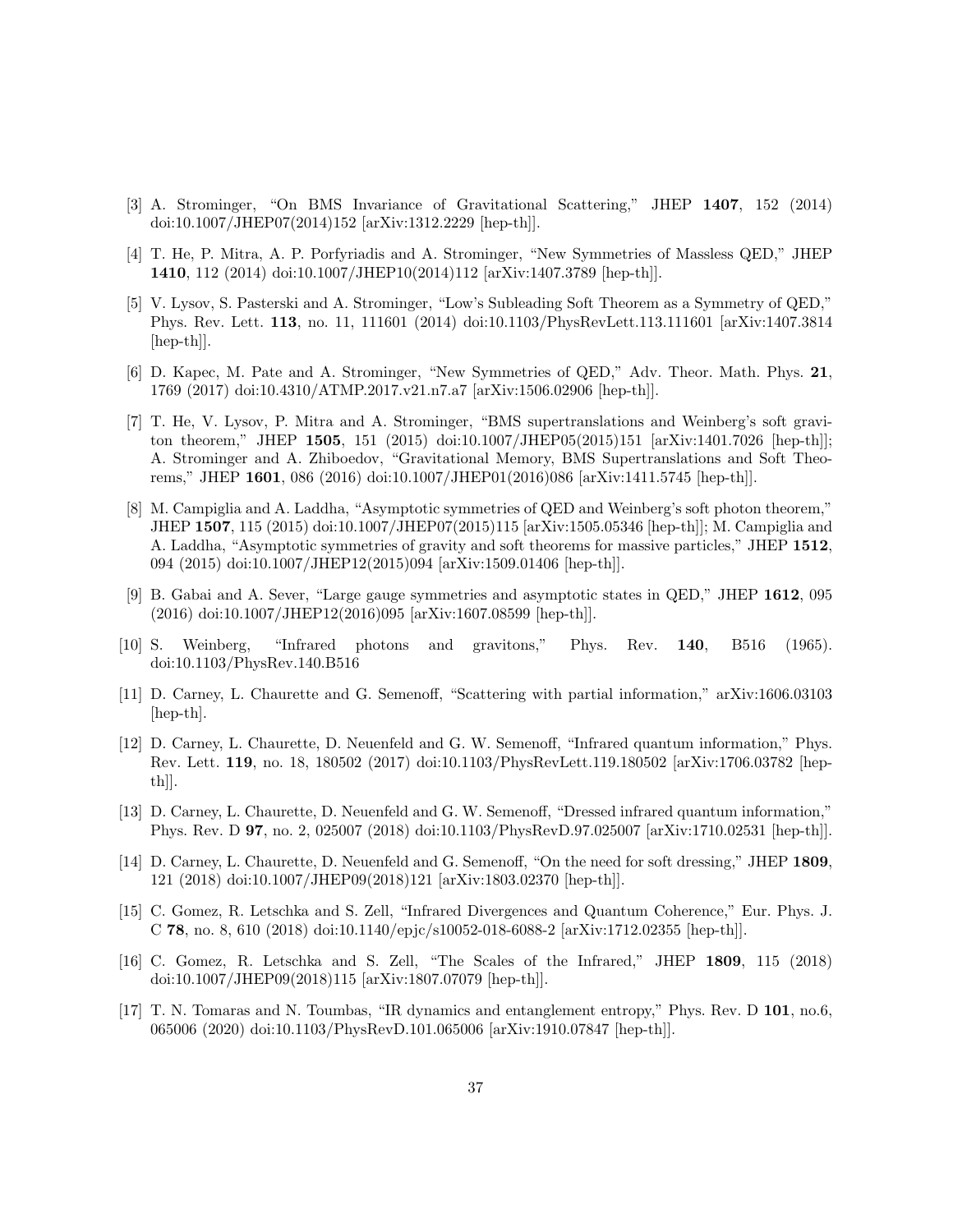- <span id="page-37-0"></span>[18] N. Arkani-Hamed, M. Pate, A. M. Raclariu and A. Strominger, "Celestial Amplitudes from UV to IR," [arXiv:2012.04208 [hep-th]].
- <span id="page-37-1"></span>[19] M. Pate, A. M. Raclariu and A. Strominger, "Color Memory: A Yang-Mills Analog of Gravitational Wave Memory," Phys. Rev. Lett. 119, no.26, 261602 (2017) doi:10.1103/PhysRevLett.119.261602 [arXiv:1707.08016 [hep-th]].
- <span id="page-37-2"></span>[20] E. Himwich, S. A. Narayanan, M. Pate, N. Paul and A. Strominger, "The Soft S-Matrix in Gravity," JHEP 09, 129 (2020) doi:10.1007/JHEP09(2020)129 [arXiv:2005.13433 [hep-th]].
- <span id="page-37-3"></span>[21] S. Y. Ding, J. Karczmarek and G. W. Semenoff, "On the infrared divergence and global colour in  $\mathcal{N} =$ 4 Yang-Mills theory," JHEP 07, no.07, 228 (2020) doi:10.1007/JHEP07(2020)228 [arXiv:2003.11114 [hep-th]].
- <span id="page-37-4"></span>[22] S. Banerjee and S. Ghosh, "MHV Gluon Scattering Amplitudes from Celestial Current Algebras," [arXiv:2011.00017 [hep-th]].
- <span id="page-37-5"></span>[23] S. W. Hawking, M. J. Perry and A. Strominger, "Soft Hair on Black Holes," Phys. Rev. Lett. 116, no. 23, 231301 (2016) doi:10.1103/PhysRevLett.116.231301 [arXiv:1601.00921 [hep-th]].
- <span id="page-37-6"></span>[24] A. Strominger, "Black Hole Information Revisited," doi:10.1142/9789811203961 0010 arXiv:1706.07143 [hep-th].
- <span id="page-37-7"></span>[25] M. Mirbabayi and M. Porrati, "Dressed Hard States and Black Hole Soft Hair," Phys. Rev. Lett. 117, no. 21, 211301 (2016) doi:10.1103/PhysRevLett.117.211301 [arXiv:1607.03120 [hep-th]]; R. Bousso and M. Porrati, "Soft Hair as a Soft Wig," Class. Quant. Grav. 34, no. 20, 204001 (2017) doi:10.1088/1361- 6382/aa8be2 [arXiv:1706.00436 [hep-th]]; R. Javadinezhad, U. Kol and M. Porrati, "Comments on Lorentz Transformations, Dressed Asymptotic States and Hawking Radiation," JHEP 1901, 089 (2019) doi:10.1007/JHEP01(2019)089 [arXiv:1808.02987 [hep-th]].
- <span id="page-37-8"></span>[26] S. Haco, S. W. Hawking, M. J. Perry and A. Strominger, "Black Hole Entropy and Soft Hair," JHEP 12, 098 (2018) doi:10.1007/JHEP12(2018)098 [arXiv:1810.01847 [hep-th]].
- <span id="page-37-9"></span>[27] S. Pasterski and H. Verlinde, "HPS meets AMPS: How Soft Hair Dissolves the Firewall," [arXiv:2012.03850 [hep-th]].
- <span id="page-37-10"></span>[28] T. Banks, "The Super BMS Algebra, Scattering and Holography," arXiv:1403.3420 [hep-th].
- <span id="page-37-11"></span>[29] T. Banks and W. Fischler, "Holographic Theory of Accelerated Observers, the S-matrix, and the Emergence of Effective Field Theory," arXiv:1301.5924 [hep-th];T. Banks, W. Fischler, S. Kundu and J. F. Pedraza, "Holographic Space-time and Black Holes: Mirages As Alternate Reality," arXiv:1401.3341 [hep-th]; T. Banks, "The Temperature/Entropy Connection for Horizons, Massless Particle Scattering, and the Origin of Locality," Int. J. Mod. Phys. D 24, no. 12, 1544010 (2015) doi:10.1142/S0218271815440101 [arXiv:1505.04273 [hep-th]];T. Banks and W. Fischler, "Holographic Space-time, Newton's Law and the Dynamics of Black Holes," arXiv:1606.01267 [hep-th].
- <span id="page-37-12"></span>[30] A. Guevara, E. Himwich, M. Pate and A. Strominger, "Holographic Symmetry Algebras for Gauge Theory and Gravity," [arXiv:2103.03961 [hep-th]].
- <span id="page-37-13"></span>[31] S. Banerjee, S. Ghosh and P. Paul, "MHV graviton scattering amplitudes and current algebra on the celestial sphere," JHEP 02, 176 (2021) doi:10.1007/JHEP02(2021)176 [arXiv:2008.04330 [hep-th]].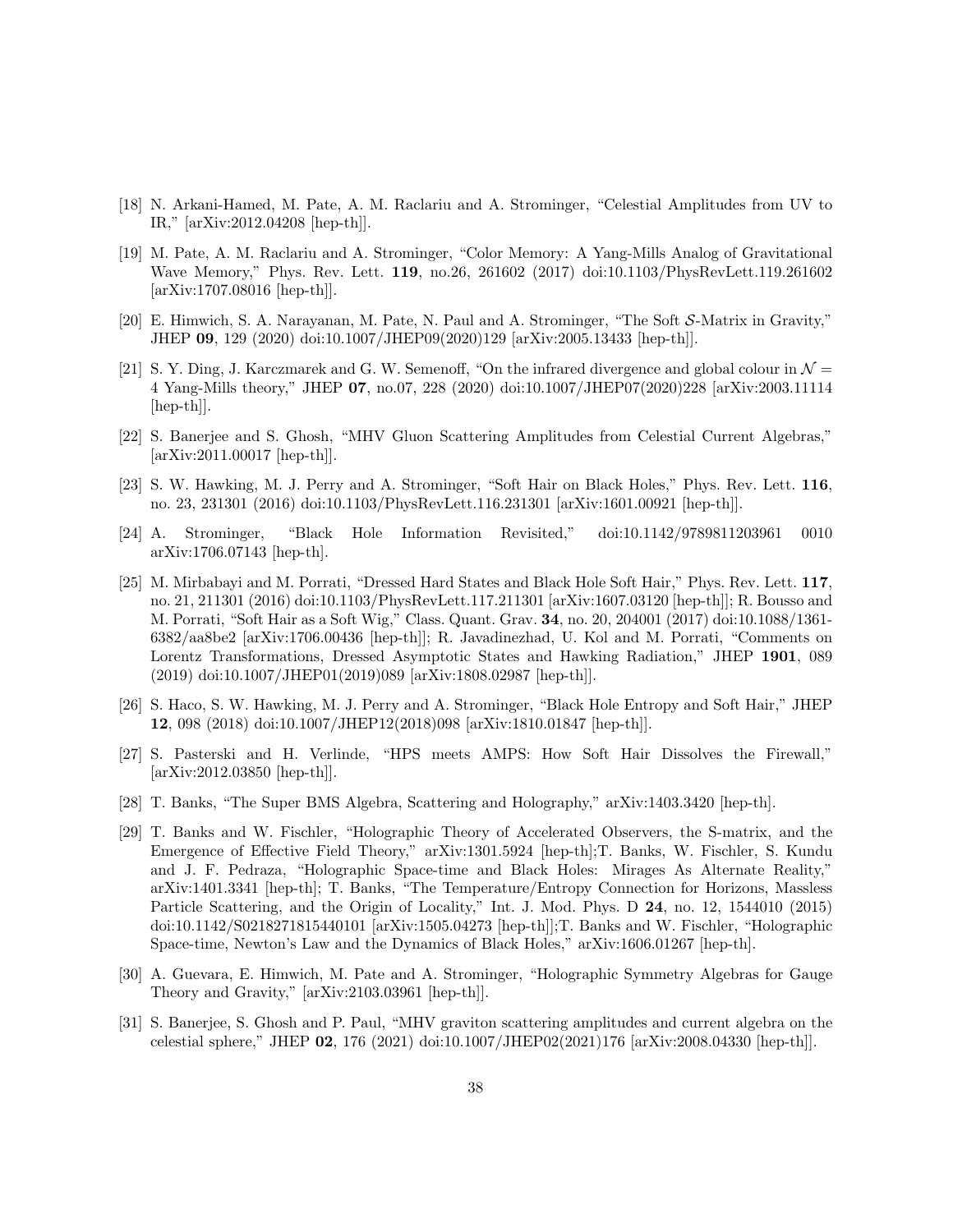- <span id="page-38-0"></span>[32] P. P. Kulish and L. D. Faddeev, "Asymptotic conditions and infrared divergences in quantum electrodynamics," Theor. Math. Phys. 4, 745 (1970) [Teor. Mat. Fiz. 4, 153 (1970)]. doi:10.1007/BF01066485
- <span id="page-38-1"></span>[33] V. Chung, "Infrared Divergence in Quantum Electrodynamics," Phys. Rev. 140, B1110 (1965). doi:10.1103/PhysRev.140.B1110
- <span id="page-38-2"></span>[34] T. W. B. Kibble, "Coherent soft-photon states and infrared divergences. ii. mass-shell singularities of green's functions," Phys. Rev. 173, 1527 (1968). doi:10.1103/PhysRev.173.1527
- <span id="page-38-3"></span>[35] T. W. B. Kibble, "Coherent Soft-Photon States and Infrared Divergences. I. Classical Currents," J. Math. Phys. **9**, no. 2, 315 (1968). doi:10.1063/1.1664582
- <span id="page-38-4"></span>[36] G. P. Korchemsky and A. V. Radyushkin, "Infrared factorization, Wilson lines and the heavy quark limit," Phys. Lett. B 279, 359 (1992) doi:10.1016/0370-2693(92)90405-S [hep-ph/9203222].
- <span id="page-38-5"></span>[37] D. R. Yennie, S. C. Frautschi and H. Suura, "The infrared divergence phenomena and high-energy processes," Annals Phys. 13, 379 (1961). doi:10.1016/0003-4916(61)90151-8
- <span id="page-38-6"></span>[38] F. Bloch and A. Nordsieck, "Note on the Radiation Field of the electron," Phys. Rev. 52, 54 (1937). doi:10.1103/PhysRev.52.54
- <span id="page-38-7"></span>[39] H. P. Breuer and F. Petruccione, "Destruction of quantum coherence through emission of bremsstrahlung" Phys. Rev. A 63, 032102, (2001). doi:10.1103/PhysRevA.63.032102
- <span id="page-38-8"></span>[40] G. Calucci, "Loss of coherence due to bremsstrahlung" Phys. Rev. A 67, 042702, (2003) doi:10.1103/PhysRevA.67.042702; G. Calucci, "Graviton emission and loss of coherence," Class. Quant. Grav. 21, 2339 (2004) doi:10.1088/0264-9381/21/9/010 [quant-ph/0312075].
- <span id="page-38-9"></span>[41] F. E. Low, "Scattering of light of very low frequency by systems of spin 1/2," Phys. Rev. 96, 1428 (1954). doi:10.1103/PhysRev.96.1428
- <span id="page-38-10"></span>[42] M. Gell-Mann and M. L. Goldberger, "Scattering of low-energy photons by particles of spin 1/2," Phys. Rev. 96, 1433 (1954). doi:10.1103/PhysRev.96.1433
- <span id="page-38-11"></span>[43] F. E. Low, "Bremsstrahlung of very low-energy quanta in elementary particle collisions," Phys. Rev. 110, 974 (1958). doi:10.1103/PhysRev.110.974
- <span id="page-38-12"></span>[44] T. H. Burnett and N. M. Kroll, "Extension of the low soft photon theorem," Phys. Rev. Lett. 20, 86 (1968). doi:10.1103/PhysRevLett.20.86
- <span id="page-38-13"></span>[45] V. Del Duca, "High-energy Bremsstrahlung Theorems for Soft Photons," Nucl. Phys. B 345, 369 (1990). doi:10.1016/0550-3213(90)90392-Q
- <span id="page-38-14"></span>[46] S. Choi and R. Akhoury, "BMS Supertranslation Symmetry Implies Faddeev-Kulish Amplitudes," JHEP 1802, 171 (2018) doi:10.1007/JHEP02(2018)171 [arXiv:1712.04551 [hep-th]].
- <span id="page-38-15"></span>[47] S. Choi and R. Akhoury, "Subleading soft dressings of asymptotic states in QED and perturbative quantum gravity," JHEP 1909, 031 (2019) doi:10.1007/JHEP09(2019)031 [arXiv:1907.05438 [hep-th]].
- <span id="page-38-16"></span>[48] H. Hirai and S. Sugishita, "Dressed states from gauge invariance," JHEP 1906, 023 (2019) doi:10.1007/JHEP06(2019)023 [arXiv:1901.09935 [hep-th]].